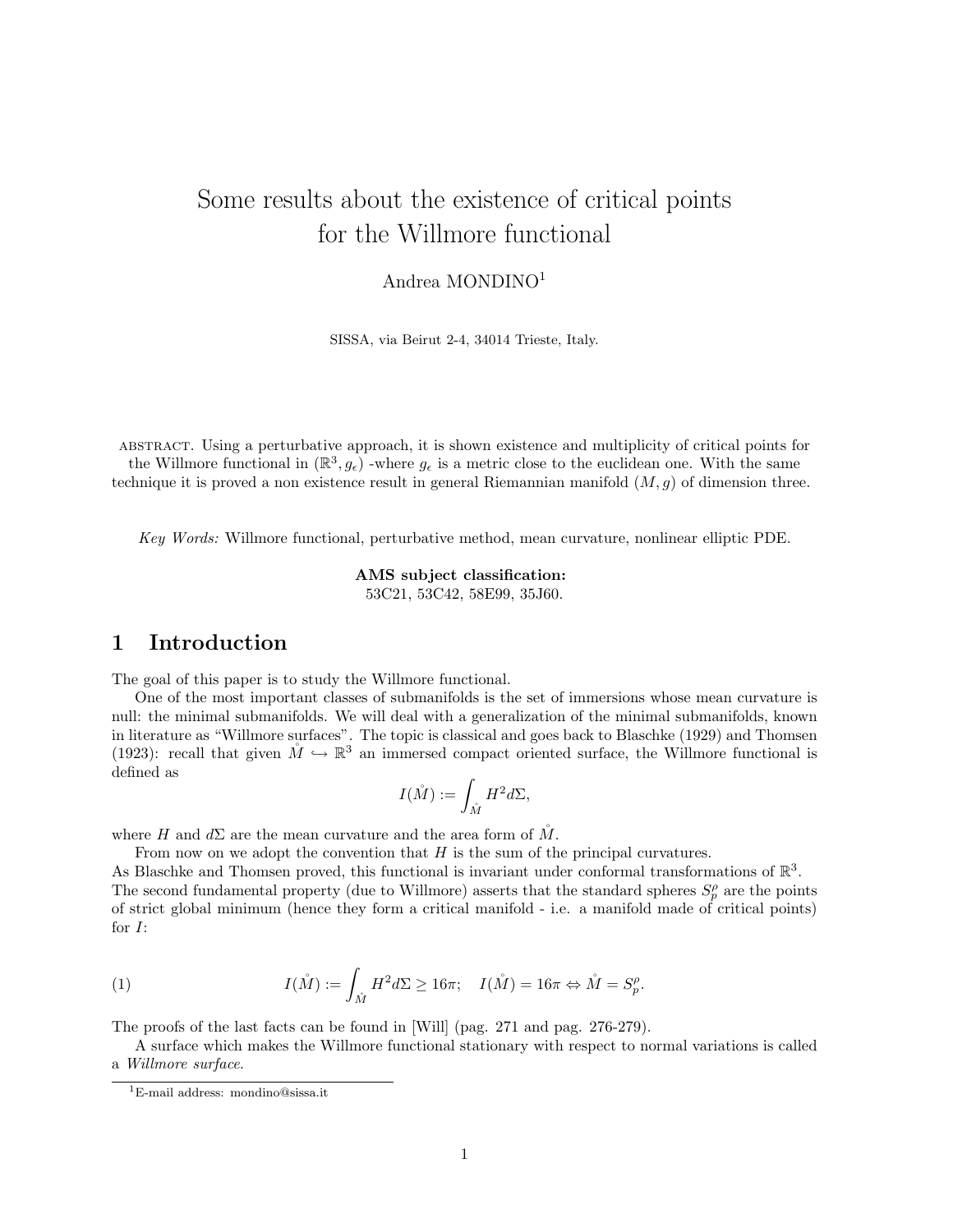The functional relative to immersions in  $\mathbb{R}^3$  and  $S^3$  has been deeply studied with remarkable results (look at [Will] Chap. 7) and recently a lot of generalizations for immersions of larger dimension and codimension have been considered (see the papers [SiL], [BK], [ZG] and [Riv]). Finally, in the last years, the flow generated by the  $L^2$ -differential of the functional has been analyzed ([Sim], [KS1], [KS2]).

The Willmore functional has lots of applications in biology, general relativity, string theory and elasticity theory: in the study of lipid bilayer membranes it is called "Hellfrich energy", in general relativity it is linked with the "Hawking mass", in string theory it appears in the "Polyakov extrinsic action" and in nonlinear elasticity theory it arises as Γ-limit of some energy functionals (see [FJM]). We also mention the classical fact that in the mean curvature flow analysis one has

$$
\frac{d}{dt} Vol(\stackrel{\circ}{M}) = - \int_{\stackrel{\circ}{M}} H^2 d\Sigma
$$

where  $\mathring{M}$  is the evolving submanifold with respect to the parameter t and  $Vol(\mathring{M}) := \int_{\mathring{M}} d\Sigma$  is its the area.

While, as we remarked, there is an extensive study for immersions into  $\mathbb{R}^n$  or  $S^n$ , very little is known for general ambient manifolds (apart from the case of minimal surfaces). The aim of this paper is to give some existence (resp. non existence) results for curved metrics in  $\mathbb{R}^3$ , close and asymptotic to the flat one (resp. in general Riemannian manifolds).

We consider the following direct generalization of the Willmore functional: let  $(M, q)$  be a Riemannian manifold of dimension three and  $(M, \mathring{g}) \hookrightarrow (M, g)$  a compact oriented isometrically immersed surface. We will study the functional

$$
I(\mathring{M}):=\int_{\mathring{M}}H^2d\Sigma
$$

and we will call it Willmore functional.

Denote with  $\mathring{N}$  the inward normal unit vector to  $\mathring{M}$  and fix a function  $f \in C^{\infty}(\mathring{M})$ . Consider the normal perturbation

$$
\tilde{M}_f[t] := \{ Exp_p(tf\tilde{N}) | p \in \tilde{M} \},
$$

where  $Exp_p$  is the exponential map in  $(M, g)$  of center p. We say that  $\tilde{M}$  is a *critical point* of  $I$  (or a *Willmore surface*) if

$$
\frac{d}{dt}I(\mathring{M}_f[t])|_{t=0} = 0 \quad \forall f \in C^{\infty}(\mathring{M}).
$$

The Willmore functional is  $L^2$ -differentiable and it turns out that (from formula (29) pag. 9 in [PV], with an easy computation-notice the difference in the convetions: opposite sign convention about the normal vector  $\tilde{N}$  and different convention on the mean curvature  $H$ )

$$
I'(\mathring{M}) = 2\triangle_{\mathring{M}}H + H\left(H^2 - 4D + 2R_{\mu\nu}\mathring{N}^{\mu}\mathring{N}^{\nu}\right),
$$

where  $\Delta_{\hat{M}}$  is the Laplacian on  $\hat{M}$ ,  $R_{\mu\nu}$  is the Ricci curvature of M and D is the product of the principal curvatures of the surface (for more details look at the section "Notations and conventions"). As a result,  $\tilde{M}$  is a critical point of I if and only if the following fourth order nonlinear PDE is satisfied

$$
2\triangle_{\mathring{M}}H + H(H^2 - 4D + 2R_{\mu\nu}\mathring{N}^{\mu}\mathring{N}^{\nu}) = 0.
$$

We will prove some existence and multiplicity results for the Willmore functional in the ambient manifold

(2) 
$$
(\mathbb{R}^3, g_{\epsilon}) \text{ with } g_{\epsilon} = \delta + \epsilon h, \quad \lim_{|p| \to \infty} |h_{\mu\nu}(p)| = 0
$$

where  $\delta$  is the euclidean scalar product and h is a symmetric smooth bilinear form. Moreover we will show a non-existence result in a general ambient manifold  $(M, g)$  of dimension three.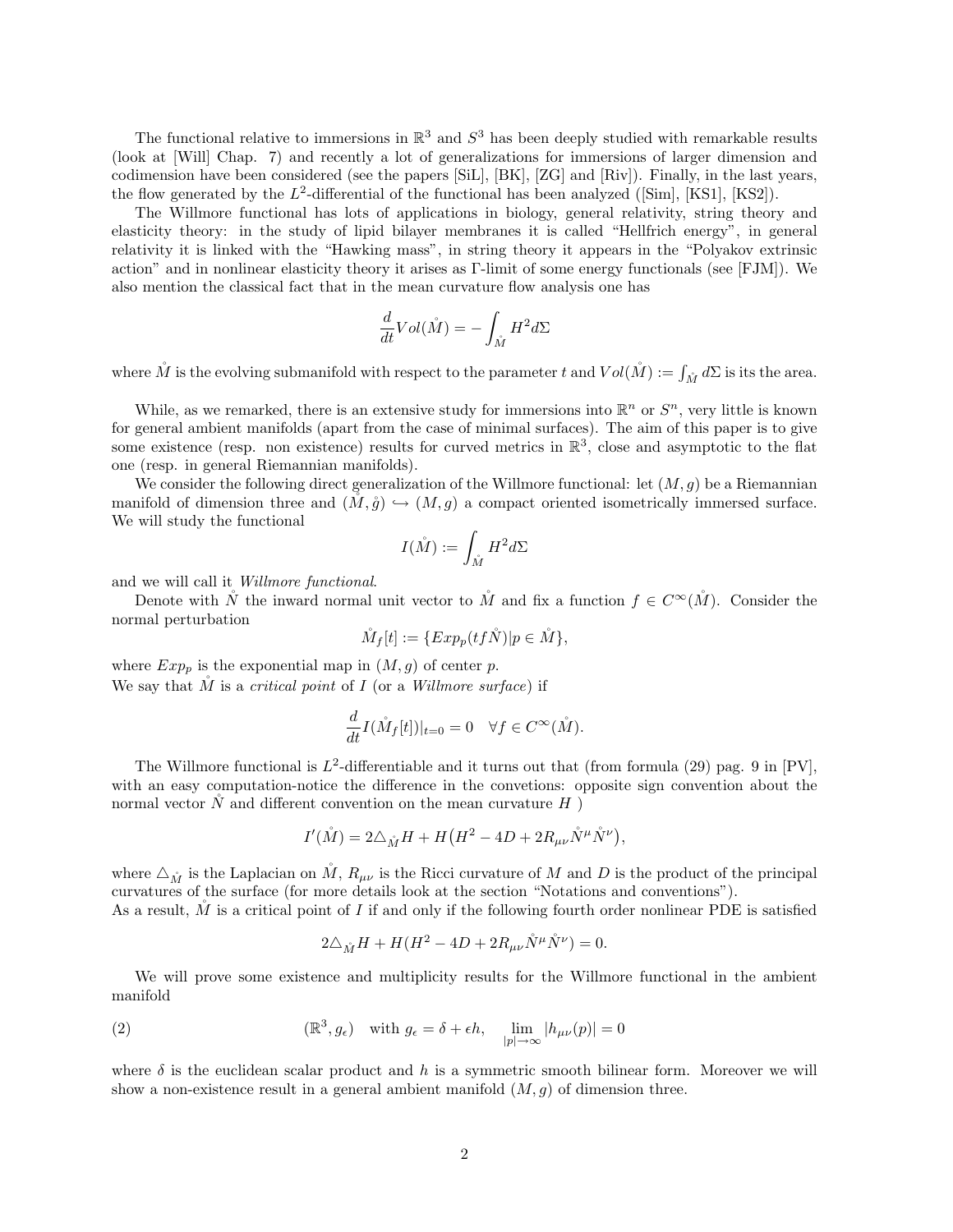Let us discuss now some more details.

The Willmore functional with ambient manifold  $(\mathbb{R}^3, g_{\epsilon})$  will be called  $I_{\epsilon}$ , and we will look for critical points of  $I_{\epsilon}$  which are perturbed standard spheres of  $\mathbb{R}^3$ . Denote with  $S^2$  the standard unit sphere and let  $S_p^{\rho}$  be the standard sphere of  $\mathbb{R}^3$  with center p and radius  $\rho$ 

$$
S_p^{\rho} := \{ x \in \mathbb{R}^3 : ||x - p||_{\text{euclidean}} = \rho \}
$$

parametrized by  $\Theta \in S^2 \mapsto p + \rho \Theta$ .

Let us define the perturbation (for more details see Section "Notations and Conventions", here we are quite sketchy). Given a small  $w \in C^{4,\alpha}(S^2)$ , the perturbed standard sphere  $S_p^{\rho}(w)$  is defined as the image of

$$
\Theta \mapsto p + \rho(1 - w(\Theta))\Theta.
$$

The main results of this paper are Theorem 1.1 and Theorem 1.2 below, which will be proved in Subsection 5.1.

Before stating them observe (see Remark 3.7) that the scalar curvature of  $(\mathbb{R}^3, g_{\epsilon})$  can be written as

(3) 
$$
R_{g_{\epsilon}} = \epsilon R_1 + o(\epsilon), \text{ where } R_1 := \sum_{\mu\nu} D_{\mu\nu} h_{\mu\nu} - \Delta \text{Tr} h.
$$

**Theorem 1.1.** Let  $g_{\epsilon}$  be as in (2) and let  $R_1$  be defined in (3). Suppose that

(i) There exists  $\bar{p} \in \mathbb{R}^3$  such that  $R_1(\bar{p}) \neq 0$ ;

(ii) There exist  $C > 0$  and  $\alpha > 2$  such that

$$
|D_{\lambda}h_{\mu\nu}(p)| < \frac{C}{|p|^{\alpha}} \quad \forall \lambda, \mu, \nu = 1 \dots 3.
$$

Then, for  $\epsilon$  small enough, there exist  $(p_{\epsilon}, \rho_{\epsilon}) \in \mathbb{R}^3 \oplus \mathbb{R}^+$  and  $w_{\epsilon} \in C^{4,\alpha}(S^2)$  with  $||w_{\epsilon}||_{C^{4,\alpha}} \to 0$  as  $\epsilon \to 0$ , such that the perturbed sphere  $S_{p_{\epsilon}}^{\rho_{\epsilon}}(w_{\epsilon})$  is a critical point of the Willmore functional  $I_{\epsilon}$ .

With more (but mild) assumptions, we are able to show the existence of two critical points:

**Theorem 1.2.** Under the assumptions of Theorem 1.1, suppose that there exist two points  $p_1, p_2 \in \mathbb{R}^3$ such that  $R_1(p_1) > 0$  and  $R_1(p_2) < 0$ .

Then, for  $\epsilon$  small enough, there exist  $(p_{\epsilon}^1, \rho_{\epsilon}^1), (p_{\epsilon}^2, \rho_{\epsilon}^2) \in \mathbb{R}^3 \oplus \mathbb{R}^+$  and  $w_{\epsilon}^1, w_{\epsilon}^2 \in C^{4,\alpha}(S^2)$  with  $\|w_{\epsilon}^i\|_{C^{4,\alpha}} \to 0$  as  $\epsilon \to 0$ , such that the perturbed spheres  $S_{p_{\epsilon}^1}^{\rho_{\epsilon}^1}(w_{\epsilon}^1), S_{p_{\epsilon}^2}^{\rho_{\epsilon}^2}(w_{\epsilon}^2)$  are distinct critical points of the Willmore functional  $I_{\epsilon}$ .

**Remark 1.1.** The condition (i) of Theorem 1.1 is not redundant. In fact it is easy to give examples of non null bilinear forms  $h_{\mu\nu}$  vanishing a infinity and which satisfy (ii), such that  $R_1 \equiv 0$ . Chosen h such that  $h_{\mu\nu} = 0$  for  $\mu \neq \nu$  and  $h_{33} = 0$ , the linear PDE  $R_1 \equiv 0$  takes the form:

$$
D_{22}h_{11} + D_{33}h_{11} = -D_{11}h_{22} - D_{33}h_{22}.
$$

Suppose that  $h_{22}$  is a non identically zero fast decreasing function. It is immediate to see that chosen  $h_{11}(x, y, z) = -h_{22}(y, x, z)$ , the non null metric h vanishes at infinity and satisfies both (ii) and the PDE.

In Subsection 5.2, we will observe that the Willmore functional is invariant under isometries of the ambient manifold (Theorem 5.1). Hence, assuming that the perturbation  $h$  of the euclidean metric possesses some symmetries and that the critical points found with the previous Theorems are not invariant under those isometries, we will show the existence of infinitely many stationary points (see Theorem 5.2 and the subsequent examples of Section 5).

The non-existence result concerns perturbed geodesic spheres of small radius defined as follows: fixed  $p \in M$  and denoted with  $Exp_p$  the exponential map with center p, for small  $\rho$  the geodesic sphere  $S_{p,\rho}$ is well defined and can be parametrized by

$$
\Theta \in S^2 \subset T_p M \mapsto Exp_p[\rho \Theta].
$$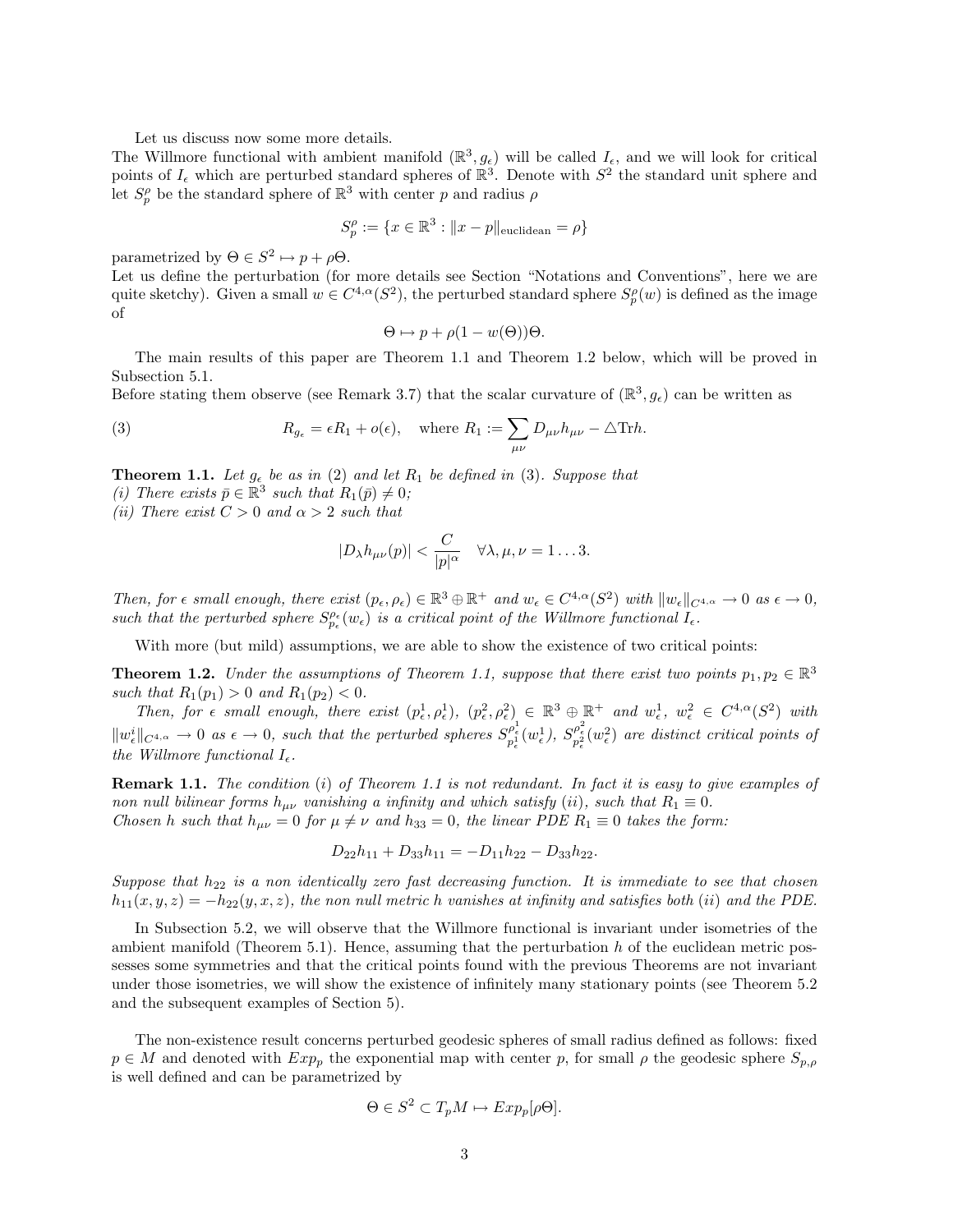Analogously to the previous case, fixed  $p \in M$ ,  $\rho > 0$  and a small  $C^{4,\alpha}(S^2)$  function w, the perturbed geodesic sphere  $S_{p,\rho}(w)$  is the surface parametrized by

$$
\Theta \in S^2 \mapsto Exp_p[\rho(1 - w(\Theta))\Theta].
$$

Now we can state the non existence result:

**Theorem 1.3.** Let  $(M, g)$  be the ambient Riemannian manifold. Assume that the scalar curvature of M at the point  $\bar{p}$  is not null:

$$
R(\bar{p})\neq 0.
$$

Then there exist  $\rho_0 > 0$  and  $r > 0$  such that for radius  $\rho < \rho_0$  and perturbation  $w \in C^{4,\alpha}(S^2)$  with  $\|w\|_{C^{4,\alpha}(S^2)} < r$ , the surfaces  $S_{\bar{p},\rho}(w)$  are not critical points of the Willmore functional I.

The interest of the previous Theorem resides in the difference with the flat case  $M = \mathbb{R}^3$ , where all the spheres are point of global minimum (see  $(1)$ ).

The methods used to prove the above results rely on the same technique: the Lyapunov-Schmidt reduction (for more details see Subsection 2.1). Since the ideas are similar, here we only discuss the existence part. We are quite informal since we just want to motivate (for the details see Section 4). As we remarked, (1) implies that the Willmore functional in the euclidean space  $\mathbb{R}^3$  possesses a critical

manifold Z made of standard spheres  $S_p^{\rho}$ . The tangent space to Z at  $S_p^{\rho}$  is composed of constant and affine functions on  $S_p^{\rho}$  so, with a pull back via the parametrization, on  $S^2$ .

As we will point out in Remark 3.3, the second derivative of  $I_0$  at  $S_p^{\rho}$  is

$$
I_0''(S_p^{\rho})[w] = \frac{2}{\rho^3} \triangle_{S^2} (\triangle_{S^2} + 2)[w],
$$

which is a Fredholm operator of index zero and whose Kernel is made of the constant and affine functions; exactly the tangent space to Z.

So, considered  $C^{4,\alpha}(S^2)$  as a subspace of  $L^2(S^2)$  and called

$$
C^{4,\alpha}(S^2)^{\perp} := C^{4,\alpha}(S^2) \cap Ker[\Delta_{S^2}(\Delta_{S^2} + 2)]^{\perp},
$$

it follows that  $I_0''|_{C^{4,\alpha}(S^2)^{\perp}}$  is invertible on its image and one can apply the Lyapunov-Schmidt reduction. Thanks to this reduction, the critical points of  $I_{\epsilon}$  in a neighbourhood of Z are exactly the stationary points of a function  $\Phi_{\epsilon}: Z \to \mathbb{R}$  of *finitely many* variables (we remark that in a neighbourhood of Z the condition is necessary and sufficient for the existence of critical points of  $I_{\epsilon}$ ).

In order to study the function  $\Phi_{\epsilon}$ , in Section 3 we will compute explicit formulas of the Willmore functional.

More precisely, in the perturbative setting  $(\mathbb{R}^3, g_{\epsilon})$ , we will calculate an expansion of  $I_{\epsilon}$  on the standard spheres  $S_p^{\rho}$  (Lemma 3.5):

$$
I_{\epsilon}(S_{p}^{\rho}) = 16\pi + 2\epsilon \int_{S^{2}} \left[ \text{Tr}h - 3h_{\mu\nu}\Theta^{\mu}\Theta^{\nu} + \rho A_{\mu\mu\lambda}\Theta^{\lambda} - \rho A_{\mu\nu\lambda}\Theta^{\mu}\Theta^{\nu}\Theta^{\lambda} \right] d\Sigma_{0} + o(\epsilon).
$$

Here

$$
A_{\mu\nu\lambda} := [D_{\mu}h_{\lambda\nu} + D_{\lambda}h_{\nu\mu} - D_{\nu}h_{\mu\lambda}],
$$

 $\Theta^{\mu}$  are the Cartesian coordinates of  $\Theta \in S^2$  and the remainder  $o(\epsilon)$  is uniform on compact subsets of  $\mathbb{R}^3 \oplus \mathbb{R}^+ \ni (p, \rho)$ . Of course, in the integral, h is evaluated at the points of  $S_p^{\rho}$ .

With a Taylor expansion, we will get a formula for spheres of small radius (Lemma 3.6):

$$
I_{\epsilon}(S_{p}^{\rho}) = 16\pi - \frac{8\pi}{3}R_{1}(p)\rho^{2}\epsilon + o(\rho^{2})\epsilon + o(\epsilon),
$$

where the remainder  $o(\epsilon)$  is uniform on compact subsets of  $\mathbb{R}^3 \oplus \mathbb{R}^+ \ni (p, \rho)$ .

In Lemma 4.3, we will prove that  $\Phi_{\epsilon}(S_p^{\rho}) = I_{\epsilon}(S_p^{\rho}) + o(\epsilon)$ ; then, using the above expansions and the assumptions on h, we will show that  $\Phi_{\epsilon} \to 16\pi + o(\epsilon)$  if  $\rho \to 0$  or if  $(p, \rho) \to \infty$ . From the conditions on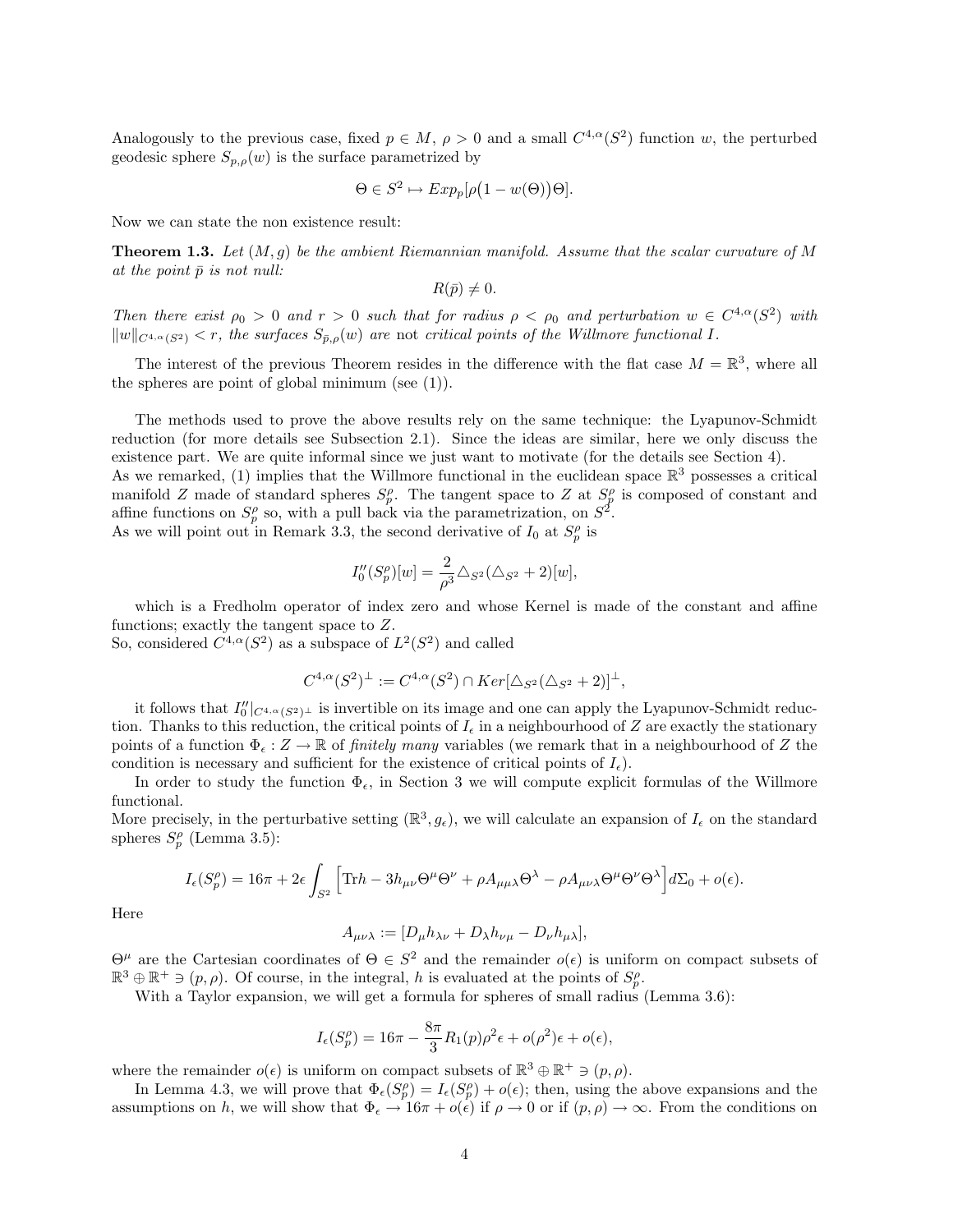$R_1$ , it follows that  $\Phi_{\epsilon}$  has a point of global minimum or/and a point of global maximum (resp. Theorem 1.1/Theorem 1.2); hence we obtain the existence of critical points for  $I_{\epsilon}$ .

Since the abstract perturbation method gives also a necessary condition for the (local) existence of critical points, for the non existence result we will proceed in an analogous way.

First of all, even in a general manifold, when  $\rho$  is small it is possible to show that we are in the above perturbative regime. Then we will show that, near the points where the scalar curvature is non zero,  $\Phi_{\epsilon}$ is strictly monotone in  $\rho$ ; by the necessary condition we obtain the non existence as well.

#### Notations and conventions

1)  $\mathbb{R}^+$  denotes the set of strictly positive real numbers.

2) Let  $(M, g)$  be a 3-dimensional Riemannian manifold.

· First we make the following convention: the Greek index letters, such as  $\mu, \nu, \ldots$ , range from 1 to 3 while the Latin index letters, such as  $i, j, k, \ldots$ , will run from 1 to 2.

· About the Riemann curvature tensor we adopt the convention of [Will]: denoting  $\mathfrak{X}(M)$  the set of the vector fields on  $M, \forall X, Y, Z \in \mathfrak{X}(M)$ 

$$
R(X,Y)Z := \nabla_X \nabla_Y Z - \nabla_Y \nabla_X Z - \nabla_{[X,Y]} Z
$$

$$
R(X, Y, Z, W) := g(R(Z, W)Y, X);
$$

chosen in p an orthonormal frame  $E_{\mu}$ , the Ricci curvature tensor is

(4)  
\n
$$
Ric_p(v_1, v_2) := \sum_{1}^{3} R(E_{\mu}, v_1, E_{\mu}, v_2) = \sum_{1}^{3} g(R_p(E_{\mu}, v_2)v_1, E_{\mu})
$$
\n
$$
= -\sum_{1}^{3} g(R_p(v_2, E_{\mu})v_1, E_{\mu}) \quad \forall v_1, v_2 \in T_pM.
$$

Recall the definitions of the Hessian and the Laplace-Beltrami operator on a function w:

$$
Hess(w)_{\mu\nu} := \nabla_{\mu} \nabla_{\nu} w
$$

$$
\triangle := g^{\mu\nu} \nabla_{\mu} \nabla_{\nu} w.
$$

3) Let  $(M, \hat{g}) \hookrightarrow (M, g)$  be an isometrically immersed surface. Recall the notion of second fundamental form h: fix a point p and an orthonormal base  $Z_1, Z_2$  of  $T_pM$ ; the inward normal unit vector is denoted as N. By the Weingarten equation  $h_{ij} = -g(\nabla_{Z_i} N, Z_j)$ .

Call  $k_1$  and  $k_2$  the principal curvatures (the eigenvalues of the second fundamental form with respect to the first fundamental form of  $\tilde{M}$ , i.e. the roots of det $(\tilde{h}_{ij} - k\tilde{g}_{ij}) = 0$ . We adopt the convention that the mean curvature is defined as  $H := k_1 + k_2$ . Sometimes we will call  $D := k_1 k_2$ .

4) As mentioned in the introduction, throughout this paper we will focus our attention on perturbed spheres.

· First, let us define the perturbed standard sphere  $S_p^{\rho}(w)$  ⊂  $\mathbb{R}^3$  we will use to prove the existence result. We denote with  $S^2$  the standard unit sphere in the euclidean 3-dimensional space,  $\Theta \in S^2$ is the radial unit vector with components  $\Theta^{\mu}$  parametrized by the polar coordinates  $0 < \theta^{1} < \pi$  and  $0 < \theta^2 < 2\pi$  chosen in order to satisfy

$$
\begin{cases}\n\Theta^1 = \sin \theta^1 \cos \theta^2 \\
\Theta^2 = \sin \theta^1 \sin \theta^2 \\
\Theta^3 = \cos \theta^1.\n\end{cases}
$$

We call  $\Theta_i$  the coordinate vector fields on  $S^2$ 

$$
\Theta_1 := \frac{\partial \Theta}{\partial \theta^1}, \quad \Theta_2 := \frac{\partial \Theta}{\partial \theta^2}
$$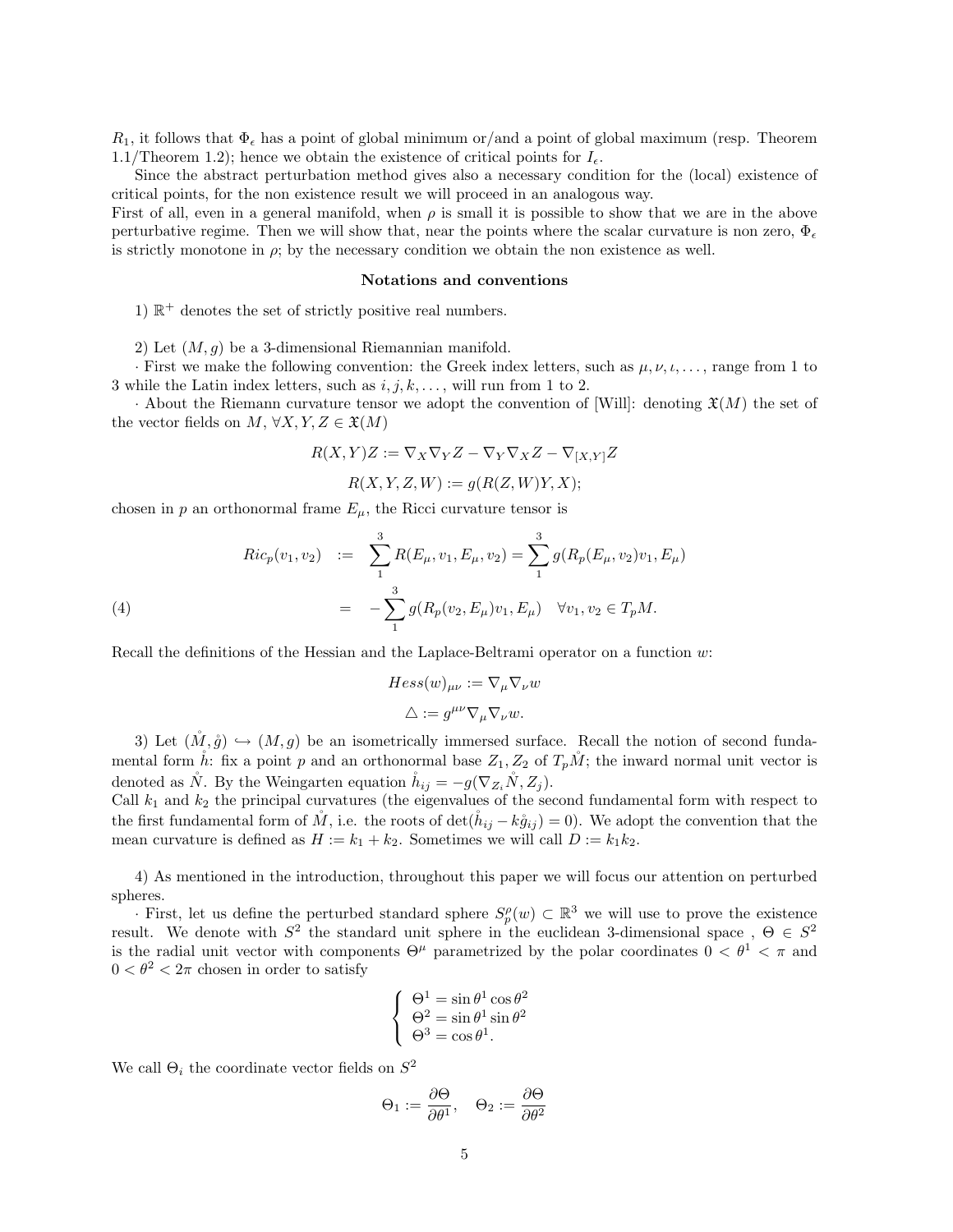and  $\bar{\theta}_i$  the corresponding normalized ones

$$
\bar{\theta_1} := \frac{\Theta_1}{\|\Theta_1\|}, \quad \bar{\theta_2} := \frac{\Theta_2}{\|\Theta_2\|}.
$$

The standard sphere in  $\mathbb{R}^3$  with center p and radius  $\rho > 0$  is denoted by  $S_p^{\rho}$ ; we parametrize it as  $(\theta^1, \theta^2) \mapsto p + \rho \Theta(\theta^1, \theta^2)$  and call  $\theta_i$  the coordinate vector fields

$$
\theta_1 := \rho \frac{\partial \Theta}{\partial \theta^1}, \quad \theta_2 := \rho \frac{\partial \Theta}{\partial \theta^2}.
$$

The perturbed spheres will be normal graphs on standard spheres by a function  $w$  which belongs to a suitable function space. Let us introduce the function space which has been chosen by technical reasons (to apply Schauder estimates in Lemma 4.1).

Denote  $C^{4,\alpha}(S^2)$  (or simply  $C^{4,\alpha}$ ) the set of the  $C^4$  functions on  $S^2$  whose fourth derivatives, with respect to the tangent vector fields, are  $\alpha$ -Hölder  $(0 < \alpha < 1)$ . The Laplace-Beltrami operator on  $S^2$  is denoted by  $\Delta_{S^2}$  or, if there is no confusion, as  $\Delta$ . The fourth order elliptic operator  $\Delta(\Delta+2)$  induces a splitting of  $L^2(S^2)$ :

$$
L^{2}(S^{2}) = Ker[\triangle(\triangle + 2)] \oplus Ker[\triangle(\triangle + 2)]^{\perp}
$$

(the splitting makes sense because the kernel is finite dimensional, so it is closed). If we consider  $C^{4,\alpha}(S^2)$  as a subspace of  $L^2(S^2)$ , we can define

$$
C^{4,\alpha}(S^2)^{\perp} := C^{4,\alpha}(S^2) \cap Ker[\Delta(\Delta + 2)]^{\perp}.
$$

We explicitly observe that  $C^{4,\alpha}(S^2)^{\perp}$  is a Banach space with respect to the  $C^{4,\alpha}$  norm; it is the space from which we will draw the perturbations w. If there is no confusion  $C^{4,\alpha}(S^2)^{\perp}$  will be called simply  $C^{4,\alpha \perp}.$ 

Now we can define the perturbed spheres we will use to prove existence of critical points: fix  $\rho > 0$  and a small  $C^{4,\alpha\perp}$  function w; the perturbed sphere  $S_p^{\rho}(w)$  is the surface parametrized by

$$
\Theta \in S^2 \mapsto p + \rho \big( 1 - w(\Theta) \big) \Theta.
$$

· Now let us define the perturbed geodesic spheres  $S_{p,\rho}(w)$  in the Riemannian manifold  $(M, g)$ ; we will use them to prove the non-existence result.

Once a point  $p \in M$  is fixed we can consider the exponential map  $Exp_p$  with center p. For  $\rho > 0$  small enough, the sphere  $\rho S^2 \subset T_pM$  is contained in the radius of injectivity of the exponential. We call  $S_{p,\rho}$ the geodesic sphere of center  $p$  and radius  $\rho$ . This hypersurface can be parametrized by

$$
\Theta \in S^2 \subset T_p M \mapsto Exp_p[\rho \Theta].
$$

Analogously to the previous case, fix  $p \in M$ ,  $\rho > 0$  and a small  $C^{4,\alpha}(S^2)$  function w; the perturbed geodesic sphere  $S_{p,\rho}(w)$  is the surface parametrized by

$$
\Theta \in S^2 \mapsto Exp_p[\rho(1 - w(\Theta))\Theta].
$$

The tangent vector fields on  $S_{p,\rho}(w)$  induced by the canonical polar coordinates on  $S^2$  are denoted by  $Z_i$ .

5) · Following the notation of [PX], given  $a \in \mathbb{N}$ , any expression of the form  $L_p^{(a)}(w)$  denotes a linear combination of the function w together with its derivatives with respect to the tangent vector fields  $\Theta_i$ up to order a. The coefficients of  $L_p^{(a)}$  might depend on  $\rho$  and  $p$  but, for all  $k \in \mathbb{N}$ , there exists a constant  $C > 0$  independent on  $\rho \in (0, 1)$  and  $p \in M$  such that

$$
||L_p^{(a)}(w)||_{C^{k,\alpha}(S^2)} \leq C||w||_{C^{k+a,\alpha}(S^2)}.
$$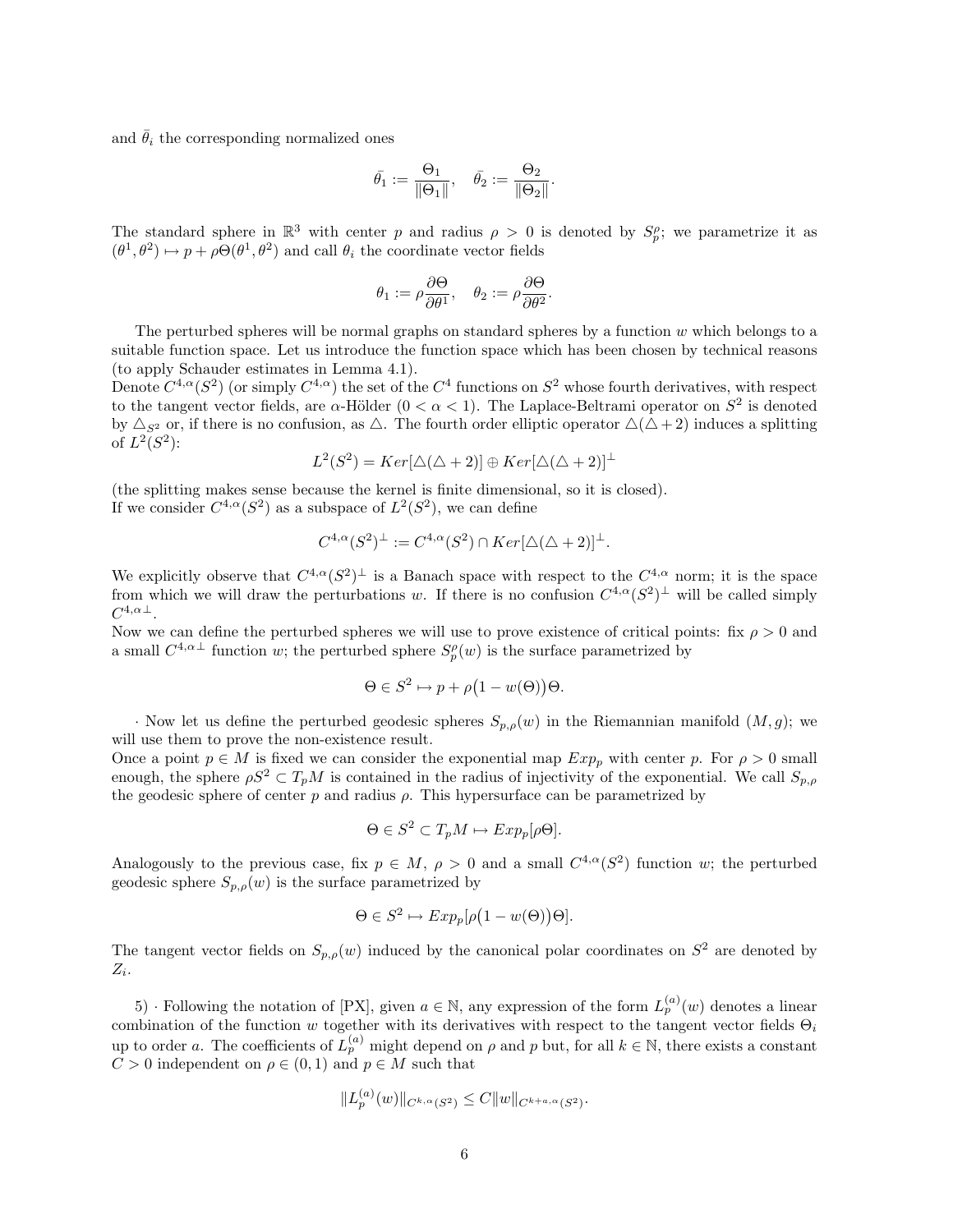· Similarly, given  $b \in \mathbb{N}$ , any expression of the form  $Q_p^{(b)(a)}(w)$  denotes a nonlinear operator in the function w together with its derivatives with respect to the tangent vector fields  $\Theta_i$  up to order a such that, for all  $p \in M$ ,  $Q_p^{(b)(a)}(0) = 0$ . The coefficients of the Taylor expansion of  $Q_p^{(b)(a)}(w)$  in powers of w and its partial derivatives might depend on  $\rho$  and p but, for all  $k \in \mathbb{N}$ , there exists a constant  $C > 0$ independent on  $\rho \in (0,1)$  and  $p \in M$  such that

$$
(5) \|Q_p^{(b)(a)}(w_2) - Q_p^{(b)(a)}(w_1)\|_{C^{k,\alpha}(S^2)} \le c \big( \|w_2\|_{C^{k+a,\alpha}(S^2)} + \|w_1\|_{C^{k+a,\alpha}(S^2)} \big)^{b-1} \times \|w_2 - w_1\|_{C^{k+a,\alpha}(S^2)},
$$

provided  $||w_l||_{C^a(S^2)} \leq 1, l = 1, 2.$ 

· We also agree that any term denoted by  $O_p(\rho^d)$  is a smooth function on  $S^2$  that might depend on p but which is bounded by a constant (independent on p) times  $\rho^d$  in  $C^k$  topology, for all  $k \in N$ .

6) Large positive constants are always denoted by  $C$ , and the value of  $C$  is allowed to vary from formula to formula and also within the same line. When we want to stress the dependence of the constants on some parameter (or parameters), we add subscripts to  $C$ , as  $C_{\delta}$ , etc.. Also constants with subscripts are allowed to vary.

### Acknowledgments

This work has been supported by M.U.R.S.T within the PRIN 2006 "Variational Methods and Nonlinear Differential Equations" and by the Project FIRB-IDEAS "Analysis and Beyond".

I would like to thank my supervisor Prof. Malchiodi for having proposed this interesting topic and for useful discussions about it.

### 2 Preliminary results

### 2.1 A perturbative method: the Lyapunov-Schmidt reduction

In this subsection we briefly summarize the perturbative method which is extensively treated with proofs and examples in [AM].

Given an Hilbert space H, let  $I_{\epsilon}: H \to \mathbb{R}$  be a  $C^2$  functional of the form

$$
I_{\epsilon}(u) = I_0(u) + \epsilon G(u),
$$

where  $I_0 \in C^2(H,\mathbb{R})$  plays the role of the unperturbed functional and  $G \in C^2(H,\mathbb{R})$  is the perturbation. We first suppose that there exists a finite dimensional smooth manifold  $Z$  made of critical points of

 $I_0: I'_0(z) = 0$  for all  $z \in Z$ . The set Z will be called *critical manifold* (of  $I_0$ ).

Under suitable non degeneracy assumptions on  $I_0$  it is known that near Z there exists a perturbed manifold  $Z^{\epsilon}$  such that the critical points of  $I_{\epsilon}$  constrained on  $Z^{\epsilon}$  give rise to stationary points of  $I_{\epsilon}$ . More precisely, the non degeneracy conditions are

(ND) for all  $z \in Z$ ,  $T_z Z = Ker[I_0''(z)],$ 

(Fr) for all  $z \in Z$ ,  $I_0''(z)$  is a Fredholm operator of index zero;

and the fundamental tool is the following Theorem:

**Theorem 2.1.** Suppose  $I_0$  possesses a non degenerate (satisfying (ND) and (Fr)) critical manifold Z of dimension d.

Given a compact subset  $Z_c$  of Z, there exists  $\epsilon_0 > 0$  such that for all  $|\epsilon| < \epsilon_0$  there is a smooth function

 $w_{\epsilon}(z) : Z_c \to H$ 

such that

(i) for  $\epsilon = 0$  it results  $w_{\epsilon}(z) = 0, \forall z \in Z_c$ ; (ii)  $w_{\epsilon}(z)$  is orthogonal to  $T_z Z$ ,  $\forall z \in Z_c$ ;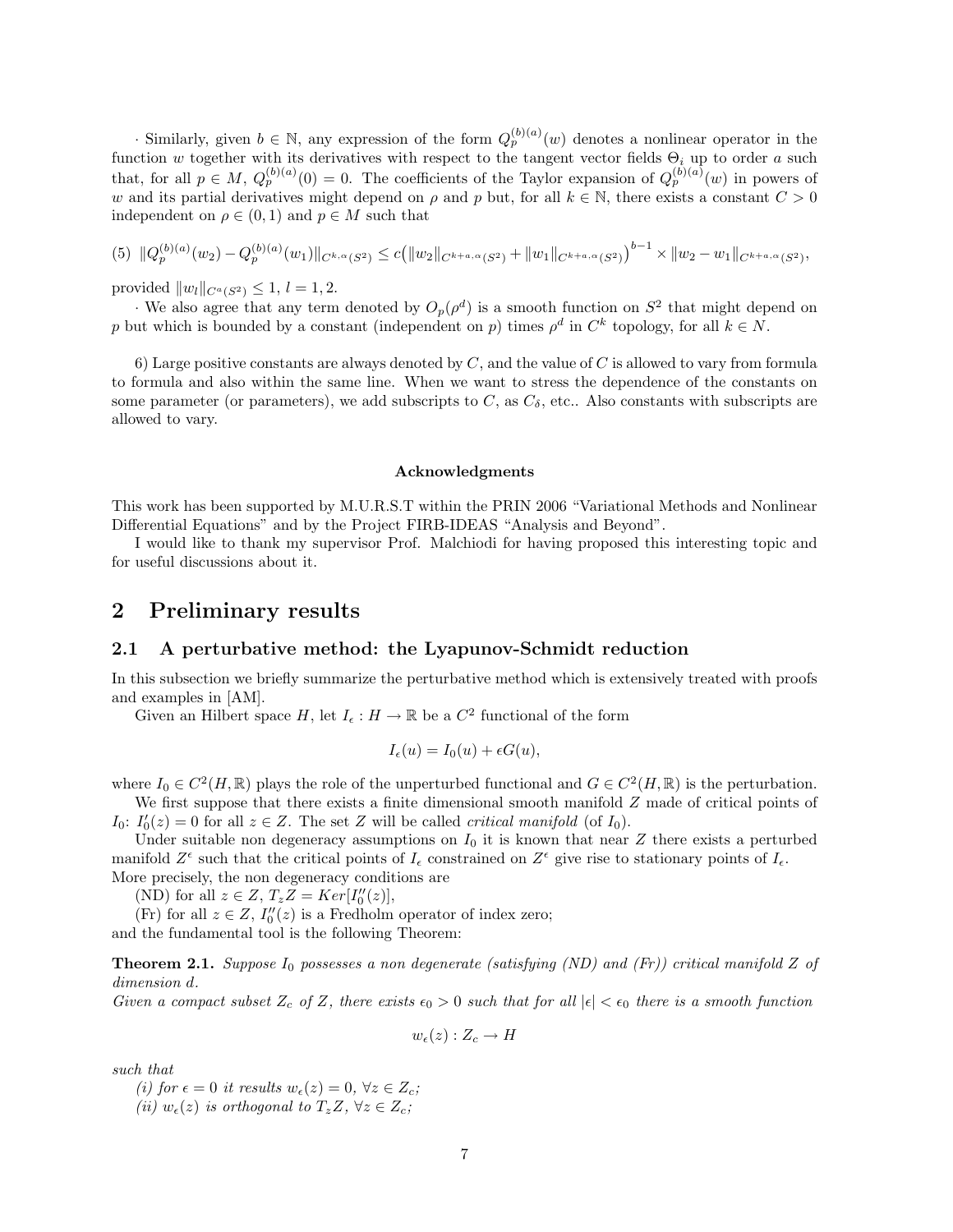(iii) the manifold

$$
Z^{\epsilon} = \{ z + w_{\epsilon}(z) : z \in Z_c \}
$$

is a natural constraint for  $I'_{\epsilon}$ . Namely, denoting

$$
\Phi_{\epsilon}(z) = I_{\epsilon}(z + w_{\epsilon}(z)) : Z_{c} \to \mathbb{R}
$$

the constriction of  $I_{\epsilon}$  to  $Z^{\epsilon}$ , if  $z_{\epsilon}$  is a critical point of  $\Phi_{\epsilon}$  then  $u_{\epsilon} = z_{\epsilon} + w_{\epsilon}(z_{\epsilon})$  is a critical point of  $I_{\epsilon}$ .

Thanks to this fundamental Theorem, in order to find critical points of  $I_{\epsilon}$ , we can reduce ourselves to study  $\Phi_{\epsilon}$  which is a function in *finitely* many variables.

If we are slightly more accurate, it can be shown that the function  $w_{\epsilon}(z)$  is of order  $O(\epsilon)$  as  $\epsilon \to 0$ uniformly in z varying in the compact  $Z_c$ . Thanks to this fact, by a Taylor expansion it is easy to see that

$$
\Phi_{\epsilon}(z) = I_{\epsilon}(z) + o(\epsilon).
$$

The last formula suggests that, in order to prove the existence of critical points, it will be enough to know the perturbed functional  $I_{\epsilon}$  on the critical manifold Z.

### 2.2 Geometric expansions

In this subsection we recall the well-known expansions of the first and second fundamental form and the mean curvature for the geodesic perturbed spheres  $S_{p,\rho}(w)$  introduced in the previous "notations and conventions". For the proofs we refer to [PX]. Recall that  $\Theta_i$  are the coordinate vector fields on  $S^2$ (induced by polar coordinates) and  $Z_i$  are the corresponding coordinate vector fields on  $S_{p,\rho}(w)$ . The derivatives of w with respect to  $\Theta_i$  are denoted by  $w_i$ .

Let  $\mathring{g}$  denote the first fundamental form on  $S_{p,\rho}(w)$  induced by the immersion in  $(M, g)$ . In the next Lemma we find an expansion of the components  $\mathring{g}_{ij} := g_p(Z_i, Z_j)$ :

**Lemma 2.2.** The first fundamental form on  $S_{p,\rho}(w)$  has the following expansion:

$$
(1-w)^{-2} \rho^{-2} \mathring{g}_{ij} = g(\Theta_i, \Theta_j) + (1-w)^{-2} w_i w_j + \frac{1}{3} g(R_p(\Theta, \Theta_i) \Theta, \Theta_j) \rho^2 (1-w)^2
$$
  
+  $O_p(\rho^3) + \rho^3 L_p^{(2)}(w) + \rho^3 Q_p^{(2)(2)}(w),$ 

where all curvature terms and scalar products are evaluated at p (since we are in normal coordinates, at p the metric is euclidean).

Let h denote the second fundamental form on  $S_{p,\rho}(w)$  induced by the immersion in  $(M, g)$  and N the inward normal unit vector to  $S_{p,\rho}(w)$ ; by the Weingarten equation  $\check{h}_{ij} = -g(\nabla_{Z_i}\check{N}, Z_j)$ .

**Lemma 2.3.** The second fundamental form on  $S_{p,\rho}(w)$  has the following expansion:

$$
\dot{h}_{ij} = \rho(1-w)g(\Theta_i, \Theta_j) + \rho(Hess_{g_{S^2}}w)_{ij} + \frac{2}{3}g(R_p(\Theta, \Theta_i)\Theta, \Theta_j)\rho^3(1-w)^3
$$
  
+ $O_p(\rho^4) + \rho^3 L_p^{(2)}(w) + \rho Q_p^{(2)(2)}(w)$ 

where, as usual, all curvature terms and scalar products are evaluated at p.

Recall that the mean curvature H is the trace of  $\mathring{h}$  with respect to the metric  $\mathring{g}: H = \mathring{h}_{ij}\mathring{g}^{ij}$ . Collecting the two previous Lemmas we obtain the following

**Lemma 2.4.** The mean curvature of the hyper-surface  $S_{p,\rho}(w)$  can be expanded as

(6)  

$$
H(S_{p,\rho}(w)) = \frac{2}{\rho} + \frac{1}{\rho}(2 + \Delta_{S^2})w - \frac{1}{3}Ric_p(\Theta, \Theta)\rho(1 - w) + O_p(\rho^2) + \rho^2 L_p^{(2)}(w) + \frac{1}{\rho}Q_p^{(2)(2)}(w),
$$

where  $Ric_p$  is the Ricci tensor computed at p.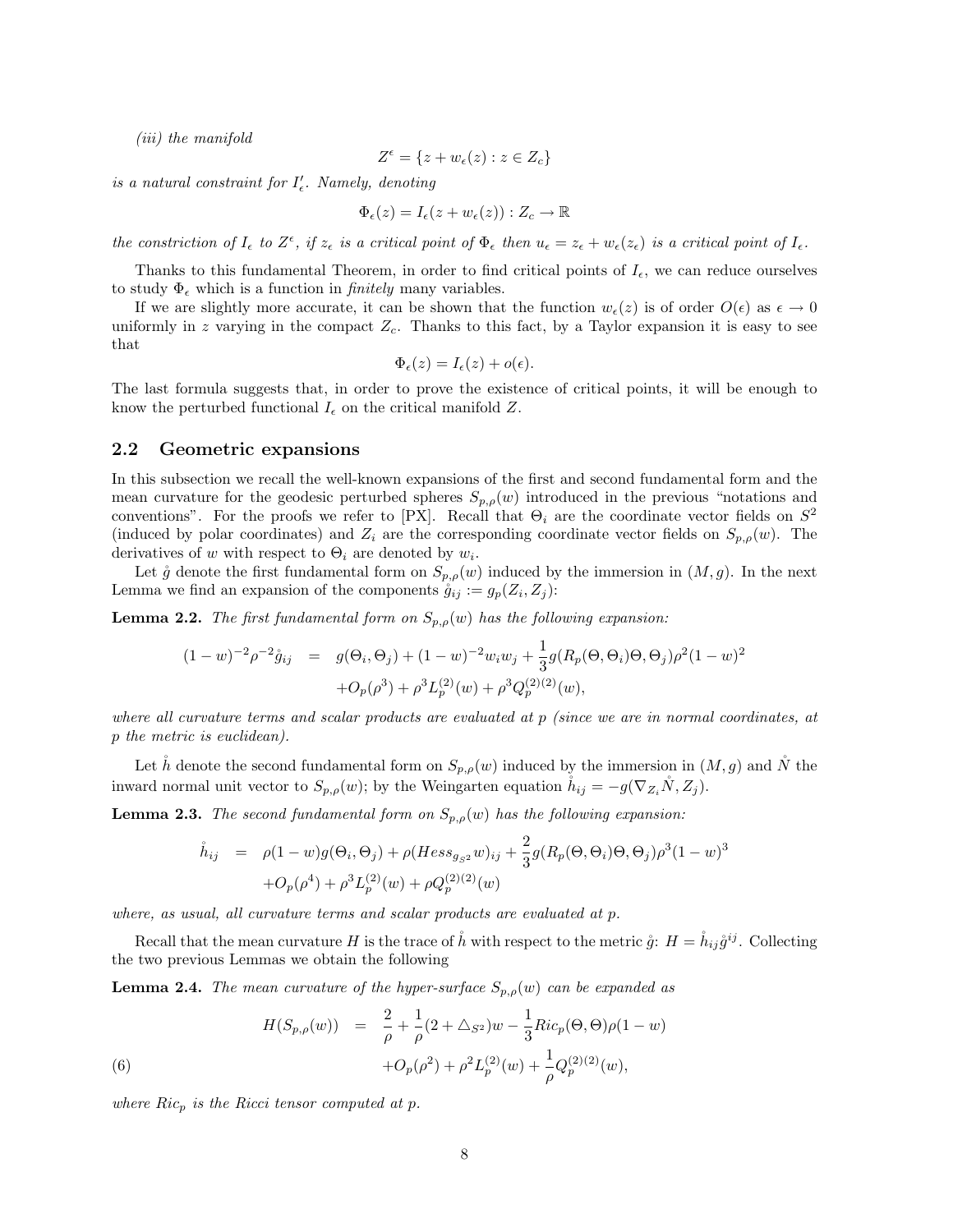## 3 The expansions of the Willmore functional

In this section we present the geometric computations needed to show the non-existence and the existence results. In the first subsection we derive the expansions of the Willmore functional and its differential on the perturbed geodesic spheres  $S_{p,\rho}(w)$  immersed in the Riemannian manifold  $(M, g)$ . In the second subsection we will compute the Willmore functional on the standard spheres  $S_p^{\rho}$  immersed in  $\mathbb{R}^3$  endowed with the metric  $g_{\epsilon} = \delta + \epsilon h$ .

### 3.1 The Willmore functional on perturbed geodesic spheres  $S_{p,\rho}(w)$

Let us start with the expansion of the Willmore functional I.

**Proposition 3.1.** The Willmore functional on the surfaces  $S_{p,\rho}(w)$  can be expanded in  $\rho$  and w as follows:

(7) 
$$
I(S_{p,\rho}(w)) = 16\pi - \frac{8\pi}{3}R(p)\rho^2 + \int_{S^2}(Q_p^{(2)(2)}(w) + \rho^2 L_p^{(2)}(w))d\Theta + O_p(\rho^3),
$$

where  $R(p)$  is the scalar curvature of  $(M, g)$  evaluated at p.

PROOF. Recall the definition of the Willmore functional:

$$
I(S_{p,\rho}(w)) := \int_{S_{p,\rho}(w)} H^2 d\Sigma
$$

where  $d\Sigma$  is the area form of  $S_{p,\rho}(w)$ .

Using the expansion of the metric  $\hat{g}$  of Lemma 2.2, it is easy to see that

$$
\det[\mathring{g}] = \|\Theta_2\|^2 \rho^4 \Big[ (1 - 4w) - \frac{1}{3} Ric_p(\Theta, \Theta) \rho^2 + O_p(\rho^3) + \rho^2 L_p^{(2)}(w) + Q_p^{(2)(2)}(w) \Big].
$$

Taking the square root we obtain the area form in the polar coordinates  $\theta^1, \theta^2$ .

(8) 
$$
d\Sigma = \sqrt{\det[\hat{g}]} d\theta^{1} \wedge d\theta^{2}
$$
  
\n
$$
= ||\Theta_{2}||\rho^{2} \Big\{ 1 - 2w - \frac{1}{6} Ric_{p}(\Theta, \Theta) \rho^{2} + O_{p}(\rho^{3}) + \rho^{2} L_{p}^{(2)}(w) + Q_{p}^{(2)(2)}(w) \Big\} d\theta^{1} \wedge d\theta^{2}
$$
  
\n
$$
= \rho^{2} \Big\{ 1 - 2w - \frac{1}{6} Ric_{p}(\Theta, \Theta) \rho^{2} + O_{p}(\rho^{3}) + \rho^{2} L_{p}^{(2)}(w) + Q_{p}^{(2)(2)}(w) \Big) d\Theta,
$$

where  $d\Theta := ||\Theta_2|| d\theta^1 \wedge d\theta^2$  is the area form on  $S^2$ .

From (6) we get the expansion of  $H^2$ :

(9) 
$$
H^{2} = \frac{4}{\rho^{2}} + \frac{4}{\rho^{2}}(2 + \triangle_{S^{2}})w - \frac{4}{3}Ric_{p}(\Theta, \Theta) + O_{p}(\rho) + L_{p}^{(2)}(w) + \frac{1}{\rho^{2}}Q_{p}^{(2)(2)}(w).
$$

Collecting the above identities (8) and (9) we get

(10)

$$
I(S_{p,\rho}(w)) = 16\pi + 4 \int_{S^2} (\Delta_{S^2}w)d\Theta - 2\rho^2 \int_{S^2} Ric_p(\Theta,\Theta)d\Theta + \int_{S^2} (\rho^2 L_p^{(2)}(w) + Q_p^{(2)(2)}(w))d\Theta + O_p(\rho^3).
$$

Recall that the Laplacian of a function integrated on a compact surface without boundary is null, so the second term  $\int_{S^2} (\triangle_{S^2} w) d\Theta$  is zero.

Let us compute the term  $\int_{S^2} Ric_p(\Theta, \Theta)d\Theta$ . Choose Cartesian coordinates  $x^{\mu}, \mu = 1...3$  on  $T_pM$ , and recall that (see [Bren] pag. 28)

$$
\int_{S^2} x^{\mu} x^{\nu} d\Theta = \frac{4\pi}{3} \delta^{\mu \nu}.
$$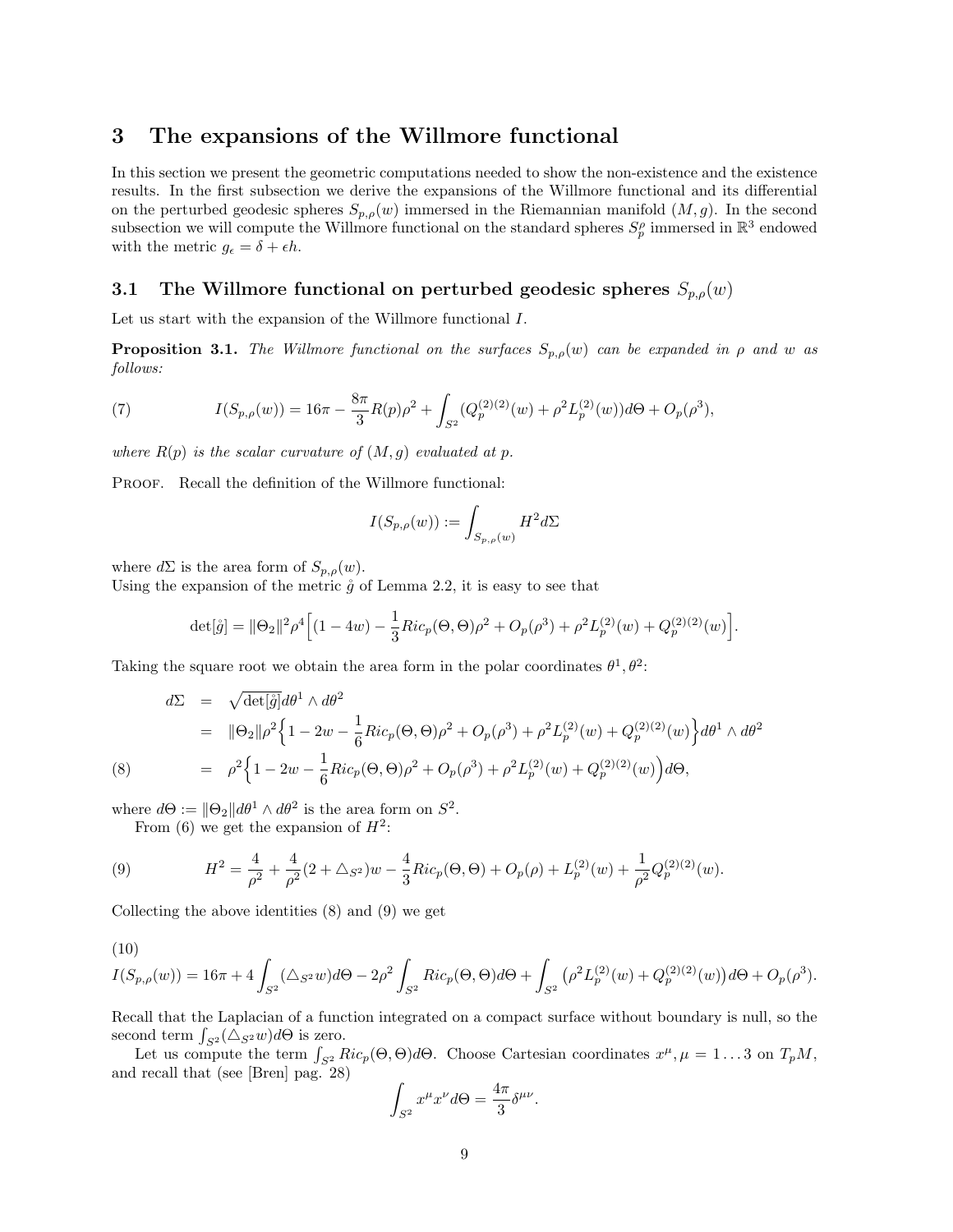By a straightforward computation

$$
\int_{S^2} Ric_p(\Theta,\Theta)d\Theta = \int_{S^2} R_{\mu\nu}x^{\mu}x^{\nu}d\Theta = R_{\mu\mu} \int_{S^2} x^{\mu}x^{\mu}d\Theta = \frac{4\pi}{3}R(p).
$$

At last, we can expand the Willmore functional I as

$$
I(S_{p,\rho}(w)) = 16\pi - \frac{8\pi}{3}R(p)\rho^2 + \int_{S^2} \left( Q_p^{(2)(2)}(w) + \rho^2 L_p^{(2)}(w) \right) d\Theta + O_p(\rho^3).
$$

П

Now we obtain an expansion for the  $L^2$ -differential of the Willmore functional, with respect to normal variations, on the perturbed geodesic spheres:

**Proposition 3.2.** The L<sup>2</sup>-differential of the Willmore functional on the surfaces  $S_{p,\rho}(w)$  can be expanded as

(11) 
$$
\rho^2 I'(S_{p,\rho}(w)) = \frac{2}{\rho} \Delta_{S^2} (\Delta_{S^2} + 2)w + O_p(\rho) + \rho L_p^{(4)}(w) + \frac{1}{\rho} Q_p^{(2)(4)}(w).
$$

PROOF. In [PV], Parthasarathy and Viswanathan computed the  $L^2$ -differential of the Willmore functional for a general immersed submanifold; in the case of a surface  $\tilde{M}$  immersed in the 3-dimensional Riemannian manifold  $M$ , formula (29) pag. 9 and a simple computation give the expression of the differential (notice the difference in the convention about H and about the sign of  $\tilde{N}$ ):

(12) 
$$
I'(\mathring{M}) = 2\Delta_{\mathring{M}}H + H\left(H^2 - 4D + 2R_{\mu\nu}\mathring{N}^{\mu}\mathring{N}^{\nu}\right)
$$

where  $\Delta_{\mathring{M}}$  is the Laplacian on  $\check{M}$ ,  $R_{\mu\nu}$  is the Ricci curvature of M and  $\check{N}$  is the normal unit vector to the surface  $\mathring{M}$ . Recall that  $k_1$  and  $k_2$  are the principal curvatures,  $D := k_1 k_2$  and in our convention  $H = k_1 + k_2$ . Observe that

$$
D := k_1 k_2 = \frac{\det \overset{\circ}{h}_{ij}}{\det \overset{\circ}{g}_{ij}}.
$$

Let us compute I' on the surfaces  $S_p^{\rho}(w)$ . From the expansion of  $\hat{h}_{ij}$  and  $\hat{g}_{ij}$  of Lemmas 2.2 and 2.3, with simple computations we get

(13) 
$$
D = \frac{1}{\rho^2} \left( (1 + 2w + \Delta_{S^2} w) + O_p(\rho^2) + \rho^2 L_p(w) + Q_p^{(2)}(w) \right).
$$

Collecting this formula and the expansion of  $H$  of Lemma 2.4, we obtain

$$
H^{2} - 4D = O_{p}(\rho^{0}) + L_{p}^{(2)}(w) + \frac{1}{\rho^{2}}Q_{p}^{(2)(2)}(w).
$$

From [PX] pag.10, we have

$$
\mathring{N} = O_p(\rho^0) + L_p^{(2)}(w) + Q_p^{(2)(2)}(w),
$$

so it follows

$$
H^{2}-4D+2R_{\mu\nu}\mathring{N}^{\mu}\mathring{N}^{\nu}=O_{p}(\rho^{0})+L_{p}^{(2)}(w)+\frac{1}{\rho^{2}}Q_{p}^{(2)(2)}(w),
$$

and

$$
H\left(H^2 - 4D + 2R_{\mu\nu}\mathring{N}^\mu\mathring{N}^\nu\right) = O_p\left(\frac{1}{\rho}\right) + \frac{1}{\rho}L_p^{(2)}(w) + \frac{1}{\rho^3}Q_p^{(2)(2)}(w).
$$

Using this formula and the expansion of  $H$  of Lemma 2.4, the expression of the differential given in  $(12)$ for the surface  $S_{p,\rho}(w)$  becomes (14)

$$
I'(S_{p,\rho}(w)) = \frac{2}{\rho} \triangle_{\mathring{g}}(2+\triangle_{S^2})w + \triangle_{\mathring{g}}\Big(O_p(\rho) + \rho L_p^{(2)}(w) + \frac{1}{\rho}Q_p^{(2)(2)}(w)\Big) + O_p\left(\frac{1}{\rho}\right) + \frac{1}{\rho}L_p^{(2)}(w) + \frac{1}{\rho^3}Q_p^{(2)(2)}(w).
$$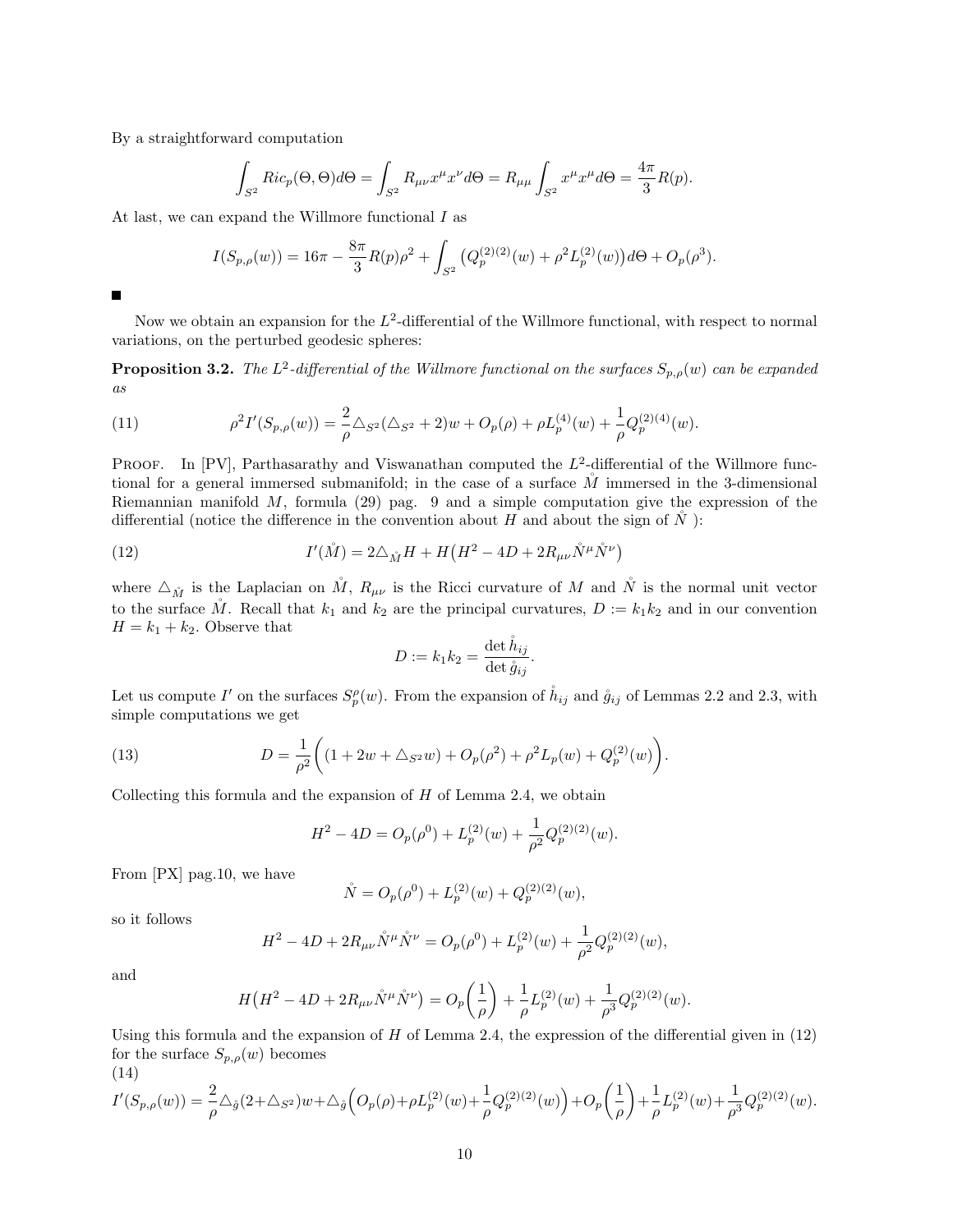Now we want to write the Laplacian  $\Delta_{\hat{g}}$  on  $S_{p,\rho}(w)$  in a convenient way, in terms of  $\Delta_{S^2}$ . Recall that given  $u \in C^{\infty}(S_{p,\rho}(w))$ 

$$
\triangle_{\mathring{g}} u = \mathring{g}^{ij} \nabla_i \nabla_j u = \mathring{g}^{ij} (u_{ij} - \mathring{\Gamma}_{ij}^k u_k)
$$

where  $u_{ij}$ ,  $u_k$  are the derivatives of u with respect to the coordinates vector fields and  $\mathring{\Gamma}_{ij}^k$  are the Christoffel symbols of  $S_{p,\rho}(w)$ . From the expression of the first fundamental form of  $S_{p,\rho}(w)$  we see that

$$
\mathring{\Gamma}_{ij}^{k} = \Gamma_{ij}^{k} + O(\rho^{2}) + L_{p}^{(2)}(w) + Q_{p}^{(2)(2)}(w),
$$

where  $\Gamma_{ij}^k$  are the Christoffel symbols of  $S^2$  in the usual polar coordinate system. From

$$
\mathring{g}^{ij} = \frac{1+2w}{\rho^2} [g_{S^2}^{ij} + O_p(\rho^2) + \rho^2 L_p^{(2)}(w) + Q^{(2)(2)}(w)],
$$

we get

$$
\Delta_{\mathring{g}} u = \mathring{g}^{ij} (u_{ij} - \mathring{\Gamma}_{ij}^k u_k) \n= \frac{1}{\rho^2} \Delta_{S^2} u + O_p(\rho^0) + \rho^{-2} L_p^{(2)}(w) + \rho^{-2} Q^{(2)(2)}(w).
$$

We can at last conclude that

$$
I'(S_{p,\rho}(w)) = \frac{2}{\rho^3} \triangle_{S^2} (\triangle_{S^2} + 2)w + O_p\left(\frac{1}{\rho}\right) + \frac{1}{\rho} L_p^{(4)}(w) + \frac{1}{\rho^3} Q_p^{(2)(4)}(w).
$$

Е

**Remark 3.3.** In formula (11),  $O_p(\rho)$  and  $L_p^{(4)}(w)$  are polynomial expressions (in  $\rho$  and w respectively) whose coefficients are curvature terms of the ambient metric g evaluated at p. Therefore if the ambient manifold is  $\mathbb{R}^3$  endowed with euclidean metric, those terms are null. Obviously, in euclidean metric the perturbed geodesic spheres  $S_{p,\rho}(w)$  coincide with the perturbed standard spheres  $S_p^{\rho}(w)$ ; denoting with  $I_0$ the Willmore functional in euclidean metric we get

$$
I_0'(S_p^{\rho}(w)) = \frac{2}{\rho^3} \triangle_{S^2} (\triangle_{S^2} + 2)w + \frac{1}{\rho^3} Q_p^{(2)(4)}(w).
$$

Just taking the linearization, the second differential is

$$
I_0''(S_p^{\rho})[w] = \frac{2}{\rho^3} \Delta_{S^2}(\Delta_{S^2} + 2)[w].
$$

Notice that the expansion is consistent with the formula  $(7.40)$  page 289 in [Will] (the notation about the mean curvature is different).

## 3.2 The Willmore functional on standard spheres  $S_p^{\rho}$

In this subsection we consider  $\mathbb{R}^3$  endowed with the perturbed metric  $g_{\epsilon} = \delta + \epsilon h$  and compute the corresponding Willmore functional  $I_{\epsilon}$  on the standard spheres  $S_{p}^{\rho}$ . Recall that

$$
I_\epsilon(S_p^\rho):=\int_{S_p^\rho}H_\epsilon^2d\Sigma_\epsilon,
$$

where  $H_{\epsilon}$  and  $d\Sigma_{\epsilon}$  are respectively the mean curvature and the area form of  $S_p^{\rho}$  with respect to the metric g. In the following,  $\nu_0 = -\Theta$  will denote the inward normal unit vector to  $\dot{S}_p^{\rho}$  in euclidean metric and

$$
\nu_{\epsilon} = \nu_0 + \epsilon N + o(\epsilon)
$$

the normal unit vector in metric  $q_{\epsilon}$ .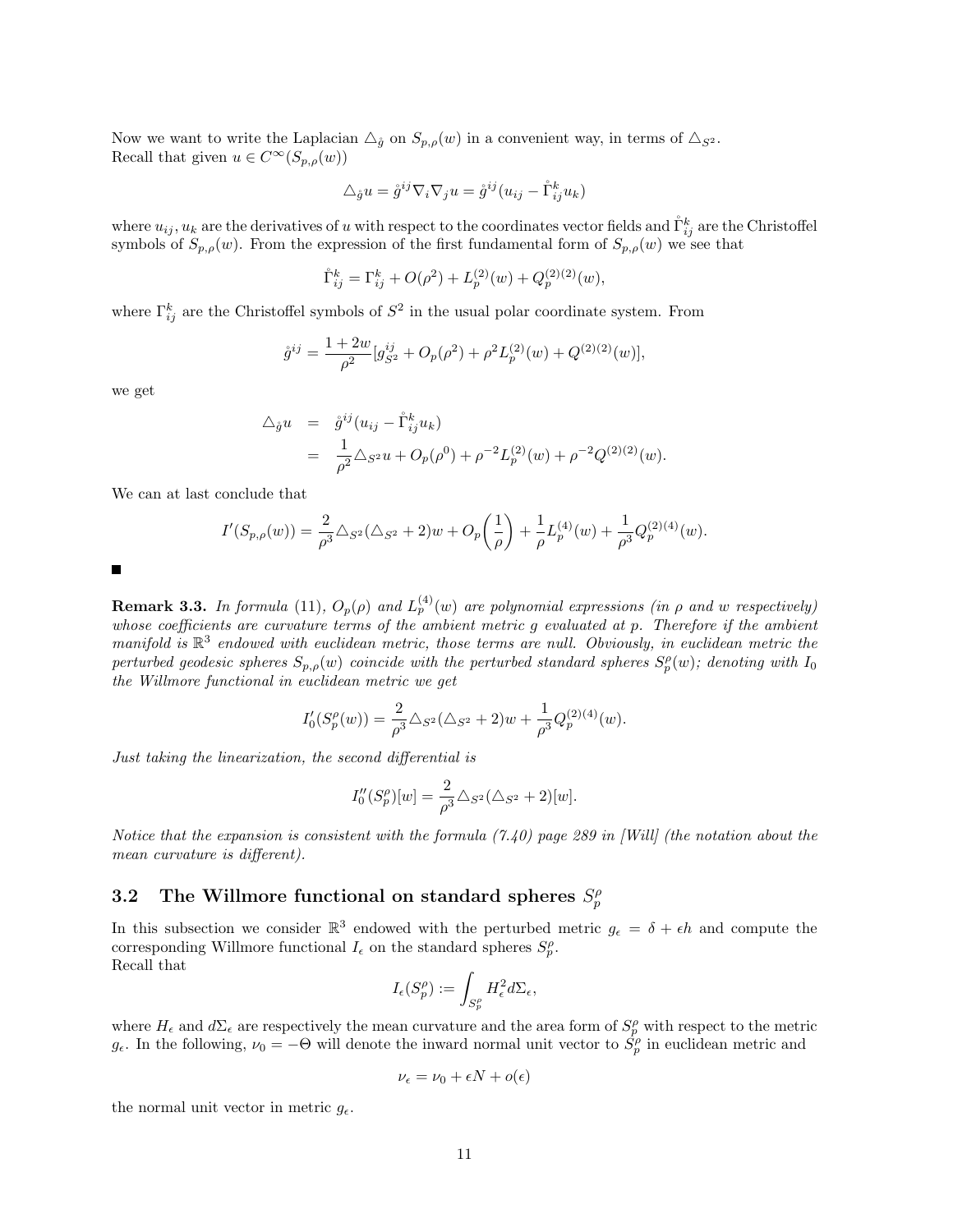**Lemma 3.4.** The Willmore functional  $I_{\epsilon}$  computed on the standard spheres  $S_p^{\rho}$  has the following expansion

(15) 
$$
I_{\epsilon}(S_p^{\rho}) = 16\pi + 2\epsilon \int_{S^2} \left[ h(\bar{\theta}_1, \bar{\theta}_1) + h(\bar{\theta}_2, \bar{\theta}_2) - 2h(\nu_0, \nu_0) - \rho(\bar{\theta}_1^{\mu}\bar{\theta}_1^{\nu} + \bar{\theta}_2^{\mu}\bar{\theta}_2^{\nu})\nu_0^{\lambda}A_{\mu\nu\lambda} \right] d\Sigma_0 + o(\epsilon)
$$

where

$$
A_{\mu\nu\lambda} := [D_{\mu}h_{\nu\lambda} + D_{\lambda}h_{\mu\nu} - D_{\nu}h_{\lambda\mu}]
$$

and the remainder  $o(\epsilon)$  is uniform on compact sets of  $\mathbb{R}^3 \oplus \mathbb{R}^+ \ni (p, \rho)$ . In the integral, h is evaluated at the points of  $S_p^{\rho}$ .

PROOF. Let us start with expanding in terms of  $\epsilon$  the geometric quantities of interest. We will use the classical notation to denote the coefficients of the first fundamental form  $\mathring{g}_{\epsilon ij}$  of  $S_p^{\rho}$ . Denoting with  $(.,.)$ the euclidean scalar product, we have

$$
E_{\epsilon} = g_{\epsilon}(\theta_1, \theta_1) = (\theta_1, \theta_1) + \epsilon h(\theta_1, \theta_1) = E_0 + \epsilon h(\theta_1, \theta_1)
$$
  
\n
$$
F_{\epsilon} = g_{\epsilon}(\theta_1, \theta_2) = F_0 + \epsilon h(\theta_1, \theta_2) = \epsilon h(\theta_1, \theta_2)
$$
  
\n
$$
G_{\epsilon} = g_{\epsilon}(\theta_2, \theta_2) = G_0 + \epsilon h(\theta_2, \theta_2),
$$

where  $E_0, F_0, G_0$  are the corresponding quantities in euclidean metric. Recall that the area form is  $d\Sigma_{\epsilon} = \sqrt{E_{\epsilon}G_{\epsilon} - F_{\epsilon}^2}d\theta^1 \wedge d\theta^2$ ; by a Taylor expansion in  $\epsilon$  we get

(16) 
$$
d\Sigma_{\epsilon} = d\Sigma_0 + \frac{\epsilon}{2} \frac{E_0 h(\theta_2, \theta_2) + G_0 h(\theta_1, \theta_1)}{\sqrt{E_0 G_0}} d\theta^1 \wedge d\theta^2 + o(\epsilon),
$$

where  $d\Sigma_0$  is the area form in euclidean metric and the remainder  $o(\epsilon)$  is uniform on compact sets of  $\mathbb{R}^3 \oplus \mathbb{R}^+ \ni (p, \rho).$ 

Now expand the second fundamental form.

Recall that  $\nu_{\epsilon} = \nu_0 + \epsilon N + o(\epsilon)$  is the normal unit vector to  $S_p^{\rho}$  in metric  $g_{\epsilon}$ ; from the orthogonality conditions  $g_{\epsilon}(\theta_1, \nu_{\epsilon}) = 0$  and  $g_{\epsilon}(\theta_2, \nu_{\epsilon})$  we get

$$
\begin{array}{rcl}\n(N, \theta_1) & = & -h(\nu_0, \theta_1) \\
(N, \theta_2) & = & -h(\nu_0, \theta_2).\n\end{array}
$$

Imposing the normalization condition  $g_{\epsilon}(\nu_{\epsilon}, \nu_{\epsilon}) = 1$  we obtain

$$
(N,\nu_0) = -\frac{1}{2}h(\nu_0,\nu_0).
$$

Collecting the formulas above, being  $(\bar{\theta_1}, \bar{\theta_2}, \nu_0)$  an orthonormal frame in euclidean metric, we can represent  $N$  as

(17) 
$$
N = -h(\nu_0, \bar{\theta_1})\bar{\theta_1} - h(\nu_0, \bar{\theta_2})\bar{\theta_2} - \frac{1}{2}h(\nu_0, \nu_0)\nu_0.
$$

Knowing the normal unit vector  $\nu_{\epsilon}$  we can evaluate the coefficients of the second fundamental form

(18) 
$$
\mathring{h}_{\epsilon ij} := -g_{\epsilon}(\nabla_{\theta_i} \nu_{\epsilon}, \theta_j),
$$

where  $\nabla$  is the connection on  $\mathbb{R}^3$  endowed with the metric  $g_{\epsilon}$ . By linearity, denoting with  $\frac{\partial}{\partial x^{\lambda}}$  the standard euclidean frame in  $\mathbb{R}^3$ ,

(19) 
$$
\nabla_{\theta_i} \nu_{\epsilon} = \theta_i^{\mu} \nabla_{\mu} (\nu_{\epsilon}^{\lambda} \frac{\partial}{\partial x^{\lambda}}) = \theta_i^{\mu} \frac{\partial \nu_{\epsilon}^{\lambda}}{\partial x^{\mu}} \frac{\partial}{\partial x^{\lambda}} + \theta_i^{\mu} \nu_{\epsilon}^{\lambda} \Gamma_{\mu\lambda}^{\nu} \frac{\partial}{\partial x^{\nu}}
$$

$$
= \frac{\partial \nu_{\epsilon}}{\partial \theta^i} + \theta_i^{\mu} \nu_{\epsilon}^{\lambda} \Gamma_{\mu\lambda}^{\nu} \frac{\partial}{\partial x^{\nu}},
$$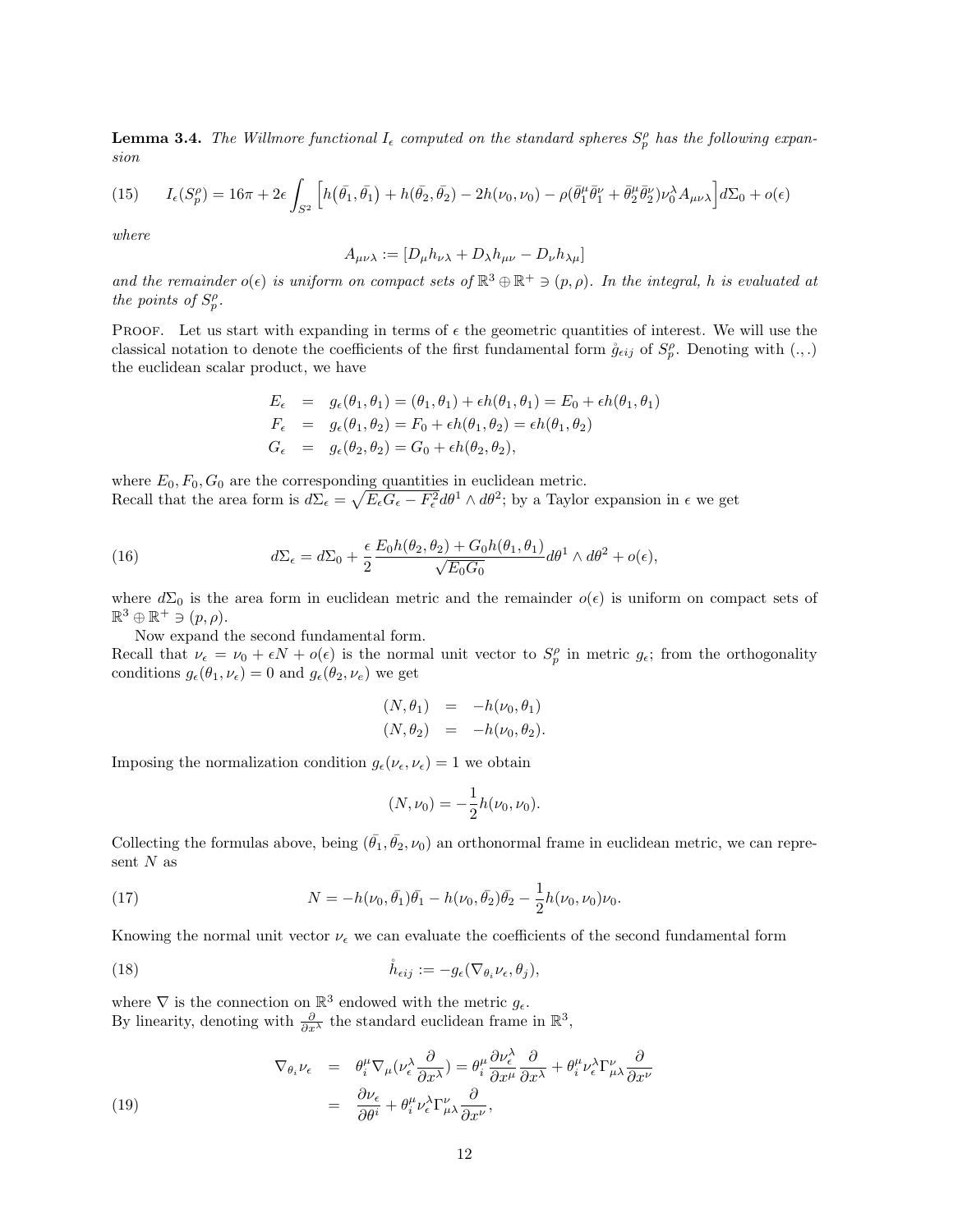where  $\Gamma^{\nu}_{\mu\lambda}$  are the Christoffel symbols of  $\mathbb{R}^3$  with metric  $g_{\epsilon}$ . Let us find an expansion in  $\epsilon$  of  $\Gamma^{\nu}_{\mu\lambda}$ . By definition

$$
\Gamma^{\nu}_{\mu\lambda} = \frac{1}{2} g^{\nu\sigma} [D_{\mu} g_{\lambda\sigma} + D_{\lambda} g_{\sigma\mu} - D_{\sigma} g_{\mu\lambda}].
$$

Observe that  $g^{\mu\sigma} = \delta^{\mu\sigma} - \epsilon h_{\mu\sigma} + o(\epsilon)$  and  $D_{\mu}g_{\lambda\sigma} = \epsilon D_{\mu}h_{\lambda\sigma}$ , so

$$
\Gamma^{\nu}_{\mu\lambda} = \frac{1}{2} \epsilon \delta^{\nu\sigma} [D_{\mu} h_{\lambda\sigma} + D_{\lambda} h_{\sigma\mu} - D_{\sigma} h_{\mu\lambda}] + o(\epsilon).
$$

Putting this expansion in (19) and using (18), the second fundamental form becomes

(20) 
$$
\mathring{h}_{\epsilon ij} = \left(\frac{\partial \nu_0}{\partial \theta^i}, \theta_j\right) - \epsilon \left[h\left(\frac{\partial \nu_0}{\partial \theta^i}, \theta_j\right) + \left(\frac{\partial N}{\partial \theta^i}, \theta_j\right)\right] - \frac{1}{2} \epsilon \theta_i^{\mu} \theta_j^{\nu} \nu_0^{\lambda} A_{\mu\nu\lambda}.
$$

From the expressions of the first and second fundamental forms, with simple computations, we obtain the mean curvature  $H_{\epsilon} = \mathring{h}_{\epsilon ij} \mathring{g}_{\epsilon}^{ij}$ :

$$
H_{\epsilon} = H_0 - \epsilon \left( \frac{E_0 h(\theta_2, \theta_2) + G_0 h(\theta_1, \theta_1)}{(E_0 G_0)^2} (E_0 n_0 + G_0 l_0) \right) - \epsilon \left( \frac{E_0 \left[ h \left( \frac{\partial \nu_0}{\partial \theta^2}, \theta_2 \right) + \left( \frac{\partial N}{\partial \theta^2}, \theta_2 \right) + \frac{1}{2} \theta_2^{\mu} \theta_2^{\nu} \nu_0^{\lambda} A_{\mu\nu\lambda} \right]}{E_0 G_0} \right)
$$
  
+ 
$$
\frac{G_0 \left[ h \left( \frac{\partial \nu_0}{\partial \theta^1}, \theta_1 \right) + \left( \frac{\partial N}{\partial \theta^1}, \theta_1 \right) + \frac{1}{2} \theta_1^{\mu} \theta_1^{\nu} \nu_0^{\lambda} A_{\mu\nu\lambda} \right] - n_0 h(\theta_1, \theta_1) - l_0 h(\theta_2, \theta_2)}{E_0 G_0} \right) + o(\epsilon)
$$

and its square

$$
H_{\epsilon}^{2} = H_{0}^{2} - 2\epsilon H_{0} \left( \frac{E_{0}h(\theta_{2}, \theta_{2}) + G_{0}h(\theta_{1}, \theta_{1})}{(E_{0}G_{0})^{2}} (E_{0}n_{0} + G_{0}l_{0}) \right)
$$
  

$$
-2\epsilon H_{0} \left( \frac{E_{0} \left[ h \left( \frac{\partial \nu_{0}}{\partial \theta^{2}}, \theta_{2} \right) + \left( \frac{\partial N}{\partial \theta^{2}}, \theta_{2} \right) \right] + G_{0} \left[ h \left( \frac{\partial \nu_{0}}{\partial \theta^{1}}, \theta_{1} \right) + \left( \frac{\partial N}{\partial \theta^{1}}, \theta_{1} \right) \right] - n_{0}h(\theta_{1}, \theta_{1}) - l_{0}h(\theta_{2}, \theta_{2})}{E_{0}G_{0}} \right)
$$
  
(21) 
$$
-\epsilon H_{0} \left( \frac{(E_{0}\theta_{2}^{\mu}\theta_{2}^{\nu} + G_{0}\theta_{1}^{\mu}\theta_{1}^{\nu})\nu_{0}^{\lambda}A_{\mu\nu\lambda}}{E_{0}G_{0}} \right) + o(\epsilon),
$$

where  $l_0, m_0(= 0), n_0$  and  $H_0$  are the coefficients of the second fundamental form and the mean curvature of  $S_p^{\rho}$  in euclidean metric  $(l_0 = \dot{h}_{011}, m_0 = \dot{h}_{012}, n_0 = \dot{h}_{022}).$ 

Collecting the formulas of  $H_{\epsilon}^2$  and  $d\Sigma_{\epsilon}$ , observing that  $I_0(S_p^{\rho}) = 16\pi$  and recalling that  $H_0 = \frac{l_0 G_0 - 2m_0 F_0 + n_0 E_0}{E_0 G_0 - F_0^2}$ , we obtain the expansion of the Willmore functional

$$
I_{\epsilon}(S_{p}^{\rho}) = 16\pi - \frac{3}{2}\epsilon \int H_{0}^{2} \frac{E_{0}h(\theta_{2}, \theta_{2}) + G_{0}h(\theta_{1}, \theta_{1})}{\sqrt{E_{0}G_{0}}} d\theta^{1} d\theta^{2}
$$
  
\n
$$
-2\epsilon \int H_{0} \left( \frac{E_{0} \left[ h \left( \frac{\partial \nu_{0}}{\partial \theta^{2}}, \theta_{2} \right) + \left( \frac{\partial N}{\partial \theta^{2}}, \theta_{2} \right) \right] + G_{0} \left[ h \left( \frac{\partial \nu_{0}}{\partial \theta^{1}}, \theta_{1} \right) + \left( \frac{\partial N}{\partial \theta^{1}}, \theta_{1} \right) \right] - n_{0}h(\theta_{1}, \theta_{1}) - l_{0}h(\theta_{2}, \theta_{2})}{\sqrt{E_{0}G_{0}}} \right) d\theta^{1} d\theta^{2}
$$
  
\n
$$
- \epsilon \int H_{0} \left( \frac{(E_{0}\theta_{2}^{\mu}\theta_{2}^{\nu} + G_{0}\theta_{1}^{\mu}\theta_{1}^{\nu})\nu_{0}^{\lambda}A_{\mu\nu\lambda}}{\sqrt{E_{0}G_{0}}} d\theta^{1} d\theta^{2} + o(\epsilon),
$$
  
\n(22)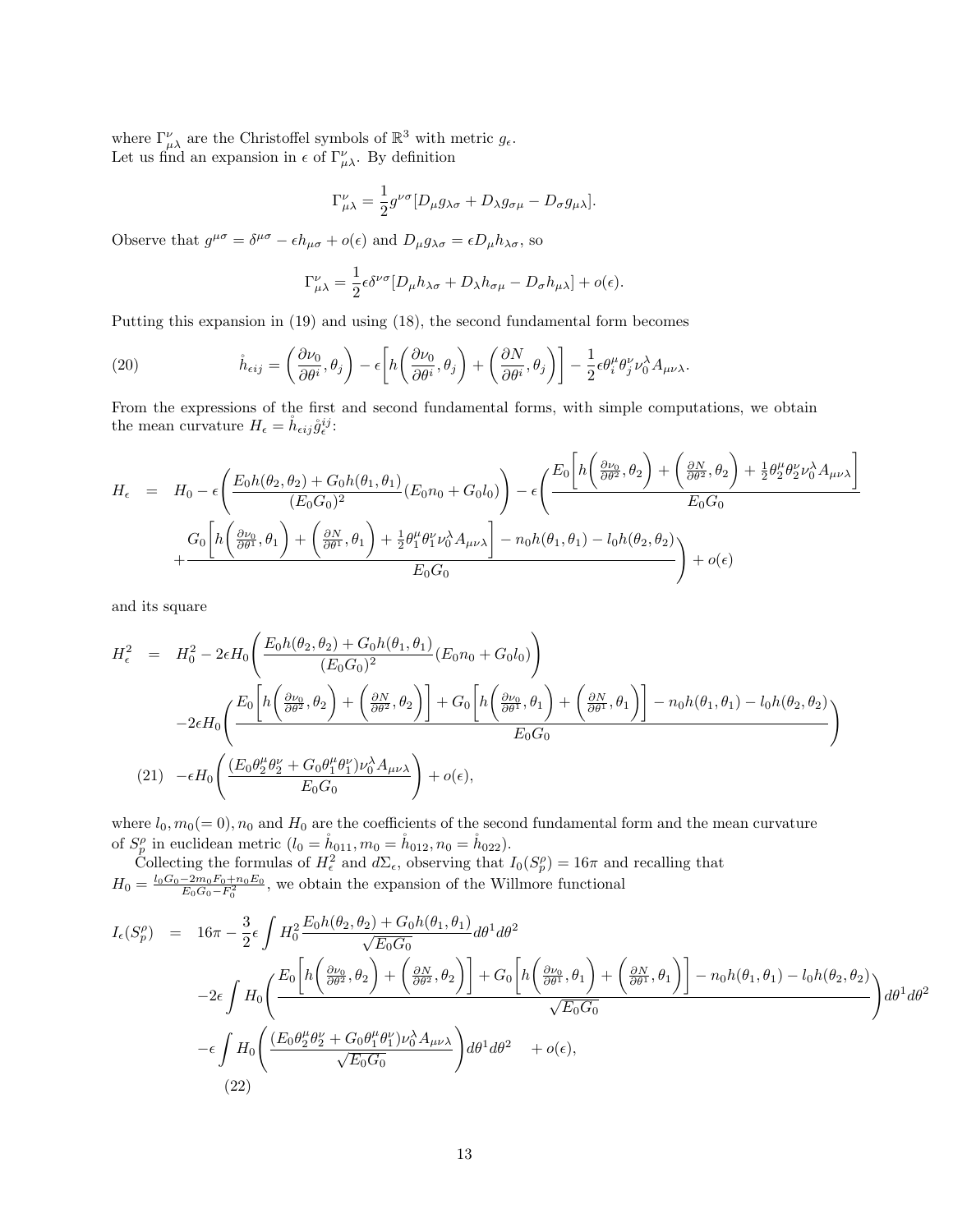where all the integrals are computed on  $(0, \pi) \times (0, 2\pi) \ni (\theta^1, \theta^2)$ . The coefficients of the unperturbed first fundamental form are

$$
E_0 = \rho^2
$$
  
\n
$$
F_0 = 0
$$
  
\n
$$
G_0 = \rho^2 \sin^2 \theta^1,
$$

those of the unperturbed second fundamental form are

$$
l_0 = \rho
$$
  
\n
$$
m_0 = 0
$$
  
\n
$$
n_0 = \rho \sin^2 \theta^1
$$

and the unperturbed mean curvature is

$$
H_0 = \frac{2}{\rho}.
$$

Now we use these expressions to simplify (22). Let us start from the first integral:

(23) 
$$
-\frac{3}{2}\epsilon \int H_0^2 \frac{E_0 h(\theta_2, \theta_2) + G_0 h(\theta_1, \theta_1)}{\sqrt{E_0 G_0}} d\theta^1 d\theta^2 = -6\epsilon \int_{S^2} \left[ h(\bar{\theta_1}, \bar{\theta_1}) + h(\bar{\theta_2}, \bar{\theta_2}) \right] d\Sigma_0,
$$

where  $d\Sigma_0$  is the standard area form on  $S^2$ . The second integral becomes

$$
-4\epsilon\int_{(0,\pi)\times(0,2\pi)}\bigg[h\bigg(\frac{\partial \nu_0}{\partial \theta^2},\bar{\theta_2}\bigg) + \bigg(\frac{\partial N}{\partial \theta^2},\bar{\theta_2}\bigg)\bigg]d\theta^1d\theta^2 - 4\epsilon\int_{S^2}\bigg[h\bigg(\frac{\partial \nu_0}{\partial \theta^1},\bar{\theta_1}\bigg) + \bigg(\frac{\partial N}{\partial \theta^1},\bar{\theta_1}\bigg) - h(\bar{\theta_1},\bar{\theta_1}) - h(\bar{\theta_2},\bar{\theta_2})\bigg]d\Sigma_0.
$$

Observe that  $\frac{\partial \nu_0}{\partial \theta^1} = -\bar{\theta_1}$  and  $\frac{\partial \nu_0}{\partial \theta^2} = -\sin \theta^1 \bar{\theta_2}$ , so we can go on

(24) 
$$
= -4\epsilon \int_{S^2} \left[ \frac{1}{\sin \theta^1} \left( \frac{\partial N}{\partial \theta^2}, \bar{\theta}_2 \right) + \left( \frac{\partial N}{\partial \theta^1}, \bar{\theta}_1 \right) \right] d\Sigma_0 + 8\epsilon \int_{S^2} \left[ h(\bar{\theta}_1, \bar{\theta}_1) + h(\bar{\theta}_2, \bar{\theta}_2) \right] d\Sigma_0.
$$

Let us try to make explicit  $\left(\frac{\partial N}{\partial \theta^2}, \bar{\theta_2}\right)$  and  $\left(\frac{\partial N}{\partial \theta^1}, \bar{\theta_1}\right)$  in terms of known quantities. Of course we have

$$
\left(\frac{\partial N}{\partial \theta^2}, \bar{\theta_2}\right) = \frac{\partial}{\partial \theta^2} (N, \bar{\theta_2}) - \left(N, \frac{\partial \bar{\theta_2}}{\partial \theta^2}\right).
$$

Observe that  $\frac{\partial \bar{\theta}_2}{\partial \theta^2} = -\cos \theta^1 \bar{\theta}_1 + \sin \theta^1 \nu_0$ . From the representation (17) of N, we get

$$
\left(N, \frac{\partial \bar{\theta}_2}{\partial \theta^2}\right) = h(\bar{\theta}_1, \nu_0) \cos \theta^1 - \frac{1}{2}h(\nu_0, \nu_0) \sin \theta^1,
$$

so

$$
\left(\frac{\partial N}{\partial \theta^2}, \bar{\theta}_2\right) = -\frac{\partial}{\partial \theta^2} h(\nu_0, \bar{\theta}_2) - h(\bar{\theta}_1, \nu_0) \cos \theta^1 + \frac{1}{2} h(\nu_0, \nu_0) \sin \theta^1.
$$

In an analogous way, observing that  $\frac{\partial \bar{\theta_1}}{\partial \theta_1} = \nu_0$  and  $(N, \bar{\theta_1}) = -h(\nu_0, \bar{\theta_1})$  we get

$$
\left(\frac{\partial N}{\partial \theta^1},\bar{\theta_1}\right) = \frac{\partial}{\partial \theta^1}(N,\bar{\theta_1}) - \left(N,\frac{\partial \bar{\theta_1}}{\partial \theta^1}\right) = -\frac{\partial}{\partial \theta^1}h(\nu_0,\bar{\theta_1}) + \frac{1}{2}h(\nu_0,\nu_0).
$$

Summing up the last two quantities we obtain

$$
(25)\quad \frac{1}{\sin\theta^1} \left(\frac{\partial N}{\partial \theta^2}, \bar{\theta_2}\right) + \left(\frac{\partial N}{\partial \theta^1}, \bar{\theta_1}\right) = -\frac{1}{\sin\theta^1} \frac{\partial}{\partial \theta^2} h(\nu_0, \bar{\theta_2}) - \frac{\cos\theta^1}{\sin\theta^1} h(\bar{\theta_1}, \nu_0) - \frac{\partial}{\partial \theta^1} h(\nu_0, \bar{\theta_1}) + h(\nu_0, \nu_0).
$$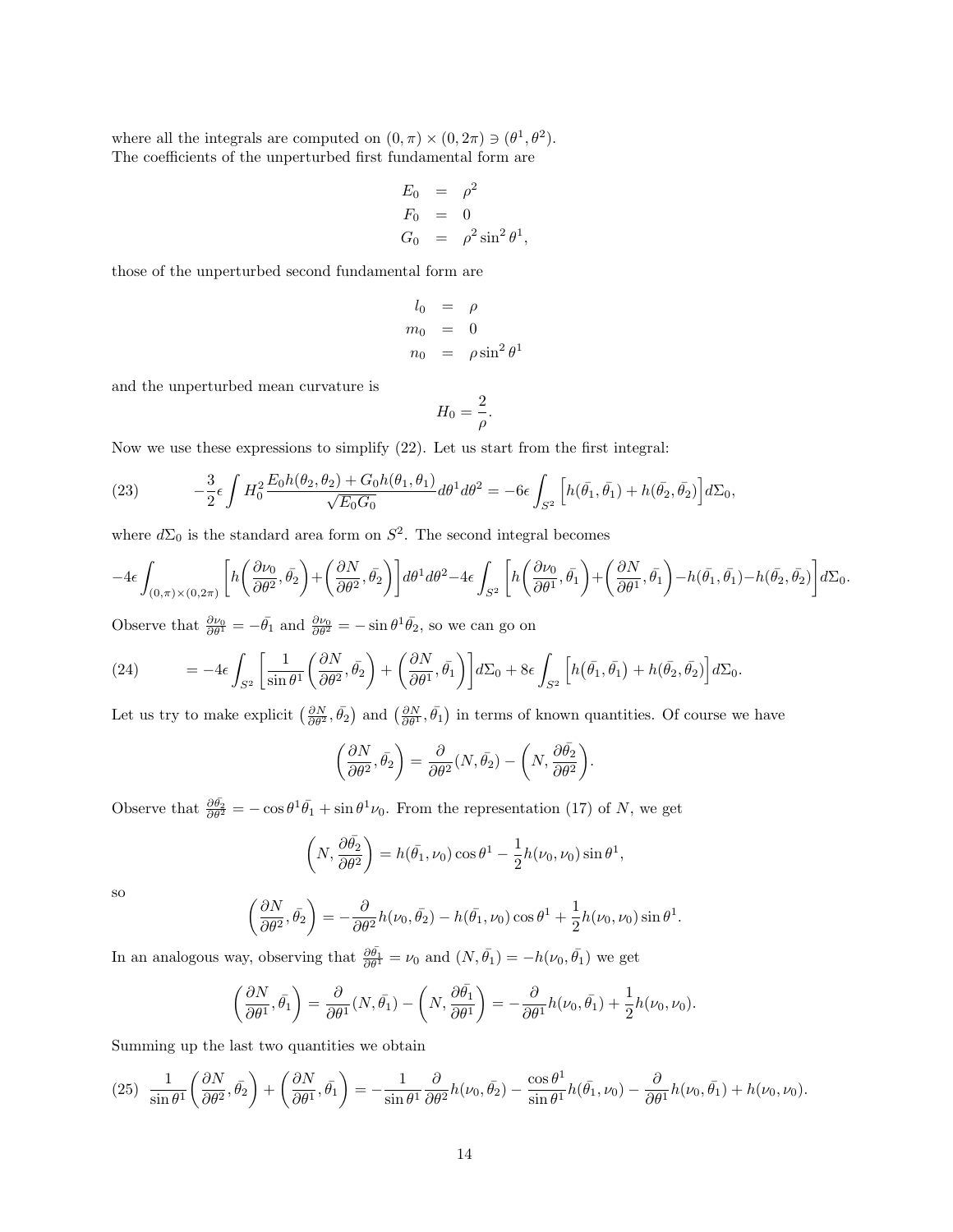We want to integrate this expression on  $S^2$ . Observe that

$$
\int_{S^2} \left[ \frac{1}{\sin \theta^1} \frac{\partial}{\partial \theta^2} h(\nu_0, \bar{\theta}_2) \right] d\Sigma_0 = \int_{(0,\pi) \times (0,2\pi)} \frac{\partial}{\partial \theta^2} h(\nu_0, \bar{\theta}_2) d\theta^1 d\theta^2 = 0
$$

because  $h(\nu_0, \bar{\theta}_2)$  is a 2 $\pi$ -periodic function in  $\theta^2$ . The integral of the third term is

$$
\int_{S^2} \bigg[ -\frac{\partial}{\partial \theta^1} h(\nu_0, \bar{\theta}_1) \bigg] d\Sigma_0 = \int_0^{2\pi} \Big( \int_0^{\pi} -\frac{\partial}{\partial \theta^1} h(\nu_0, \bar{\theta}_1) \sin \theta^1 d\theta^1 \Big) d\theta^2;
$$

integrating by parts and using that  $0 = \sin \pi = \sin 0$  we get

$$
= \int_{(0,\pi)\times(0,2\pi)} h(\nu_0,\bar{\theta_1}) \cos\theta^1 d\theta^1 d\theta^2.
$$

So the integrals of the second and third terms of (25) delete each other and we obtain

(26) 
$$
\int_{S^2} \left[ \frac{1}{\sin \theta^1} \left( \frac{\partial N}{\partial \theta^2}, \bar{\theta_2} \right) + \left( \frac{\partial N}{\partial \theta^1}, \bar{\theta_1} \right) \right] d\Sigma_0 = \int_{S^2} h(\nu_0, \nu_0) d\Sigma_0.
$$

In this way we simplified the first two integrals of (22). The last integral can be rewritten as:

$$
(27) \quad -\epsilon \int_{(0,\pi)\times(0,2\pi)} H_0\left(\frac{(E_0\theta_2^{\mu}\theta_2^{\nu} + G_0\theta_1^{\mu}\theta_1^{\nu})\nu_0^{\lambda}A_{\mu\nu\lambda}}{\sqrt{E_0G_0}}\right) d\theta^1 d\theta^2 = -2\epsilon \rho \int_{S^2} \left[ (\bar{\theta}_2^{\mu}\bar{\theta}_2^{\nu} + \bar{\theta}_1^{\mu}\bar{\theta}_1^{\nu})\nu_0^{\lambda}A_{\mu\nu\lambda} \right] d\Sigma_0.
$$

So, collecting the above formulas (23), (24) together with (26), and (27) we obtain that the Willmore functional presented as in (22) becomes

$$
I_{\epsilon}(S_{p}^{\rho}) = 16\pi + 2\epsilon \int_{S^2} \left[ h(\bar{\theta}_1, \bar{\theta}_1) + h(\bar{\theta}_2, \bar{\theta}_2) - 2h(\nu_0, \nu_0) - \rho(\bar{\theta}_1^{\mu}\bar{\theta}_1^{\nu} + \bar{\theta}_2^{\mu}\bar{\theta}_2^{\nu})\nu_0^{\lambda}A_{\mu\nu\lambda} \right] d\Sigma_0 + o(\epsilon).
$$

Since h and its derivatives are bounded on compact sets, fixed the compact  $Z_c \subseteq \mathbb{R}^3 \oplus \mathbb{R}^+$ , the remainder  $o(\epsilon)$  is uniform for  $(p, \rho) \in Z_c$ .

Writing the vectors  $\bar{\theta_1}, \bar{\theta_2}, \nu_0$  in terms of the affine functions on  $S^2$  we obtain a more synthetic expansion for  $I_{\epsilon}$ :

**Lemma 3.5.** The Willmore functional  $I_{\epsilon}$  relative to the metric  $g_{\epsilon} = \delta + \epsilon h$  and evaluated on the standard spheres  $S_p^{\rho}$  has the following expansion

(28) 
$$
I_{\epsilon}(S_{p}^{\rho}) = 16\pi + 2\epsilon \int_{S^{2}} \left[ Trh - 3h_{\mu\nu} \Theta^{\mu} \Theta^{\nu} + \rho A_{\mu\mu\lambda} \Theta^{\lambda} - \rho A_{\mu\nu\lambda} \Theta^{\mu} \Theta^{\nu} \Theta^{\lambda} \right] d\Sigma_{0} + o(\epsilon),
$$

where  $\Theta^{\mu}$  are the Cartesian coordinates of  $\Theta \in S^2$  and the remainder  $o(\epsilon)$  is uniform on compact subsets of  $\mathbb{R}^3 \oplus \mathbb{R}^+ \ni (p, \rho)$ . Of course, in the integral, h is evaluated at the points of  $S_p^{\rho}$ .

PROOF. Let us rewrite the integrands in terms of the Cartesian coordinates  $\Theta^{\lambda}$ . Observe that

$$
\begin{array}{rcl}\n\bar{\theta}_1 & = & \left(\frac{\Theta^1 \Theta^3}{\sqrt{(\Theta^1)^2 + (\Theta^2)^2}}, \frac{\Theta^2 \Theta^3}{\sqrt{(\Theta^1)^2 + (\Theta^2)^2}}, -\sqrt{(\Theta^1)^2 + (\Theta^2)^2}\right) \\
\bar{\theta}_2 & = & \left(-\frac{\Theta^2}{\sqrt{(\Theta^1)^2 + (\Theta^2)^2}}, \frac{\Theta^1}{\sqrt{(\Theta^1)^2 + (\Theta^2)^2}}, 0\right) \\
\nu_0 & = & -\Theta\n\end{array}
$$

where  $\Theta^{\lambda}$ ,  $\lambda = 1...3$  are the Cartesian coordinates of  $\Theta \in S^2$ . Using the above formulas and observing that  $(\Theta^3)^2 = 1 - (\Theta^1)^2 - (\Theta^2)^2$ , the first two integrands of (15) can be rewritten as

$$
h\big(\bar{\theta_1},\bar{\theta_1}\big)+h(\bar{\theta_2},\bar{\theta_2})\quad =\quad {\rm Tr} h-h_{\mu\nu}\Theta^\mu\Theta^\nu,
$$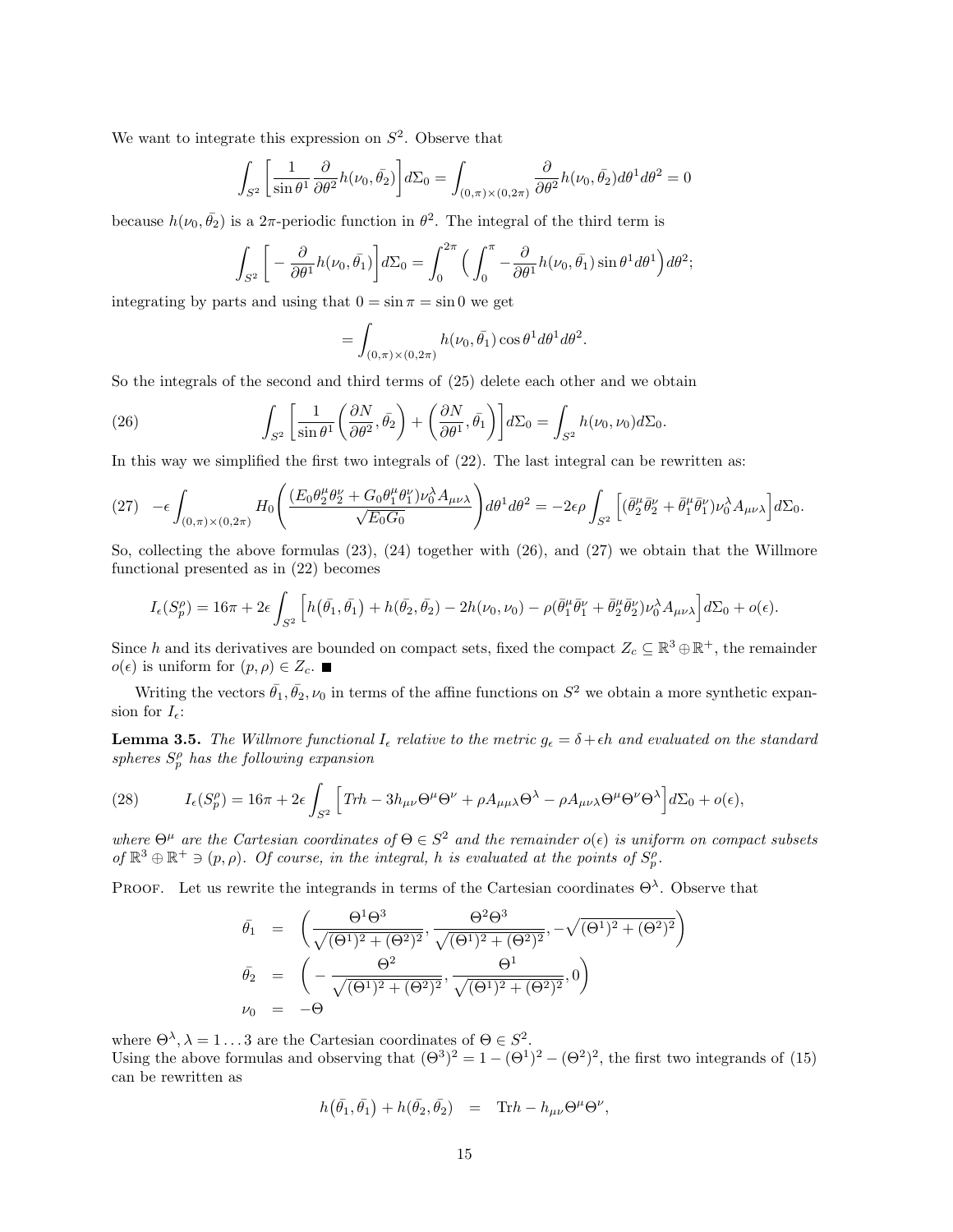where Tr $h = \sum_{\mu} h_{\mu\mu}$ , as always the indexes run in 1, ..., 3 and repeated indexes are added. Noticing that  $h(\nu_0, \nu_0) = h_{\mu\nu} \Theta^{\mu} \Theta^{\nu}$ , the first part of the integrand becomes

(29) 
$$
h(\bar{\theta_1}, \bar{\theta_1}) + h(\bar{\theta_2}, \bar{\theta_2}) - 2h(\nu_0, \nu_0) = \text{Tr}h - 3h_{\mu\nu}\Theta^{\mu}\Theta^{\nu}
$$

The second part, analogously becomes

(30) 
$$
-\rho(\bar{\theta}_1^{\mu}\bar{\theta}_1^{\nu}+\bar{\theta}_2^{\mu}\bar{\theta}_2^{\nu})\nu_0^{\lambda}A_{\mu\nu\lambda}=(\rho\Theta^{\lambda}\sum_{\mu}A_{\mu\mu\lambda})-(\rho A_{\mu\nu\lambda}\Theta^{\mu}\Theta^{\nu}\Theta^{\lambda}).
$$

Collecting the above formulas (29) and (30), we get the desired expression of  $I_{\epsilon}$ :

(31) 
$$
I_{\epsilon}(S_p^{\rho}) = 16\pi + 2\epsilon \int_{S^2} \left[ \text{Tr}h - 3h_{\mu\nu}\Theta^{\mu}\Theta^{\nu} + \rho A_{\mu\mu\lambda}\Theta^{\lambda} - \rho A_{\mu\nu\lambda}\Theta^{\mu}\Theta^{\nu}\Theta^{\lambda} \right] d\Sigma_0 + o(\epsilon).
$$

Г

Now we want to obtain an expansion of  $I_{\epsilon}(S_p^{\rho})$  for spheres of small radius. Observe that Trh,  $h_{\mu\nu}$  and  $A_{\mu\nu\lambda}$  are real functions on  $\mathbb{R}^3$  and, in the integral (28), they are evaluated at the points  $p + \rho\Theta$  of  $S_p^{\rho}$ . By a Taylor expansion we get

.

$$
h_{\mu\nu}(p+\rho\Theta) = h_{\mu\nu}[p] + \rho(D_{\lambda}h_{\mu\nu})[p]\Theta^{\lambda} + \frac{1}{2}\rho^{2}(D_{\lambda\eta}^{2}h_{\mu\nu})[p]\Theta^{\lambda}\Theta^{\eta} + o(\rho^{2})
$$
  
\n
$$
\text{Tr}h(p+\rho\Theta) = \text{Tr}h[p] + \rho(D_{\lambda}\text{Tr}h)[p]\Theta^{\lambda} + \frac{1}{2}\rho^{2}(D_{\lambda\eta}^{2}\text{Tr}h)[p]\Theta^{\lambda}\Theta^{\eta} + o(\rho^{2})
$$
  
\n
$$
\rho A_{\mu\nu\lambda} = \rho A_{\mu\nu\lambda}[p] + \rho^{2}(D_{\eta}A_{\mu\nu\lambda})[p]\Theta^{\eta} + o(\rho^{2}),
$$

where, as always,  $D_{\lambda}$  denotes the partial derivative in  $\mathbb{R}^{3}$  with respect to  $x^{\lambda}$ . Thanks to this expansions we show the following

**Lemma 3.6.** For spheres of small radius, the Willmore functional  $I_{\epsilon}$  has the following expansion in  $\epsilon$ and  $\rho$ :

$$
I_{\epsilon}(S_p^{\rho}) = 16\pi - \frac{8\pi}{3}R_1(p)\rho^2\epsilon + o(\rho^2)\epsilon + o(\epsilon),
$$

where

(32) 
$$
R_1 := \sum_{\mu\nu} D_{\mu\nu} h_{\mu\nu} - \triangle T rh
$$

and where the remainder  $o(\epsilon)$  is uniform on compact subsets of  $\mathbb{R}^3 \oplus \mathbb{R}^+ \ni (p, \rho)$ .

PROOF. Using the previous Taylor expansions we get

$$
I_{\epsilon}(S_{p}^{\rho}) = 16\pi + 2\epsilon \int_{S^{2}} \left[ \text{Tr}h[p] - 3h_{\mu\nu}[p] \Theta^{\mu} \Theta^{\nu} \right] d\Sigma_{0}
$$
  
+2 $\rho \epsilon \int_{S^{2}} \left[ (D_{\lambda} \text{Tr}h)[p] \Theta^{\lambda} - 3(D_{\lambda}h_{\mu\nu})[p] \Theta^{\lambda} \Theta^{\mu} \Theta^{\nu} + A_{\mu\mu\lambda}[p] \Theta^{\lambda} - A_{\mu\nu\lambda}[p] \Theta^{\mu} \Theta^{\nu} \Theta^{\lambda} \right] d\Sigma_{0}$   
+ $\rho^{2} \epsilon \int_{S^{2}} \left[ (D_{\lambda\eta} \text{Tr}h)[p] \Theta^{\lambda} \Theta^{\eta} - 3(D_{\lambda\eta}h_{\mu\nu})[p] \Theta^{\lambda} \Theta^{\eta} \Theta^{\mu} \Theta^{\nu} \right] d\Sigma_{0}$   
+2 $\rho^{2} \epsilon \int_{S^{2}} \left[ (D_{\eta} A_{\mu\mu\lambda})[p] \Theta^{\eta} \Theta^{\lambda} - (D_{\eta} A_{\mu\nu\lambda})[p] \Theta^{\eta} \Theta^{\mu} \Theta^{\nu} \Theta^{\lambda} \right] d\Sigma_{0}$   
+ $\sigma(\rho^{2}) \epsilon + \sigma(\epsilon).$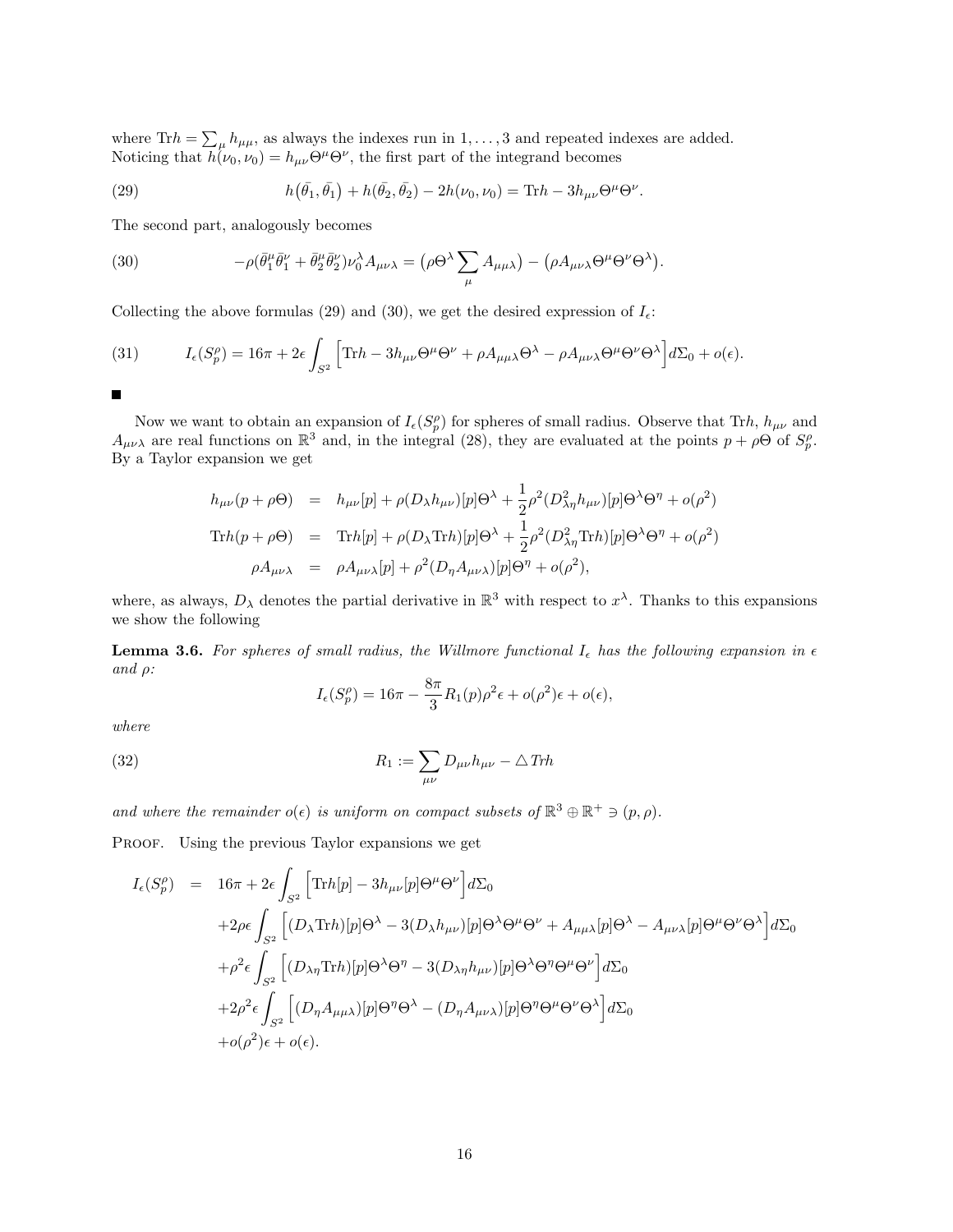From the formulas of Brendle (see [Bren] pag. 28):

$$
\int_{S^2} \Theta^{\mu} d\Sigma_0 = 0
$$
  

$$
\int_{S^2} \Theta^{\mu} \Theta^{\nu} d\Sigma_0 = \frac{4\pi}{3} \delta^{\mu\nu}
$$
  

$$
\int_{S^2} \Theta^{\mu} \Theta^{\nu} \Theta^{\lambda} d\Sigma_0 = 0
$$
  

$$
\int_{S^2} \Theta^{\mu} \Theta^{\nu} \Theta^{\lambda} \Theta^{\eta} d\Sigma_0 = \frac{4\pi}{15} (\delta^{\mu\nu} \delta^{\lambda\eta} + \delta^{\mu\lambda} \delta^{\nu\eta} + \delta^{\mu\eta} \delta^{\nu\lambda}),
$$

we obtain

$$
\int_{S^2} \left[ (\text{Tr}h[p] - 3h_{\mu\nu}[p] \Theta^{\mu} \Theta^{\nu} \right] d\Sigma_0 = 4\pi (\text{Tr}h)[p] - 3h_{\mu\nu}[p] \int_{S^2} \Theta^{\mu} \Theta^{\nu} d\Sigma_0 = 0
$$
  

$$
\int_{S^2} \left[ (D_{\lambda} \text{Tr}h)[p] \Theta^{\lambda} - 3D_{\lambda} (h_{\mu\nu})[p] \Theta^{\lambda} \Theta^{\mu} \Theta^{\nu} \right] d\Sigma_0 = 0
$$
  

$$
\int_{S^2} \left[ A_{\mu\mu\lambda}[p] \Theta^{\lambda} - A_{\mu\nu\lambda}[p] \Theta^{\mu} \Theta^{\nu} \Theta^{\lambda} \right] d\Sigma_0 = 0
$$

and

$$
\int_{S^2}\Big[(D_{\lambda\eta}\text{Tr}h)[p]\Theta^{\lambda}\Theta^{\eta}-3(D_{\lambda\eta}h_{\mu\nu})[p]\Theta^{\lambda}\Theta^{\eta}\Theta^{\mu}\Theta^{\nu}\Big]d\Sigma_0=\frac{4\pi}{3}(\triangle\text{Tr}h)[p]-\frac{4\pi}{5}(D_{\lambda\eta}h_{\mu\nu})[p](\delta^{\mu\nu}\delta^{\lambda\eta}+\delta^{\mu\lambda}\delta^{\nu\eta}+\delta^{\mu\eta}\delta^{\nu\lambda}).
$$

Observing that

$$
(D_{\lambda\eta}h_{\mu\nu})[p](\delta^{\mu\nu}\delta^{\lambda\eta}) = (\Delta \text{Tr}h)[p]
$$
  

$$
(D_{\lambda\eta}h_{\mu\nu})[p](\delta^{\mu\lambda}\delta^{\nu\eta} + \delta^{\mu\eta}\delta^{\nu\lambda}) = 2\sum_{\mu\nu}(D_{\mu\nu}h_{\mu\nu})[p],
$$

we can write

$$
\int_{S^2} D_{\lambda\eta}(\text{Tr}h)[p] \Theta^{\lambda} \Theta^{\eta} - 3(D_{\lambda\eta}h_{\mu\nu})[p] \Theta^{\lambda} \Theta^{\eta} \Theta^{\mu} \Theta^{\nu} d\Sigma_0 = \frac{8\pi}{15}(\triangle \text{Tr}h)[p] - \frac{8\pi}{5} \sum_{\mu\nu} (D_{\mu\nu}h_{\mu\nu})[p].
$$

We still have to study the last integral:

$$
2\int_{S^2} \Big[ (D_{\eta}A_{\mu\mu\lambda})[p]\Theta^{\eta}\Theta^{\lambda} - (D_{\eta}A_{\mu\nu\lambda})[p]\Theta^{\eta}\Theta^{\mu}\Theta^{\nu}\Theta^{\lambda} \Big] d\Sigma_0 = \frac{8\pi}{3} (D_{\lambda}A_{\mu\mu\lambda})[p] - \frac{8\pi}{15} (D_{\eta}A_{\mu\nu\lambda})[p] (\delta^{\eta\mu}\delta^{\nu\lambda} + \delta^{\eta\nu}\delta^{\mu\lambda} + \delta^{\eta\lambda}\delta^{\mu\nu}).
$$

Recalling that  $A_{\mu\nu\lambda} := [D_{\mu}h_{\nu\lambda} + D_{\lambda}h_{\mu\nu} - D_{\nu}h_{\lambda\mu}]$ , we have

$$
\frac{8\pi}{3}D_{\lambda}(A_{\mu\mu\lambda})[p] = \frac{8\pi}{3}[D_{\lambda\mu}^2h_{\nu\lambda} + D_{\lambda\lambda}^2h_{\mu\mu} - D_{\lambda\mu}^2h_{\lambda\mu}] = \frac{8\pi}{3}D_{\lambda\lambda}^2h_{\mu\mu}
$$

$$
= \frac{8\pi}{3}\Delta \text{Tr}h(p)
$$

and, with the same trick,

 $\blacksquare$ 

$$
-\frac{8\pi}{15}D_{\eta}(A_{\mu\nu\lambda})[p](\delta^{\eta\mu}\delta^{\nu\lambda}+\delta^{\eta\nu}\delta^{\mu\lambda}+\delta^{\eta\lambda}\delta^{\mu\nu})=-\frac{8\pi}{15}\bigtriangleup\mathrm{Tr}h-\frac{16\pi}{15}\sum_{\mu\nu}D_{\mu\nu}^{2}h_{\mu\nu}.
$$

Collecting the previous formulas, we finally obtain

$$
I_{\epsilon}(S_p^{\rho}) = 16\pi - \frac{8\pi}{3}\rho^2 \epsilon \left[ \sum_{\mu\nu} (D_{\mu\nu}^2 h_{\mu\nu})[p] - \Delta \text{Tr}h)[p] \right] + o(\rho^2)\epsilon + o(\epsilon).
$$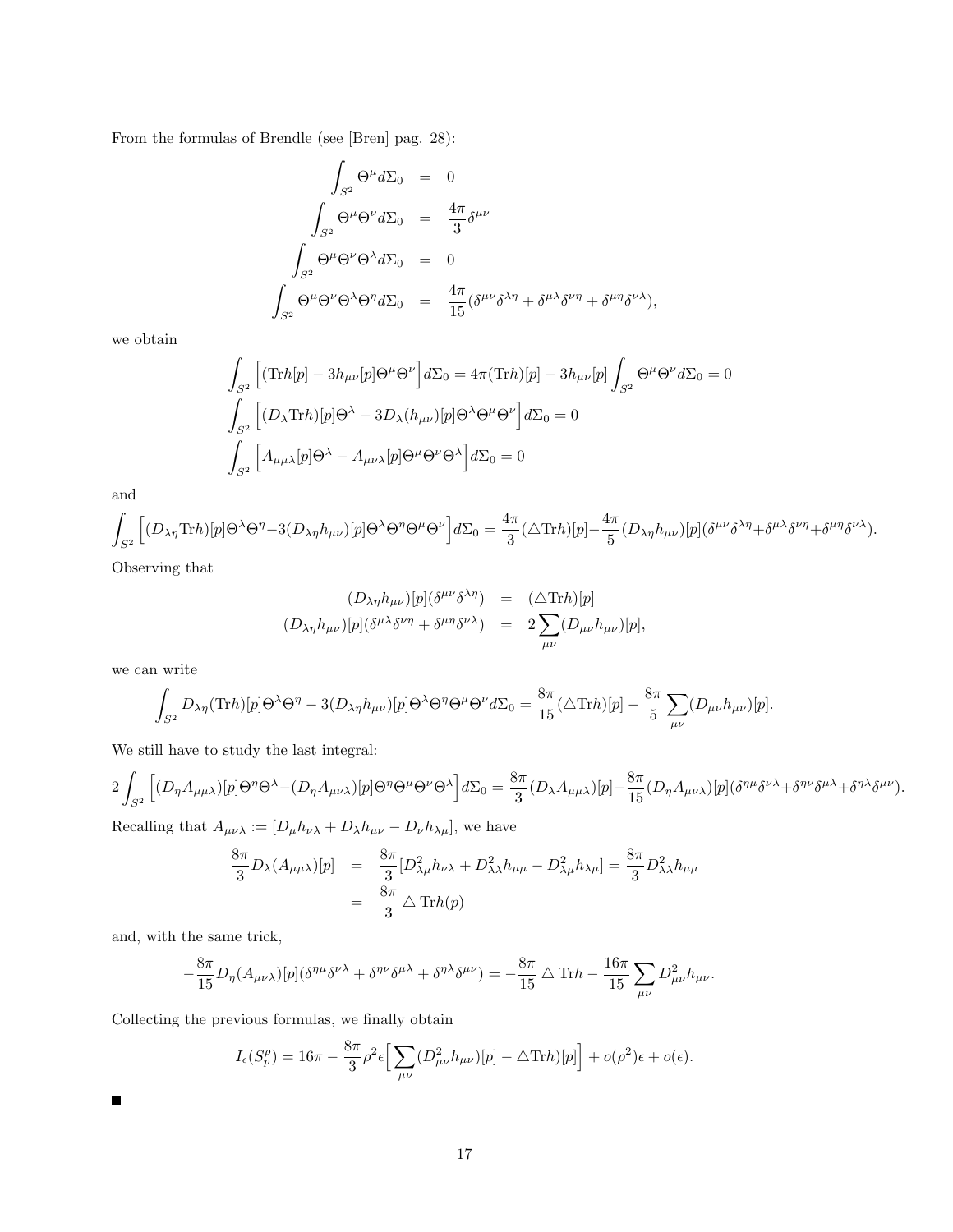**Remark 3.7.** If  $R_{g_{\epsilon}}(p)$  is the scalar curvature of  $g_{\epsilon} = \delta + \epsilon h$  at p, then one has

$$
R_{g_{\epsilon}}(p) = \epsilon R_1(p) + o(\epsilon).
$$

For the proof see [AM] pag. 80.

It follows that the first non constant term in the expansion of the Willmore functional on standard spheres of small radius is the scalar curvature of  $g_{\epsilon}$ . This fact is consistent with the expansion (7) of the functional on geodesic spheres of small radius.

### 4 The finite dimensional reduction

In this section we want to prove that the perturbative method described in Section 2.1 can be applied to our problems of existence and non-existence of critical points: we will take Theorem 2.1 as model and we will prove it for our special cases. In the first subsection it is studied the case of perturbed standard spheres  $S_p^{\rho}(w)$  immersed in  $(\mathbb{R}^3, g_\epsilon)$  and in the second subsection the case of perturbed geodesic spheres  $S_{p,\rho}(w)$  of small radius immersed in the Riemannian manifold  $(M, g)$ .

## 4.1 The finite dimensional reduction for  $I_{\epsilon}(S_p^{\rho}(w))$

Recall that  $I_{\epsilon}$  is the Willmore functional with ambient manifold  $\mathbb{R}^{3}$  endowed with the metric  $g_{\epsilon} = \delta + \epsilon h$ , so we explicitly observe that  $I_0$  is the Willmore functional in the euclidean space  $\mathbb{R}^3$ . Thanks to (1), the standard spheres  $S_p^{\rho}$  are critical points of  $I_0$  (more, they are the points of global minimum); hence I<sub>0</sub> possesses a finite dimensional critical manifold  $Z \cong \mathbb{R}^3 \oplus \mathbb{R}^+$ , in the sense that we identify  $S_p^{\rho}$  with  $(p, \rho) \in \mathbb{R}^3 \oplus \mathbb{R}^+.$ 

NOTATION: In this Subsection we denote

 $\cdot$  P the orthogonal projection

$$
P: L^{2}(S^{2}) \rightarrow Ker[\Delta_{S^{2}}(\Delta_{S^{2}}+2)].
$$

Of course it is defined because  $Ker[\Delta_{S^2}(\Delta_{S^2} + 2)]$  is finite dimensional, hence closed.

 $\cdot B(0,r)$  the ball of center 0 and radius r in  $C^{4,\alpha}(S^2)^{\perp}$ .

Our goal is to find p,  $\rho$  and w such that  $I'_{\epsilon}(S_p^{\rho}(w)) = 0$ . Of course such a sphere satisfies the equation (called auxiliary equation)

$$
PI'_{\epsilon}(S^{\rho}_{p}(w)) = 0.
$$

The next Lemma ensures the existence of solutions for the auxiliary equation.

**Lemma 4.1.** For each compact subset  $Z_c \subseteq \mathbb{R}^3 \oplus \mathbb{R}^+$ , there exist  $\epsilon_0 > 0$  and  $r > 0$  with the following property: for all  $|\epsilon| \leq \epsilon_0$  and  $(p, \rho) \in Z_c$ , the auxiliary equation  $PI'_{\epsilon}(S_p^{\rho}(w)) = 0$  has unique solution  $w = w_{\epsilon}(p, \rho) \in B(0, r) \subseteq C^{4,\alpha}(S^2)^{\perp}$  such that:

1) the map  $w_{\epsilon}(\cdot, \cdot) : Z_c \to C^{4,\alpha}(S^2)^{\perp}$  is of class  $C^1$ 

2)  $\|w_{\epsilon}(p, \rho)\|_{C^{4,\alpha}(S^2)} \to 0$  for  $\epsilon \to 0$  uniformly with respect to  $(p, \rho) \in Z_c$ ;

3) more precisely  $||w_{\epsilon}(p, \rho)||_{C^{4,\alpha}(S^2)} = O(\epsilon)$  for  $\epsilon \to 0$  uniformly in  $(p, \rho) \in Z_c$ .

PROOF. Using the results in [PV], we wrote the differential of the Willmore functional as in equation (12). If the ambient manifold is  $(\mathbb{R}^3, g_{\epsilon})$ , with an expansion on  $\epsilon$  one has

$$
I'_{\epsilon}(S^{\rho}_p(w)) = I'_{0}(S^{\rho}_p(w)) + \epsilon G(\epsilon, S^{\rho}_p(w))
$$

where G is a function on  $S_p^{\rho}(w)$  (so via the immersion it is a function on  $S^2$ ) bounded as  $\epsilon \to 0$ ; observe that G depends on  $(\epsilon, p, \rho, w, Dw, D^2w, D^3w, D^4w, \Theta)$  where  $D^iw$  denotes the collection of the derivatives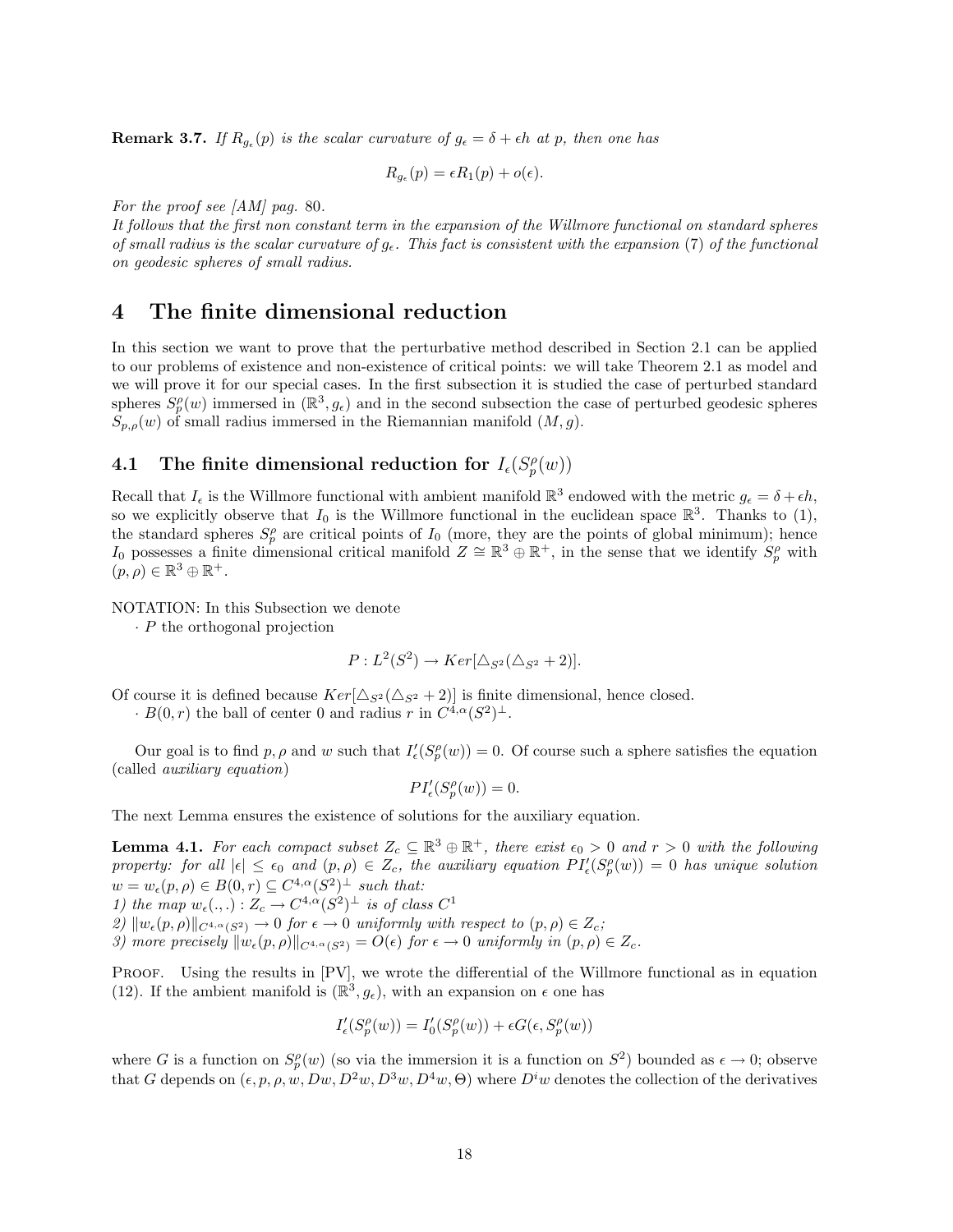of order *i* of w with respect to the coordinate vector fields on  $S^2$ . Letting  $R_{p,\rho}(w) := I'_0(S_p^{\rho}(w)) - I''_0(S_p^{\rho})[w]$ , the auxiliary equation  $PI'_{\epsilon}(S_p^{\rho}(w)) = 0$  becomes

(33) 
$$
PI''_0(S_p^{\rho})[w] + PR_{p,\rho}(w) + \epsilon PG(\epsilon, S_p^{\rho}(w)) = 0.
$$

From Remark 3.3 we have

$$
I_0''(S_p^{\rho})[w] = \frac{2}{\rho^3} \triangle_{S^2} (\triangle_{S^2} + 2)[w].
$$

Observe that  $P(I_0''|_{C^{4,\alpha}(S^2)^{\perp}}) = I_0''|_{C^{4,\alpha}(S^2)^{\perp}}$  and

$$
I''_0|_{C^{4,\alpha}(S^2)^\perp}: C^{4,\alpha}(S^2)^\perp \to C^{0,\alpha}(S^2)^\perp
$$

is invertible with continuous inverse.

In fact by Schauder estimates (see [Jost] pag. 264 e pag. 274), if L is an elliptic operator of second order on  $S^2$ ,  $f \in C^{k,\alpha}(S^2)$  and  $u \in C^{k+2,\alpha}$  are such that

$$
Lu = f,
$$

hence there exists a constant C such that

$$
||u||_{C^{k+2,\alpha}(S^2)} \leq C(||f||_{C^{k,\alpha}(S^2)} + ||u||_{L^2(S^2)}).
$$

In our case  $u, f \in Ker[L]^{\perp}$ , so the solution u is unique with  $||u||_{L^2(S^2)} \leq C||f||_{L^2(S^2)}$ ; hence we estimate  $||u||_{C^{k+2,\alpha}(S^2)}$  with  $||f||_{C^{k,\alpha}(S^2)}$ . Applying the reasoning twice to  $\Delta_{S^2}(\Delta_{S^2} + 2)u = f$  with  $u, f \in Ker[\Delta_{S^2}(\Delta_{S^2}+2)]^{\perp}$  we arrive to the desired estimate:

$$
||u||_{C^{4,\alpha}(S^2)} \leq C||f||_{C^{0,\alpha}(S^2)},
$$

which means that  $I_0''(S_p^{\rho})^{-1}$  exists and is bounded.

Thanks to this observation, the auxiliary equation (33) is equivalent to the fixed point problem

(34) 
$$
w = F_{\epsilon, p, \rho}(w) := -I_0''(S_p^{\rho})^{-1}[\epsilon PG(\epsilon, S_p^{\rho}(w)) + PR_{p, \rho}(w)].
$$

Once the compact  $Z_c \subseteq \mathbb{R}^3 \oplus \mathbb{R}^+$  is fixed, we want to show the existence of  $\epsilon_0 > 0$ ,  $r > 0$  such that, for all  $|\epsilon| \leq \epsilon_0$  and  $(p, \rho) \in Z_c$ ,  $F_{\epsilon, p, \rho}$  is a contraction of  $B(0, r) \subset C^{4,\alpha}(S^2)^{\perp}$  in itself.

• Let us show the existence of  $\epsilon$  and  $r$  small enough such that

$$
F_{\epsilon,p,\rho}: B(0,r) \to B(0,r).
$$

 $\circ$  First let us study the second summand of (34):  $R_{p,\rho}(w) := I'_0(S_p^{\rho}(w)) - I''_0(S_p^{\rho})[w]$ . From Remark 3.3 we have

(35) 
$$
R_{p,\rho}(w) = I'_0(S_p^{\rho}(w)) - I''_0(S_p^{\rho})[w] = \frac{1}{\rho^3} Q_p^{(2)(4)}(w).
$$

The estimate (5), tell us that for all  $w_1, w_2 \in B(0, 1) \subset C^{4,\alpha}(S^2)^{\perp}$ 

$$
(36) \t\t\t ||R_{p,\rho}(w_1)-R_{p,\rho}(w_2)||_{C^{0,\alpha}(S^2)} \leq C(||w_1||_{C^{4,\alpha}(S^2)}+||w_2||_{C^{4,\alpha}(S^2)})||w_1-w_2||_{C^{4,\alpha}(S^2)}.
$$

Where the constant C depends on the compact  $Z_c \subseteq \mathbb{R}^3 \oplus \mathbb{R}^+$ .

◦ The first summand is a little more delicate.

We want to show the existence of a constant  $C$  such that

(37) 
$$
||w||_{C^{4,\alpha}(S^2)} \leq 1 \quad \Rightarrow \quad ||G(\epsilon, S_p^{\rho}(w))||_{C^{0,\alpha}(S^2)} \leq C.
$$

As noticed above,  $G(\epsilon, S_p^{\rho}(w))$  is a function on  $S^2$  which depends on  $(\epsilon, p, \rho, w, Dw, D^2w, D^3w, D^4w, \Theta)$ . For  $||w||_{C^{4,\alpha}(S^2)}$  small enough, the dependence on the first eight terms is smooth while the dependence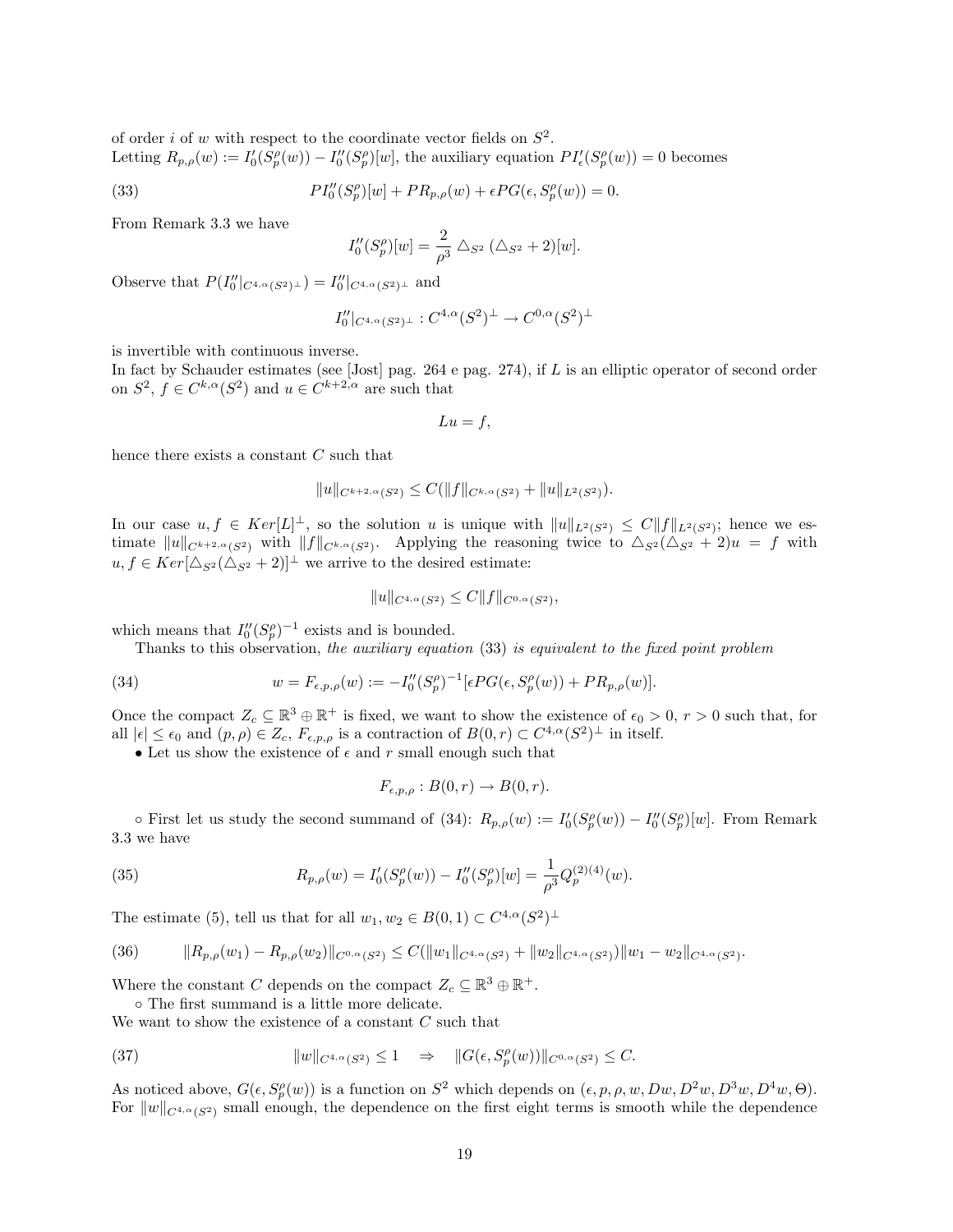on  $\Theta$  is not only direct (w is function of  $\Theta$ ) and needs a little care; however the direct (or partial if we think in terms of partial derivative) dependence is smooth and the total dependence (in the sense of total derivative) is a least continuous. Once the compact  $Z_c \ni (p, \rho)$  is fixed we can bound the derivatives of w if  $||w||_{C^{4,\alpha}(S^2)} \leq 1$ . In this way  $G(\epsilon, S_p^{\rho}(w))$  is a continuous function on a compact set, so it is bounded:

$$
||G(\epsilon, S_p^{\rho}(w))||_{C^0(S^2)} \leq C.
$$

About the Hölder regularity, by the Lagrange mean value Theorem, we have for all  $\Theta, \bar{\Theta} \in S^2$ 

$$
\frac{|G(\Theta) - G(\bar{\Theta})|}{|\Theta - \bar{\Theta}|^{\alpha}} = \frac{|G(\epsilon, p, \rho, w(\Theta), Dw(\Theta), D^2w(\Theta), D^3w(\Theta), D^4w(\Theta), \Theta)}{|\Theta - \bar{\Theta}|^{\alpha}} \n- \frac{G(\epsilon, p, \rho, w(\bar{\Theta}), Dw(\bar{\Theta}), D^2w(\bar{\Theta}), D^3w(\bar{\Theta}), D^4w(\bar{\Theta}), \bar{\Theta})|}{|\Theta - \bar{\Theta}|^{\alpha}} \n= \frac{|(\nabla G) \cdot (0, 0, 0, w(\Theta) - w(\bar{\Theta}), Dw(\Theta) - Dw(\bar{\Theta}), D^2w(\Theta))}{|\Theta - \bar{\Theta}|^{\alpha}} \n- D^2w(\bar{\Theta}), D^3w(\Theta) - D^3w(\bar{\Theta}), D^4w(\Theta) - D^4w(\bar{\Theta}), \Theta - \bar{\Theta})| \n\le C ||w||_{C^{4,\alpha}(S^2)} + C ||\Theta - \bar{\Theta}||^{1-\alpha} \n\le C.
$$

This completes the proof of the estimate (37).

Collecting the estimates (36) and (37), we have

$$
\begin{array}{rcl}\n\|F_{\epsilon,p,\rho}(w)\|_{C^{4,\alpha}(S^2)} & = & \|PI_0''(S_p^{\rho})^{-1}[\epsilon PG(\epsilon, S_p^{\rho}(w)) + PR_{p,\rho}(w)]\|_{C^{4,\alpha}(S^2)} \\
& \leq & \|PI_0''(S_p^{\rho})^{-1}\| \quad \left(\|\epsilon PG(\epsilon, S_p^{\rho}(w))\|_{C^{0,\alpha}(S^2)} + \|PR_{p,\rho}(w)\|_{C^{0,\alpha}(S^2)}\right) \\
& \leq & \|PI_0''(S_p^{\rho})^{-1}\| \quad \left(C\epsilon + C\|w\|_{C^{4,\alpha}(S^2)}^2\right).\n\end{array}
$$

Chosen r and  $\epsilon$  small enough it is clear that  $F_{\epsilon,p,\rho}: B(0,r) \to B(0,r)$ .

• Let us show that fixed  $Z_c$ , for  $\epsilon > 0$  and  $r > 0$  small enough,

$$
F_{\epsilon,p,\rho}: B(0,r) \to B(0,r)
$$
 is a contraction.

 $R_{p,\rho}(w)$  has already been estimated in the right way, let us estimate  $G(\epsilon, S_p^{\rho}(w))$ . Again by the mean value Theorem

$$
\|G(\epsilon, S_p^{\rho}(w_1)) - G(\epsilon, S_p^{\rho}(w_2))\|_{C^0(S^2)} \leq \|G(\epsilon, p, \rho, w_1(\Theta), Dw_1(\Theta), D^2w_1(\Theta), D^3w_1(\Theta), D^4w_1(\Theta), \Theta) -G(\epsilon, p, \rho, w_2(\Theta), Dw_2(\Theta), D^2w_2(\Theta), D^3w_2(\Theta), D^4w_2(\Theta), \Theta)\|_{C^0(S^2)} \leq \|(\nabla G) \cdot (0, 0, 0, w_1(\Theta) - w_2(\Theta), Dw_1(\Theta) - Dw_2(\Theta), D^2w_1(\Theta) -D^2w_2(\Theta), D^3w_1(\Theta) - D^3w_2(\Theta), D^4w_1(\Theta) - D^4w_2(\Theta), 0)\|_{C^0(S^2)} \leq C\|w_1 - w_2\|_{C^4(S^2)}.
$$

In order to estimate the Hölder regularity we proceed in the same way; to simplify the notation let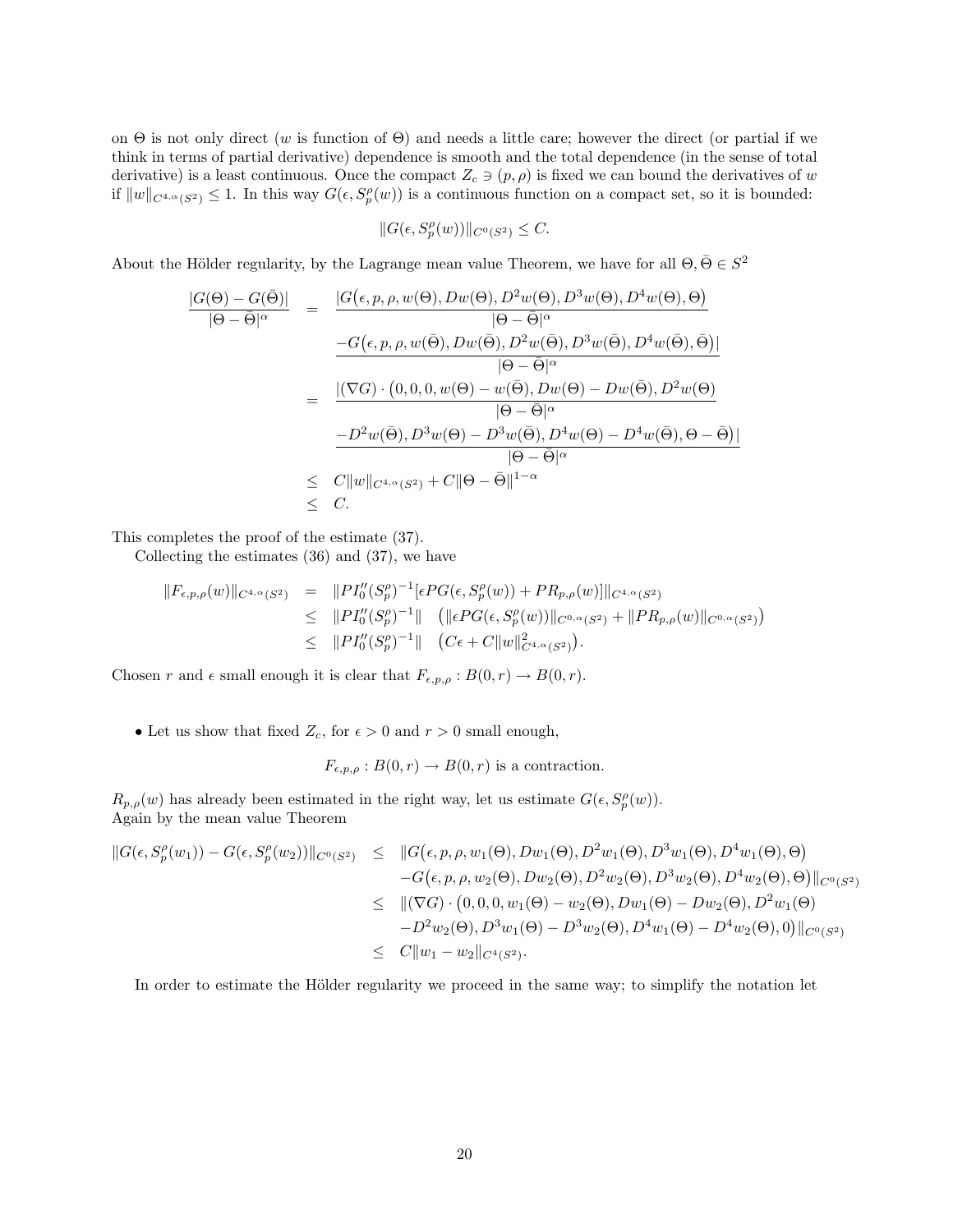us call  $G(\epsilon, w_1) := G(\epsilon, S_p^{\rho}(w_1))$  and  $D^{\alpha}$  the collection of the derivatives up to order 4.

$$
\frac{\|G(\epsilon,w_1)(\Theta) - G(\epsilon,w_2)(\Theta) - (G(\epsilon,w_1)(\bar{\Theta}) - G(\epsilon,w_2)(\bar{\Theta}))\|}{\|\Theta - \bar{\Theta}\|^{\alpha}} \n= \frac{\|\nabla G(\xi(\Theta)) \cdot (D^{\alpha}(w_1 - w_2)(\Theta)) - \nabla G(\xi(\bar{\Theta})) \cdot (D^{\alpha}(w_1 - w_2)(\bar{\Theta}))\|}{\|\Theta - \bar{\Theta}\|^{\alpha}} \n\text{add } \pm \nabla G(\xi(\Theta)) \cdot (D^{\alpha}(w_1 - w_2)(\bar{\Theta})) \n\leq \frac{\|\nabla G(\xi(\Theta)) \cdot (D^{\alpha}(w_1 - w_2)(\Theta) - D^{\alpha}(w_1 - w_2)(\bar{\Theta}))\|}{\|\Theta - \bar{\Theta}\|^{\alpha}} \n+ \frac{\|D^{\alpha}(w_1 - w_2)(\bar{\Theta}) \cdot (\nabla G(\xi(\bar{\Theta})) - \nabla G(\xi(\Theta)))\|}{\|\Theta - \bar{\Theta}\|^{\alpha}} \n\leq C \|w_1 - w_2\|_{C^{4,\alpha}(S^2)} + \|\nabla G(\xi(\Theta))\|_{C^{0,\alpha}(S^2)} \|w_1 - w_2\|_{C^{4}(S^2)} \n\leq C \|w_1 - w_2\|_{C^{4,\alpha}(S^2)}.
$$

Hence

$$
||G(\epsilon, S_p^{\rho}(w_1)) - G(\epsilon, S_p^{\rho}(w_2))||_{C^{0,\alpha}(S^2)} \leq C||w_1 - w_2||_{C^{4,\alpha}(S^2)}, (38)
$$

where C is a constant depending on  $Z_c \subset \mathbb{R}^3 \oplus \mathbb{R}^+$  but not on  $\epsilon$ . Collecting (36) and (38) we obtain

$$
\|F_{\epsilon,p,\rho}[w_1] - F_{\epsilon,p,\rho}[w_2]\|_{C^{4,\alpha}} \le \|PI_0''(S_p^{\rho})^{-1}\|(\epsilon \|PG(\epsilon, S_p^{\rho}(w_1)) - PG(\epsilon, S_p^{\rho}(w_2))\|_{C^{0,\alpha}(S^2)} \n+ \|PR_{p,\rho}(w_1) - PR_{p,\rho}(w_2)\|_{C^{0,\alpha}(S^2)}\)
$$
\n
$$
\le \|PI_0''(S_p^{\rho})^{-1}\| (C\epsilon \|w_1 - w_2\|_{C^{4,\alpha}(S^2)} + C(\|w_1\|_{C^{4,\alpha}(S^2)} + \|w_2\|_{C^{4,\alpha}(S^2)})\|w_1 - w_2\|_{C^{4,\alpha}(S^2)})
$$
\n
$$
\le \|PI_0''(S_p^{\rho})^{-1}\| (C\epsilon \|w_1 - w_2\|_{C^{4,\alpha}(S^2)} + 2rC \|w_1 - w_2\|_{C^{4,\alpha}(S^2)}).
$$

We can at least conclude that, fixed  $Z_c \subset \mathbb{R}^3 \oplus \mathbb{R}^+ \ni (p, \rho)$ , there exist  $\epsilon_0$  and r small enough such that

$$
F_{\epsilon,p,\rho}:B(0,r)\to B(0,r)
$$

is a contraction for all  $|\epsilon| \leq \epsilon_0$  e  $(p, \rho) \in Z_c$ .

So for  $|\epsilon| < \epsilon_0$ ,  $\forall (p, \rho) \in Z_c$  there exists  $w_{\epsilon}(p, \rho) \in C^{4,\alpha}(S^2)^{\perp}$  such that  $w_{\epsilon}(p, \rho) = F_{\epsilon, p, \rho}(w_{\epsilon}(p, \rho))$ , or equivalently which solves the auxiliary equation

$$
PI'_{\epsilon}(S^{\rho}_{p}(w_{\epsilon}(p,\rho)))=0.
$$

• Regularity for  $w_{\epsilon}(p, \rho)$ : fixed  $w \in B(0, r)$ , the map

$$
(\epsilon, p, \rho) \mapsto F_{\epsilon, p, \rho}(w)
$$

is continuous in  $(\epsilon, p, \rho)$ , so the fixed point  $w_{\epsilon}(p, \rho)$  is a continuous function in these parameters ( for the Contraction Mapping Theorem depending on parameters look [Br] pag. 22, 23). For the  $C<sup>1</sup>$  regularity of w with respect to  $(p, \rho)$  see [AMN] pag. 447 – 449.

• Behaviour of  $w_{\epsilon}(p, \rho)$  when  $\epsilon \to 0$ :

For  $\epsilon = 0$  the fixed point is  $w_{\epsilon}(p, \rho) = 0$ . By uniform continuity of  $||w_{\epsilon}(p, \rho)||_{C^{4,\alpha}(S^2)}$  on compact sets in the variables  $(\epsilon, p, \rho)$  we have

$$
\lim_{\epsilon \to 0} \|w_{\epsilon}(p,\rho)\|_{C^{4,\alpha}(S^2)} = 0
$$

uniformly in  $(p, \rho) \in Z_c$ .

Let us show that  $w_{\epsilon}(p, \rho)$  not only tends to 0 but  $w_{\epsilon}(p, \rho) = O(\epsilon)$  uniformly in  $(p, \rho) \in Z_c$ . From Remark 3.3,  $R_{p,\rho}(w) = I_0'(S_p^{\rho}(w)) - I_0''(S_p^{\rho})[w] = \frac{1}{\rho^3} Q^{(2)(4)}(w)$ , so dividing by  $\epsilon$  the auxiliary equation (33) we get

(39) 
$$
PI''_0(S_p^{\rho})\left[\frac{w}{\epsilon}\right] + \frac{1}{\epsilon \rho^3} Q^{(2)(4)}(w) = -PG(\epsilon, S_p^{\rho}(w)).
$$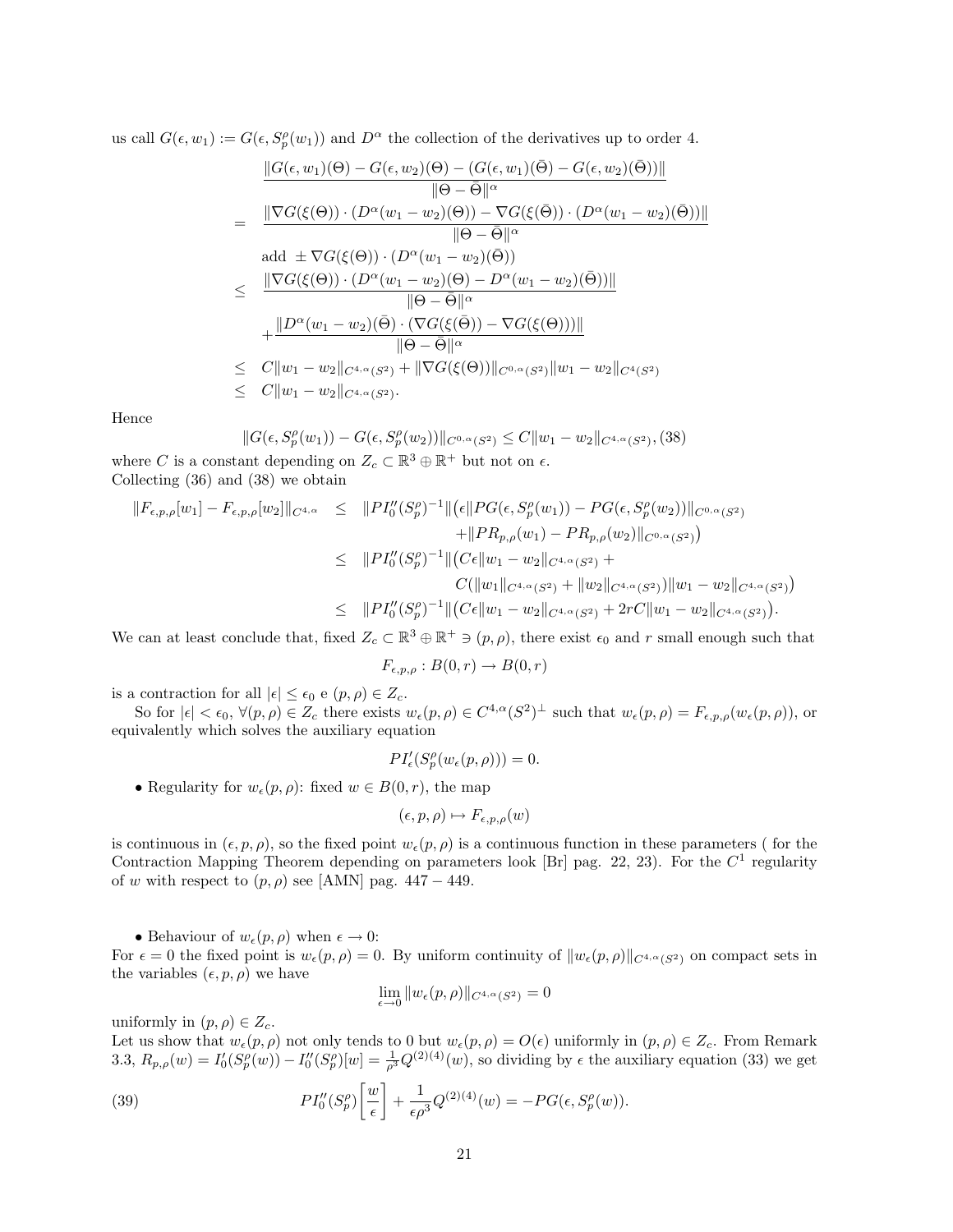We have already observed that the right hand side is bounded in  $C^{0,\alpha}$  norm for  $|\epsilon| \leq \epsilon_0$ . Now the left hand side: from  $\lim_{\epsilon \to 0} ||w_{\epsilon}(p, \rho)||_{C^{4,\alpha}} = 0$  uniformly in  $(p, \rho) \in Z_c$  and from the estimate  $(see (5))$ 

$$
||Q^{(2)(4)}(w)||_{C^{0,\alpha}(S^2)} \leq C||w||_{C^{4,\alpha}}^2,
$$

it follows that the second summand is of higher order than the first one; so for  $\epsilon \to 0$ , we have that  $PI''_0(S_p^{\rho})[\frac{w}{\epsilon}]$  is bounded in  $C^{0,\alpha}$  norm and, by Schauder estimates,  $\frac{w}{\epsilon}$  is bounded in  $C^{4,\alpha}$ . We can conclude that

$$
||w_{\epsilon}(p,\rho)||_{C^{4,\alpha}} = O(\epsilon)
$$

uniformly in  $Z_c$ .

Thanks to this Lemma, fixed the compact subset  $Z_c \subset \mathbb{R}^3 \times \mathbb{R}^+$ , we can define the  $C^1$  function  $\Phi_{\epsilon}: Z_{c} \to \mathbb{R}$ 

(40) 
$$
\Phi_{\epsilon}(p,\rho) := I_{\epsilon}(S_p^{\rho}(w_{\epsilon}(p,\rho))).
$$

Using Theorem 2.1 as model, let us prove the following

**Lemma 4.2.** Fixed a compact set  $Z_c \subseteq \mathbb{R}^3 \oplus \mathbb{R}^+$ , for  $|\epsilon| \leq \epsilon_0$  consider the functional  $\Phi_{\epsilon}: Z_c \to \mathbb{R}$ . Assume that, for  $\epsilon$  small enough,  $\Phi_{\epsilon}$  has a critical point  $(p_{\epsilon}, \rho_{\epsilon}) \in Z_c$ . Then  $S_{p_{\epsilon}}^{\rho_{\epsilon}}(w_{\epsilon}(p_{\epsilon}, \rho_{\epsilon}))$  is a critical point of  $I_{\epsilon}$ .

**PROOF.** Recall that the L<sup>2</sup>-differential of the Willmore functional on the hypersurface  $S_p^{\rho}(w)$  can be represented by the function  $I'_{\epsilon}(S_p^{\rho}(w)) \in L^2(S^2)$  (just using the formula of [PV] and the parametrization of  $S_p^{\rho}(w)$ ). Our goal is to show that  $I'_{\epsilon}(S_{p_{\epsilon}}^{\rho_{\epsilon}}(w_{\epsilon}(p_{\epsilon},\rho_{\epsilon})))=0$ . From Lemma 4.1 we already know that  $PI'_{\epsilon}(S_{p_{\epsilon}}^{p_{\epsilon}}(w_{\epsilon}(p_{\epsilon},\rho_{\epsilon})))=0.$  Let  $q_{i}^{\epsilon}, i=1,\ldots,4$  denote an orthonormal frame for  $Ker[\Delta_{S^{2}}(\Delta_{S^{2}}+2)] \subset$  $L^2(S^2)$  (which is the subspace of constant and affine functions on  $S^2$ ). We can write

(41) 
$$
I'_{\epsilon}(S_{p_{\epsilon}}^{\rho_{\epsilon}}(w_{\epsilon}(p_{\epsilon},\rho_{\epsilon})))=\sum_{i=1}^{4}A_{i,\epsilon}q_{i}^{\epsilon},
$$

where

(42) 
$$
A_{i,\epsilon} = \left(I'_{\epsilon}(S^{\rho_{\epsilon}}_{p_{\epsilon}}(w_{\epsilon}(p_{\epsilon}, \rho_{\epsilon}))), q_{i}^{\epsilon}\right)_{L^{2}(S^{2})}.
$$

We have to show that  $A_{i,\epsilon} = 0$  for  $1 \leq i \leq 4$ . By assumption,  $(p_{\epsilon}, \rho_{\epsilon})$  is a critical point of the map  $(p, \rho) \mapsto \Phi_{\epsilon}(p, \rho) := I_{\epsilon}(S^{\rho}_{p}(w_{\epsilon}(p, \rho)))$ . Varying the  $i^{th}$ coordinate,  $S_p^{\rho}(w_{\epsilon}(p,\rho))$  describes a curve of immersed spheres in  $\mathbb{R}^3$ . The derivative  $\partial_i S_p^{\rho}(w_{\epsilon}(p,\rho))|_{(p_{\epsilon},\rho_{\epsilon},w_{\epsilon}(p_{\epsilon},\rho_{\epsilon}))}$ is a vector field in  $\mathbb{R}^3$  along the surface  $S_{p_\epsilon}^{\rho_\epsilon}(w_\epsilon(p_\epsilon, \rho_\epsilon))$ . To compute the derivative of the Willmore functional  $I_{\epsilon}$  we are only interested in the orthogonal (to  $S_{p_{\epsilon}}^{\rho_{\epsilon}}(w_{\epsilon}(p_{\epsilon}, \rho_{\epsilon}))$ ) component of  $\partial_{i}S_{p}^{\rho}(w_{\epsilon}(p, \rho))|_{(p_{\epsilon}, \rho_{\epsilon}, w_{\epsilon}(p_{\epsilon}, \rho_{\epsilon}))}$ (the tangential part gives only a reparametrization of the surface) which can be identified with a function  $D_i[S_p^{\rho}(w_{\epsilon}(p,\rho))]_{(p_{\epsilon},\rho_{\epsilon},w_{\epsilon}(p_{\epsilon},\rho_{\epsilon}))}$  times the unit normal vector. The parametrization of  $\tilde{S}_{p}^{\rho}(w_{\epsilon}(p,\rho))$  is given by

$$
p + \rho \big(1 - w(p, \rho)[\Theta]\big)\Theta = p + \rho \Theta - \rho w(p, \rho)[\Theta]\Theta = S_p^{\rho}(\Theta) - \rho w(p, \rho)[\Theta]\Theta.
$$

From Lemma 4.1,  $||w_{\epsilon}(p,\rho)||_{C^{4,\alpha}(S^2)} = O(\epsilon)$  for  $\epsilon \to 0$ , so the normal vector to  $S^{\rho}_{p}(w_{\epsilon}(p,\rho))$  is  $\Theta + O(\epsilon)$ . It follows that

(43) 
$$
D_i[S_p^{\rho}(w_{\epsilon}(p,\rho))] = q_i^{\epsilon} - D_i(\rho w(p,\rho)) + O(\epsilon),
$$

where  $D_i(\rho w(p,\rho))$  denotes the derivative with respect to the i<sup>th</sup> coordinate. Now from the fact that  $(p_{\epsilon}, \rho_{\epsilon})$  is a critical point of  $\Phi_{\epsilon}$ , we have

$$
0 = \int_{S_{p_{\epsilon}}^{\rho_{\epsilon}}(w_{\epsilon}(p_{\epsilon},\rho_{\epsilon}))} \Big( I'_{\epsilon}(S_{p_{\epsilon}}^{\rho_{\epsilon}}(w_{\epsilon}(p_{\epsilon},\rho_{\epsilon}))) - D_i[S'_p(w_{\epsilon}(p,\rho))]|_{(p_{\epsilon},\rho_{\epsilon},w_{\epsilon}(p_{\epsilon},\rho_{\epsilon}))} \Big) d\Sigma_{\epsilon}.
$$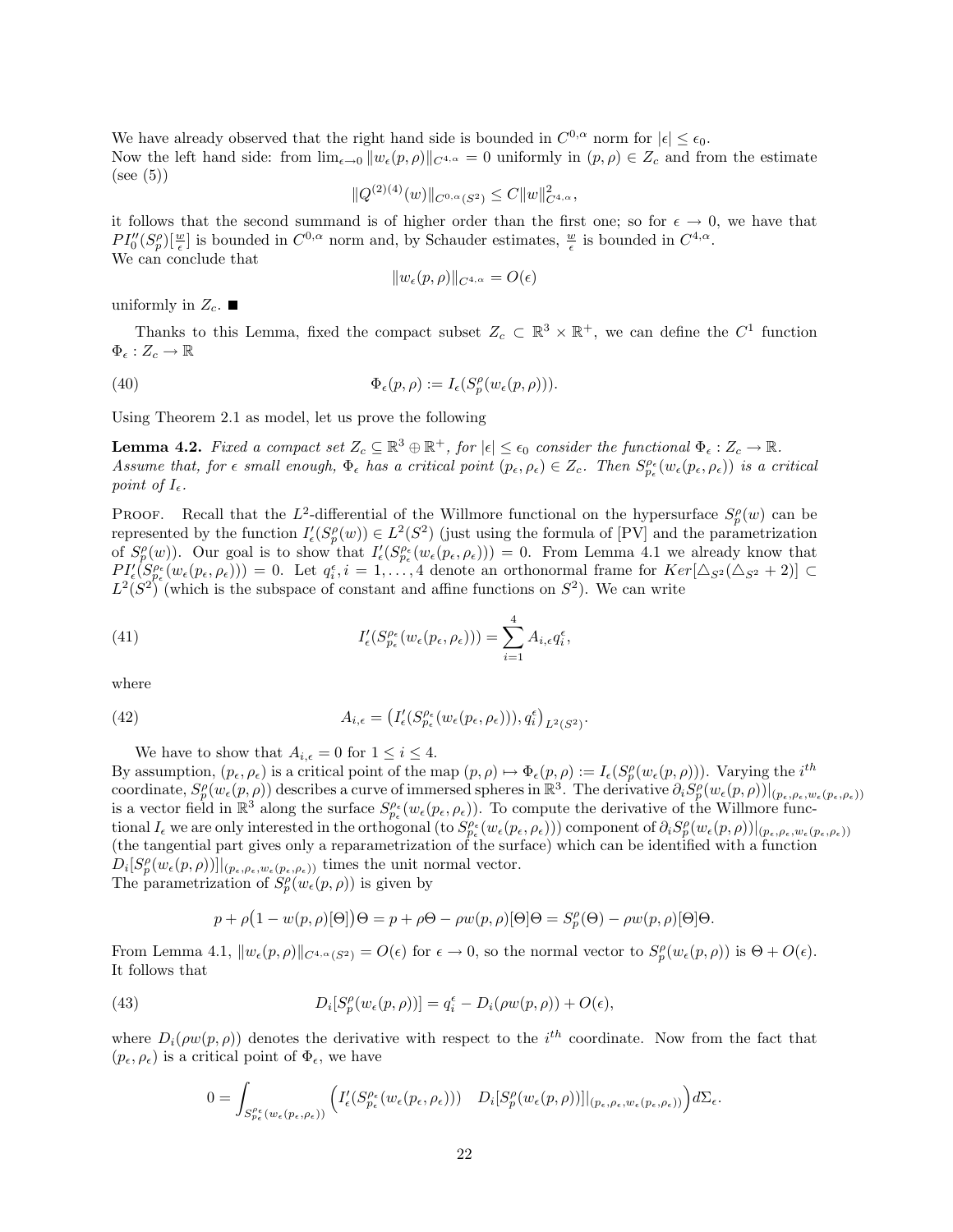From the fact that  $||w_{\epsilon}(p, \rho)||_{C^{4,\alpha}(S^2)} = O(\epsilon),$ 

$$
= \rho_{\epsilon}^2 \Big( I'_{\epsilon} (S_{p_{\epsilon}}^{\rho_{\epsilon}}(w_{\epsilon}(p_{\epsilon}, \rho_{\epsilon}))), D_i[S'_p(w_{\epsilon}(p, \rho))]|_{(p_{\epsilon}, \rho_{\epsilon}, w_{\epsilon}(p_{\epsilon}, \rho_{\epsilon}))} \Big)_{L^2(S^2)} + O(\epsilon).
$$

From  $(43)$ ,  $(42)$  and using  $(41)$ 

(44) 
$$
= \rho_{\epsilon}^2 A_{i,\epsilon} - \rho_{\epsilon}^2 \sum_j A_{j,\epsilon} (q_j^{\epsilon}, D_i(\rho_{\epsilon} w(p_{\epsilon}, \rho_{\epsilon})))_{L^2(S^2)} + O(\epsilon) \quad 1 \leq i \leq 4.
$$

This is a 4 × 4 homogeneous linear system in  $A_{i,\epsilon}$  with matrix  $\rho_{\epsilon}^2 \delta_{ij} - \rho_{\epsilon}^2 (q_j^{\epsilon}, D_i(\rho_{\epsilon} w(p_{\epsilon}, \rho_{\epsilon})))_{L^2(S^2)} + O(\epsilon);$ in order to conclude  $A_{i,\epsilon} = 0$  for  $1 \leq i \leq 4$  it is sufficient to show that the matrix is nonsingular. From the orthogonality condition  $(w_{\epsilon}(p_{\epsilon}, \rho_{\epsilon}), q_{j}^{\epsilon})_{L^{2}(S^{2})} = 0, j = 1...4$ , differentiating we get

$$
(D_i w_{\epsilon}(p_{\epsilon}, \rho_{\epsilon}), q_j^{\epsilon})_{L^2(S^2)} + (w_{\epsilon}(p_{\epsilon}, \rho_{\epsilon}), D_i q_j^{\epsilon})_{L^2(S^2)} = 0, \quad i, j = 1, \ldots, 4.
$$

From  $\lim_{\epsilon \to 0} ||w_{\epsilon}(p_{\epsilon}, \rho_{\epsilon})||_{C^{4,\alpha}(S^2)} = 0$ ; we can conclude

$$
\lim_{\epsilon \to 0} (q_j^\epsilon, D_i(\rho_\epsilon w(p_\epsilon,\rho_\epsilon)))_{L^2(S^2)} = 0.
$$

By the continuity of the determinant and observing that  $\rho_{\epsilon}$  is bounded away from 0 (by assumption  $(p_{\epsilon}, \rho_{\epsilon}) \in Z_c$  compact set of  $\mathbb{R}^3 \times \mathbb{R}^+$ ) we get  $\mathrm{Det}[\rho_{\epsilon}^2 \delta_{ij} + \rho_{\epsilon}^2 (q_j^{\epsilon}, D_i(\rho_{\epsilon} w(p_{\epsilon}, \rho_{\epsilon})))_{L^2(S^2)} + O(\epsilon)] \neq 0$  for  $\epsilon$ small enough; hence the thesis.  $\blacksquare$ 

In order to find critical points of  $I_{\epsilon}$  we are reduced to study stationary points of the reduced functional  $\Phi_{\epsilon}(p,\rho).$ 

Using the decay behaviour of  $w_{\epsilon}$  as  $\epsilon \to 0$ , we can further simplify the problem:

**Lemma 4.3.** Fixed the compact  $Z_c \subseteq \mathbb{R}^3 \oplus \mathbb{R}^+$ , the reduced functional  $\Phi_{\epsilon}$  can be expanded as

(45) 
$$
\Phi_{\epsilon}(p,\rho) = I_{\epsilon}(S_p^{\rho}) + o(\epsilon)
$$

where the remainder is  $o(\epsilon)$  uniformly on the compact  $Z_c$ .

PROOF. Let us write the functional as  $I_{\epsilon}(S_p^{\rho}(w)) = I_0(S_p^{\rho}(w)) + G(\epsilon, S_p^{\rho}(w))$ . From the formula (7) we observe that

$$
I_0(S_p^{\rho}(w)) - I_0(S_p^{\rho}) = Q_p^{(2)(2)}(w),
$$

hence for the estimate (5)

$$
||I_0(S_p^{\rho}(w)) - I_0(S_p^{\rho})||_{C^{0,\alpha}} \leq C||w||^2_{C^{4,\alpha}}
$$

and from 3) of Lemma 4.1

$$
||I_0(S_p^{\rho}(w)) - I_0(S_p^{\rho})||_{C^{0,\alpha}} = o(\epsilon)
$$

uniformly on  $Z_c$ .

With similar computations to those of the proof of Lemma 4.1, it is possible to show that

$$
||G(\epsilon, S_p^{\rho}(w_{\epsilon}(p,\rho))) - G(\epsilon, S_p^{\rho})||_{C^{0,\alpha}} = o(\epsilon)
$$

uniformly in  $Z_c$ . Now we can expand  $\Phi_{\epsilon}(p,\rho)$ :

$$
\begin{array}{rcl}\n\Phi_{\epsilon}(p,\rho) & = & I_{\epsilon}(S^{\rho}_{p}(w_{\epsilon}(p,\rho))) \\
& = & I_{0}(S^{\rho}_{p}(w_{\epsilon}(p,\rho))) + G(\epsilon, S^{\rho}_{p}(w_{\epsilon}(p,\rho))) \\
& = & I_{0}(S^{\rho}_{p}) + G(\epsilon, S^{\rho}_{p}) + o(\epsilon) \\
& = & I_{\epsilon}(S^{\rho}_{p}) + o(\epsilon).\n\end{array}
$$

The last Lemma suggests to study  $I_{\epsilon}(S_p^{\rho})$ , that is the Willmore functional on standard spheres  $S_p^{\rho}$ relative to the perturbed metric  $g_{\epsilon} = \delta + \epsilon h$ . Exactly what we did in the previous Section (Lemma 3.5).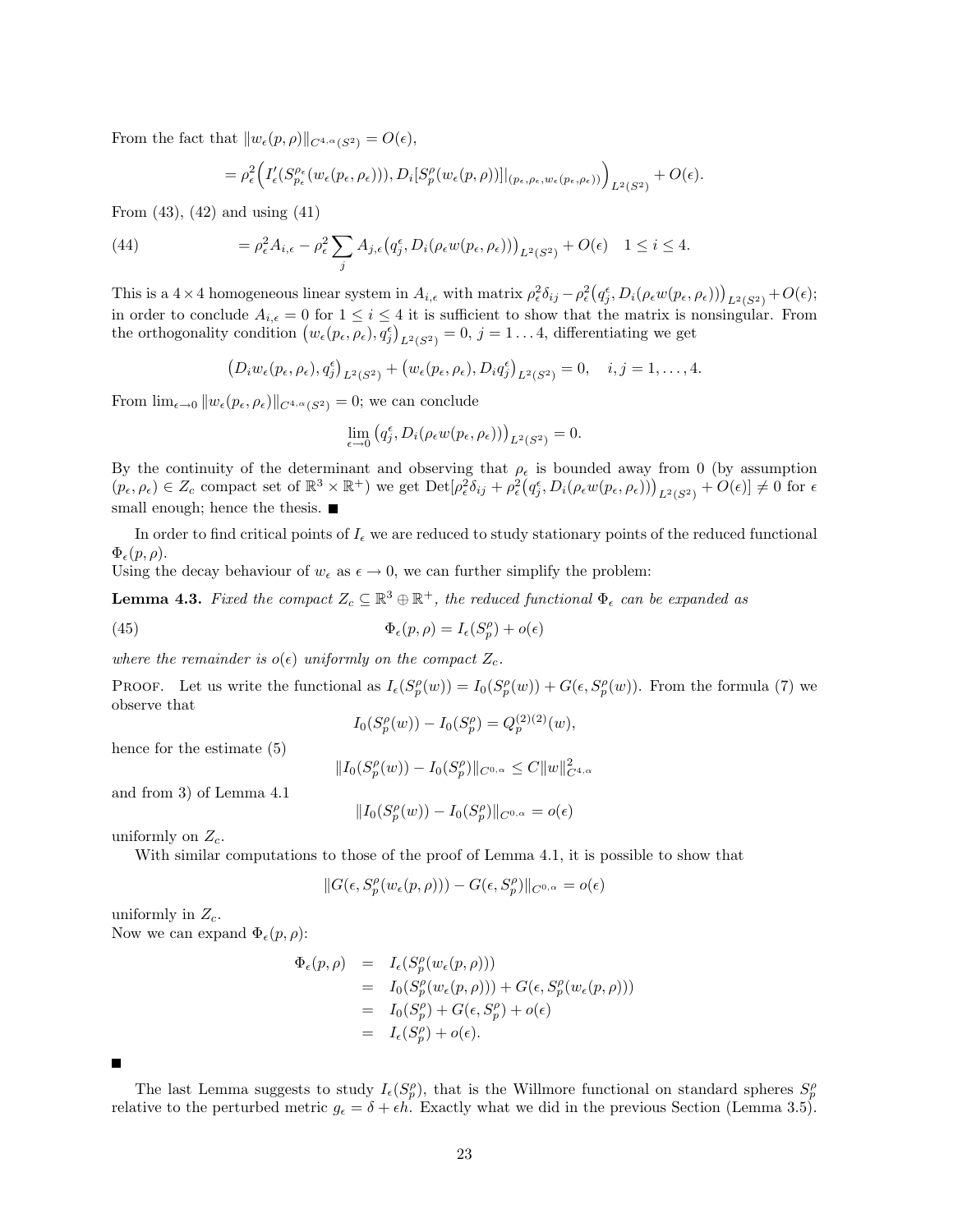### 4.2 The finite dimensional reduction for  $I(S_{p,\rho}(w))$

NOTATION. In this subsection, the functional space will be  $C^{4,\alpha}(S^2)^{\perp}$ : the perturbation w will be an element of  $C^{4,\alpha}(S^2)^{\perp}$  and  $B(0,r)$  will denote the ball of center 0 and radius r in  $C^{4,\alpha}(S^2)^{\perp}$ .

**Lemma 4.4.** Fixed a compact subset  $Z_c \subseteq M$ , there exist  $\rho_0 > 0$ ,  $r > 0$  and a map  $w_{(.,.)}: Z_c \times$  $[0, \rho_0] \to C^{4,\alpha}(S^2)^{\perp}, (p,\rho) \mapsto w_{p,\rho}$  such that if  $S_{p,\rho}(w)$  is a critical point of the Willmore functional I with  $(p, \rho, w) \in Z_c \times [0, \rho_0] \times B(0, r)$  then  $w = w_{p,\rho}$ .

Moreover the map  $w_{(\ldots)}$  satisfies the following properties:

· the map  $(p, \rho) \mapsto w_{p,\rho}$  is  $C^1$ ,

 $\cdot \|w_{p,\rho}\|_{C^{4,\alpha}(S^2)} = O(\rho^2)$  as  $\rho \to 0$  uniformly for  $p \in Z_c$ ,

 $\cdot \|\frac{\partial}{\partial \rho} w_{p,\rho}\|_{L^2(S^2)} = O(\rho)$  as  $\rho \to 0$  uniformly for  $p \in Z_c$ .

PROOF. First fix a compact subset  $Z_c \subseteq M$ ; the point p will be an element of  $Z_c$ . If

$$
I'(S_{p,\rho}(w)) = 0 \quad \text{(equality in } L^2(S^2)),
$$

setting  $P: L^2(S^2) \to Ker[\Delta_{S^2}(\Delta_{S^2}+2)]^{\perp}$  the orthogonal projection, a fortiori we have

$$
PI'(S_{p,\rho}(w)) = 0;
$$

that is, from  $(11)$ ,

(46) 
$$
P\bigg(\Delta_{S^2}(\Delta_{S^2}+2)w+O_p(\rho^2)+\rho^2L_p^{(4)}(w)+Q_p^{(2)(4)}(w)\bigg)=0.
$$

Since  $\Delta_{S^2}(\Delta_{S^2}+2)$  is invertible on the space orthogonal to the Kernel and  $w \in C^{4,\alpha}(S^2)^{\perp} := Ker[\Delta_{S^2}(\Delta_{S^2}+2)]$  $(2)$ <sup> $\perp \cap C^{4,\alpha}(S^2)$ , setting</sup>

$$
K := [\Delta_{S^2}(\Delta_{S^2} + 2)]^{-1} : Ker[\Delta_{S^2}(\Delta_{S^2} + 2)]^{\perp} \subseteq L^2(S^2) \to Ker[\Delta_{S^2}(\Delta_{S^2} + 2)]^{\perp},
$$

the equation (46) is equivalent to the fixed point problem

(47) 
$$
w = K[O_p(\rho^2) + \rho^2 L_p^{(4)}(w) + Q_p^{(2)(4)}(w)] = F_{p,\rho}(w).
$$

The projection in the right hand side is included.

We want to solve this fixed point problem using the Contraction Mapping Theorem. By Schauder estimates,

$$
K = [\Delta_{S^2}(\Delta_{S^2} + 2)]^{-1} : C^{0,\alpha}(S^2)^{\perp} \to C^{4,\alpha}(S^2)^{\perp}
$$

is a bounded linear operator (see the proof of Lemma 4.1).

Let us study the three summands of the right hand side separately.

•  $O_p(\rho^2)$ : its  $C^{0,\alpha}(S^2)$  norm is easily controlled by a constant times  $\rho^2$ :

(48) 
$$
||O_p(\rho^2)||_{C^{0,\alpha}} \leq C_1 \rho^2.
$$

•  $\rho^2 L_p^{(4)}(w)$  is a linear function of w and its derivatives up to 4° order with  $C^{\infty}(S^2)$  coefficients. Taken  $w_1, w_2 \in C^{4,\alpha}(S^2)^{\perp}$ , by definition it satisfies the estimate

(49) 
$$
||L_p^{(4)}(w_1) - L_p^{(4)}(w_2)||_{C^{0,\alpha}} \leq C_2 ||w_1 - w_2||_{C^{4,\alpha}}.
$$

•  $Q_p^{(2)(4)}(w)$  is a function at least quadratic in w and its derivatives up to 4° order with coefficients in  $C^{\infty}(S^2)$ . Taken  $w_1, w_2 \in C^{4,\alpha}(S^2)^{\perp}$ , by definition

(50) 
$$
\|Q_p^{(2)(4)}(w_1) - Q_p^{(2)(4)}(w_2)\|_{C^{0,\alpha}} \leq C_3(\|w_1\|_{C^{4,\alpha}} + \|w_2\|_{C^{4,\alpha}})\|w_1 - w_2\|_{C^{4,\alpha}}
$$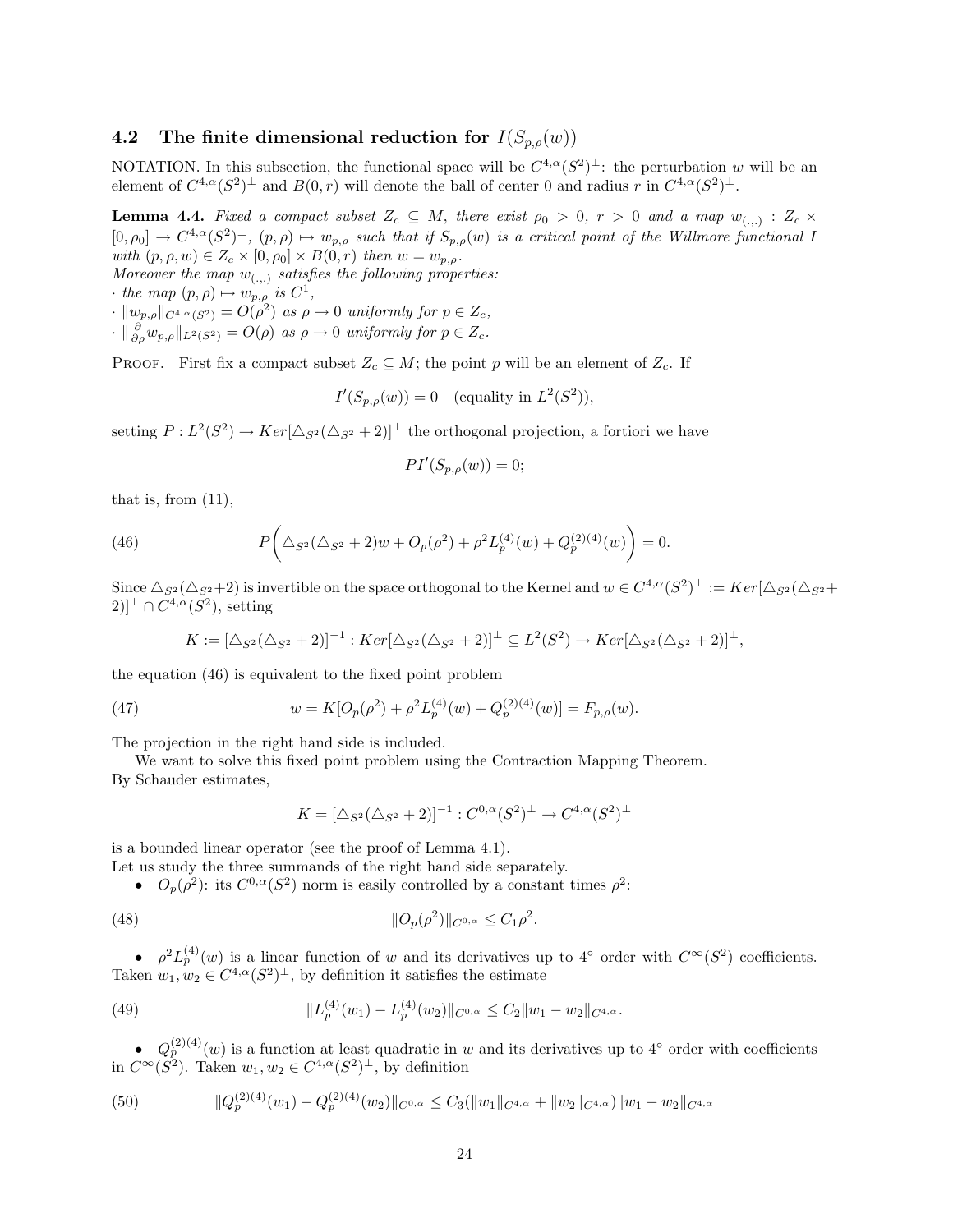when  $||w_i||_{C^4(S^2)} \leq 1$ ,  $i = 1, 2$ .

Now we can show that  $F_{p,\rho}$  of the equation (47) is a contraction on a ball  $B(0,r) \subset C^{4,\alpha}(S^2)^{\perp}$  small enough.

Thanks to the continuity of  $K: C^{0,\alpha}(S^2)^{\perp} \to C^{4,\alpha}(S^2)^{\perp}$  and the estimates  $(48),(49),(50)$ , taken  $\rho$  and r small enough, for  $||w||_{C^{4,\alpha}} \leq r$  we have  $||F_{p,\rho}(w)||_{C^{4,\alpha}} \leq r$ , that is

$$
F_{p,\rho}:B(r)\subset C^{4,\alpha^{\perp}}\to B(r).
$$

Moreover

$$
\|F_{p,\rho}(w_1) - F_{p,\rho}(w_2)\|_{C^{4,\alpha}} = \|K\| [\rho^2 (L_p^{(4)}(w_1) - L_p^{(4)}(w_2)) + (Q_p^{(2)(4)}(w_1) - Q_p^{(2)(4)}(w_2))]\|_{C^{0,\alpha}}
$$
  
\n
$$
\leq \|K\| (\rho^2 \|L_p^{(4)}(w_1) - L_p^{(4)}(w_2)\|_{C^{0,\alpha}} + \|Q_p^{(2)(4)}(w_1) - Q_p^{(2)(4)}(w_2)\|_{C^{0,\alpha}})
$$
  
\n
$$
\leq \|K\| (\rho^2 C_2 \|w_1 - w_2\|_{C^{4,\alpha}} + C_3 (\|w_1\|_{C^{4,\alpha}} + \|w_2\|_{C^{4,\alpha}}) \|w_1 - w_2\|_{C^{4,\alpha}}).
$$

Hence for  $p \in Z_c$ ,  $\rho$  and r small enough  $F_{p,\rho}$  is a contraction and there exists a unique fixed point  $w_{p,\rho} \in B(0,r)$ . It is equivalent to say that there exist  $\rho_0 > 0$  and  $r > 0$  such that

$$
PI'(S_{p,\rho}(w)) = 0
$$

has  $w = w_{p,\rho}$  as unique solution in  $B(0,r)$ . This proves the first part of the thesis.

· The argument about the regularity is exactly the same as in Lemma 4.1 so we are left to study the behaviour of  $w_{p,\rho}$  for  $\rho \to 0$ .

For  $\rho = 0$  the fixed point equation is  $w = K[Q_p^{(2)(4)}(w)]$  which has unique (in  $B(0,r)$ ) solution  $w_{p,0} = 0$ . Since w is continuous in  $(p, \rho)$ ,

$$
\lim_{\rho \to 0} w_{p,\rho} = 0
$$

uniformly for  $p \in Z_c$ .

· Let us show that  $w_{p,\rho} = O(\rho^2)$  for  $\rho \to 0$ . From the equation  $(46)$ , omitting the projection  $P$ , we have

$$
\Delta_{S^2}(\Delta_{S^2} + 2)w + Q_p^{(2)(4)}(w) = O_p(\rho^2) + \rho^2 L_p^{(4)}(w).
$$

From (51) and thanks to the estimate (50), the quadratic term is of higher order as  $\rho \to 0$  so it can be neglected.

Applying  $K = (\triangle_{S^2} (\triangle_{S^2} + 2))^{-1}$  to both sides and passing to the lim sup of the norms we get

$$
\limsup_{\rho \to 0} ||w||_{C^{4,\alpha}} \leq ||K|| \limsup_{\rho \to 0} ||O_p(\rho^2) + \rho^2 L_p^{(4)}(w)||_{C^{0,\alpha}}.
$$

So dividing both sides by  $\rho^2$ 

$$
\limsup_{\rho \to 0} \frac{\|w\|_{C^{4,\alpha}}}{\rho^2} \leq \|K\| \limsup_{\rho \to 0} \|O_p(\rho^0) + L_p^{(4)}(w)\|_{C^{0,\alpha}}
$$
  
 $\leq C.$ 

Since the estimate is uniform in  $Z_c$ , we can conclude that there exists a constant C such that for all  $p \in Z_c$  and for  $\rho$  small enough

(52) 
$$
||w_{p,\rho}||_{C^{4,\alpha}} \leq C\rho^2.
$$

· Let us show that  $\|\frac{\partial}{\partial \rho} w_{p,\rho}\|_{L^2(S^2)} = O(\rho)$  as  $\rho \to 0$  uniformly in  $Z_c$ . By construction,  $w_{p,\rho}$  solves the auxiliary equation  $PI'(S_{p,\rho}(w_{p,\rho})) = 0$  which can be written, using (11), as

$$
P\Big[\frac{2}{\rho^3}\triangle_{S^2}(\triangle_{S^2}+2)w_{p,\rho}+O_p\Big(\frac{1}{\rho}\Big)+\frac{1}{\rho}L_p^{(4)}(w_{p,\rho})+\frac{1}{\rho^3}Q_p^{(2)(4)}(w_{p,\rho})\Big]=0.
$$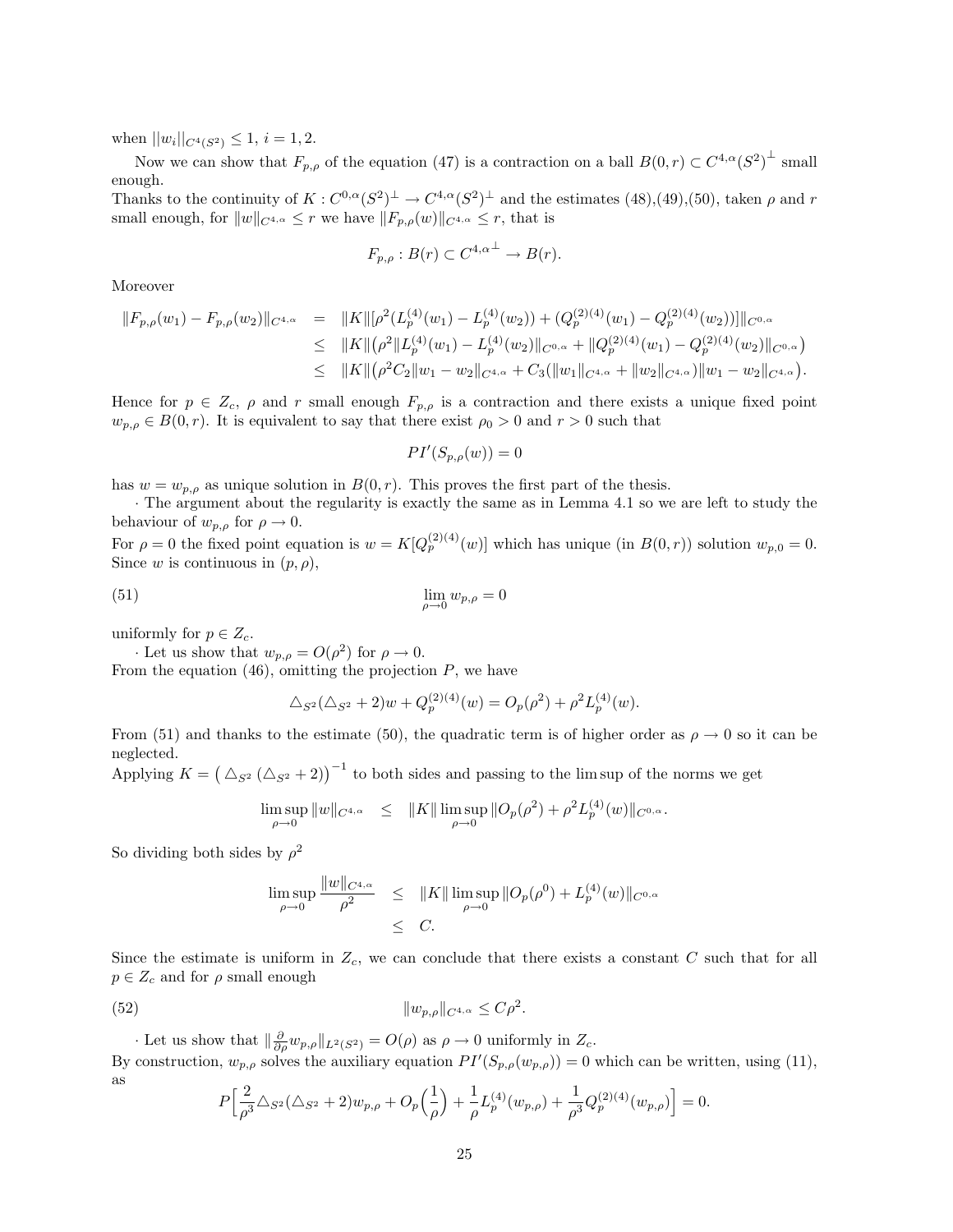In the following we leave unsaid the projection P. Each summand of the left hand side is differentiable in  $L^2(S^2)$  with respect to  $\rho$ ; differentiating we get

$$
\frac{2}{\rho^3}\triangle_{S^2}(\triangle_{S^2}+2)\Big[\frac{\partial}{\partial\rho}w_{p,\rho}\Big]+\frac{1}{\rho}L_{p}^{(4)}\Big(\frac{\partial}{\partial\rho}w_{p,\rho}\Big)+\frac{1}{\rho^3}L_{p}^{(4)}(w_{p,\rho})L_{p}^{(4)}\Big(\frac{\partial}{\partial\rho}w_{p,\rho}\Big)=
$$

$$
= \frac{6}{\rho^4} \triangle_{S^2} (\triangle_{S^2} + 2) w + \frac{1}{\rho^2} L_p^{(4)}(w_{p,\rho}) + \frac{1}{\rho} \left(\frac{\partial}{\partial \rho} L_p^{(4)}\right) (w_{p,\rho}) + \frac{3}{\rho^4} Q_p^{(2)(4)}(w_{p,\rho}) + \frac{1}{\rho^3} \left(\frac{\partial}{\partial \rho} Q_p^{(2)(4)}\right) (w_{p,\rho}) + O_p\left(\frac{1}{\rho^2}\right).
$$

Observe that  $\frac{\partial}{\partial \rho} L_p^{(4)}$  and  $\frac{\partial}{\partial \rho} Q_p^{(2)(4)}$  are still functions of the same kind. So, remembering that  $||w_{p,\rho}||_{C^{4,\alpha}(S^2)} =$  $O_p(\rho^2)$  and multiplying both sides by  $\rho^3$ , we get

$$
2\triangle_{S^2}(\triangle_{S^2}+2)\Big[\frac{\partial}{\partial \rho}w_{p,\rho}\Big]+\rho^2L_p^{(4)}\Big(\frac{\partial}{\partial \rho}w_{p,\rho}\Big)+L_p^{(4)}(w_{p,\rho})L_p^{(4)}\Big(\frac{\partial}{\partial \rho}w_{p,\rho}\Big)=O_p(\rho).
$$

Observe that the second and third summand are of higher order as  $\rho \to 0$ . From the fact that  $O_p(\rho)$  is an  $O(\rho)$  uniformly on the compact subset  $Z_c$  and using the continuity of  $[\Delta_{S^2} (\Delta_{S^2} + 2)]^{-1}$ , we obtain the claim.  $\blacksquare$ 

This Lemma is the key tool to show the non existence result: it implies that fixed a compact  $Z_c \subset M$ , for small  $\rho$  we can consider the function  $\Phi(p, \rho) := I(S_{p,\rho}(w_{p,\rho}))$ . Moreover if -for  $\bar{p} \in Z_c$  and  $\bar{\rho}, w$  small enough-  $S_{\bar{p},\bar{\rho}}(w)$  is a critical point of I, then  $w = w_{\bar{p},\bar{\rho}}$  and a fortiori  $(\bar{p},\bar{\rho})$  is a critical point of the constrained functional  $\Phi$ . Hence it will be enough to prove that  $\Phi$  has no critical points.

## 5 Existence, multiplicity and nonexistence of critical points

## 5.1 Existence of critical points in  $(\mathbb{R}^3, g_{\epsilon})$

In this Subsection, using the expansions computed in Subsection 3.2, we want to apply Lemma 4.2 in order to find critical points of the Willmore functional with ambient manifold  $(\mathbb{R}^3, g_{\epsilon})$ .

### Proof of Theorem 1.1.

For simplicity let assume  $R_1(\bar{p}) > 0$  and  $\epsilon > 0$ , the other cases are analogous. From Lemma 3.6 we have the following expansion for small radius spheres:

$$
|I_{\epsilon}(S^{\rho}_p) - 16\pi + \frac{8\pi}{3}R_1(p)\rho^2\epsilon| = |o(\rho^2)\epsilon + o(\epsilon)|.
$$

Choose  $\bar{\rho} > 0$  and  $\epsilon > 0$  small enough such that

a) 
$$
|I_{\epsilon}(S_{\bar{p}}^{\bar{\rho}}) - 16\pi + \frac{8\pi}{3}R_1(\bar{p})\bar{\rho}^2\epsilon| < \frac{1}{3}\pi R_1(\bar{p})\bar{\rho}^2\epsilon.
$$

In the sequel  $\bar{\rho}$  is fixed, while  $\epsilon$  may be chosen smaller. We want to find a compact  $K \subset \mathbb{R}^3 \oplus \mathbb{R}^+$  such that the point  $(\bar{p}, \bar{\rho})$  is in the interior of K, and on the boundary  $\partial K$  we have

$$
b) \quad \sup_{(p,\rho)\in\partial K} |I_{\epsilon}(S_p^{\rho}) - 16\pi| < \frac{2}{3}\pi R_1(\bar{p})\bar{\rho}^2 \epsilon
$$

for  $\epsilon$  small enough. From the expansion (15), we get

$$
|I_{\epsilon}(S^{\rho}_{p})-16\pi|\leq 2\epsilon\Big|\int_{S^{2}}\Big[h\big(\bar{\theta_{1}},\bar{\theta_{1}}\big)+h(\bar{\theta_{2}},\bar{\theta_{2}})-2h(\nu_{0},\nu_{0})-\rho(\bar{\theta}_{1}^{\mu}\bar{\theta}_{1}^{\nu}+\bar{\theta}_{2}^{\mu}\bar{\theta}_{2}^{\nu})\nu_{0}^{\lambda}A_{\mu\nu\lambda}\Big]d\Sigma_{0}\Big|+o(\epsilon).
$$

Setting

$$
||A(p)|| = \sup_{X,Y,Z \in \mathbb{R}^3, 1 = |X| = |Y| = |Z|} |A_{\mu\nu\lambda}(p)X^{\mu}Y^{\nu}Z^{\lambda}|,
$$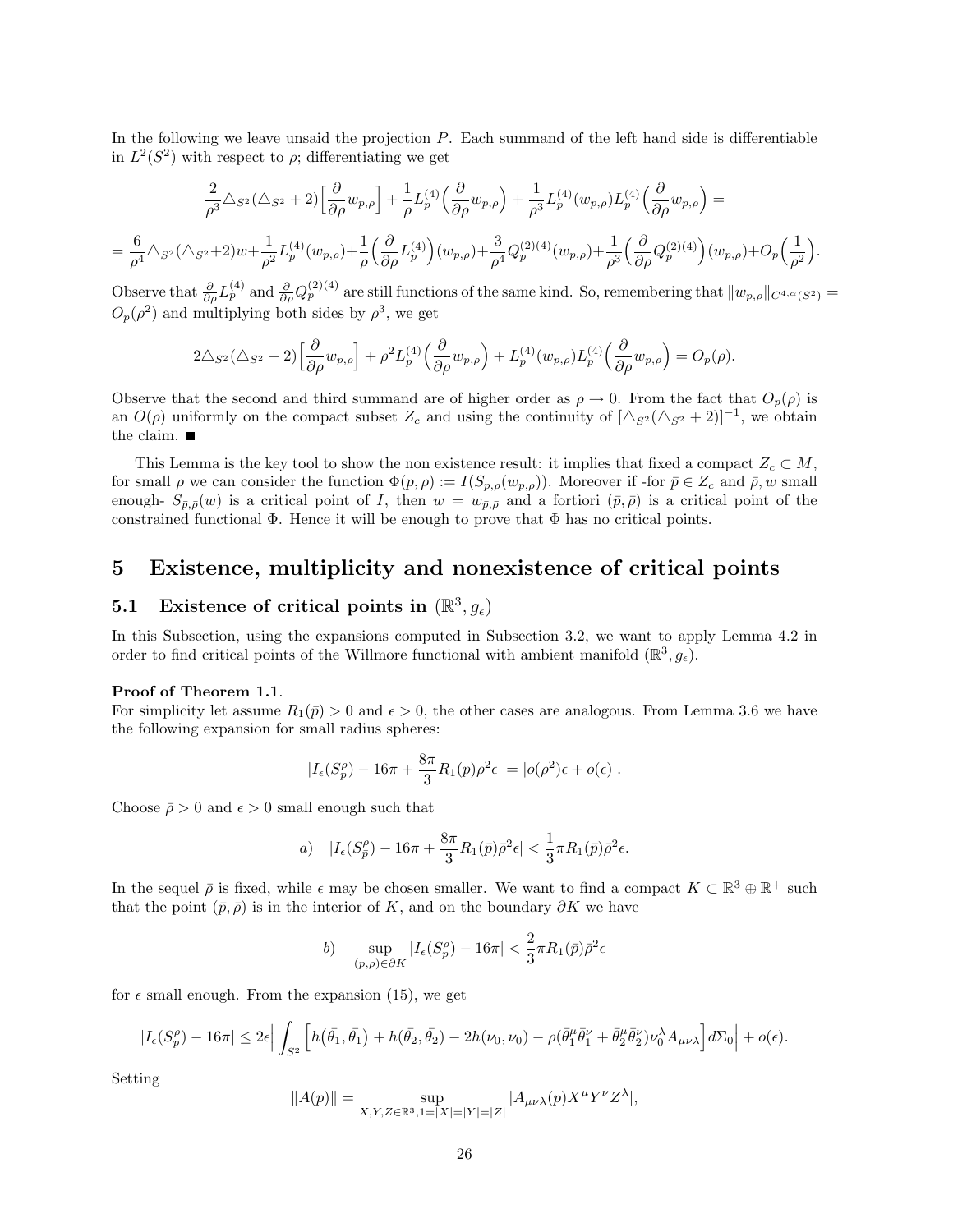the inequality can be rewritten as

$$
|I_{\epsilon}(S_{p}^{\rho})-16\pi|\leq 8\epsilon\int_{S^{2}}\|h(p+\rho\Theta)\|d\Sigma_{0}+4\epsilon\int_{S^{2}}\rho\|A(p+\rho\Theta)\|\ d\Sigma_{0}+o(\epsilon).
$$

We want to find  $\rho$  large enough such that for all  $p \in \mathbb{R}^3$ ,

$$
b_1) \qquad 8\epsilon \int_{S^2} ||h(p+\rho\Theta)||d\Sigma_0 < \frac{1}{3}\pi R_1(\bar{p})\bar{\rho}^2\epsilon \quad \text{and}
$$

$$
b_2) \qquad 4\epsilon \int_{S^2} \rho ||A(p+\rho\Theta)|| d\Sigma_0 < \frac{1}{3}\pi R_1(\bar{p})\bar{\rho}^2\epsilon.
$$

Thanks to the decay assumption on h, for all  $\delta, \rho > 0$  there exists  $r_{\delta}(\rho)$  such that

$$
\begin{array}{rcl}\n\text{supp}_{\delta} \|h\| & := & \left\{p \in \mathbb{R}^3 : \|h(p)\| \geq \delta\right\} \subseteq B_{0,rs(\rho)} \quad \text{and} \\
\text{supp}_{\frac{\delta}{\rho}} \|A\| & := & \left\{p \in \mathbb{R}^3 : \|A(p)\| \geq \frac{\delta}{\rho}\right\} \subseteq B_{0,rs(\rho)}.\n\end{array}
$$

Moreover it is easy to show that there exist  $c_1(\delta)$ ,  $c_2(\delta) > 0$  such that

(53) 
$$
r_{\delta}(\rho) \leq c_1(\delta) + c_2(\delta)\rho^{1/\alpha}, \quad \alpha > 2.
$$

Now we show that  $b_1$ ) and  $b_2$ ) are satisfied for  $\rho$  large enough. Taken a sphere  $S_p^{\rho}$  consider the solid angle subtended by the intersection with  $B_{0,r_\delta(\rho)}$ :

$$
\Omega_p^{\rho} := \{ \Theta \in S^2 : p + \rho \Theta \in S_p^{\rho} \cap B_{0, r_\delta(\rho)} \}.
$$

Setting  $|\Omega_p^{\rho}|$  the measure on  $S^2$  of  $\Omega_p^{\rho}$ , it is easy to see that

$$
|\Omega_p^{\rho}| \leq 4\pi \Big(\frac{r_\delta(\rho)}{\rho}\Big)^2.
$$

From (53) we get

$$
|\Omega_p^{\rho}| \leq 4\pi \Big( \frac{c_1(\delta)^2}{\rho^2} + 2 \frac{c_1(\delta)c_2(\delta)\rho^{1/\alpha}}{\rho^2} + \frac{c_2(\delta)^2\rho^{2/\alpha}}{\rho^2} \Big).
$$

Observe that once  $\delta$  is fixed,  $\lim_{\rho \to \infty} \rho |\Omega_p^{\rho}| = 0$ . We can now get the estimates  $b_1$ ) and  $b_2$ ). Let us start from  $b_1$ ):

$$
8\epsilon \int_{S^2} \|h(p+\rho\Theta)\| d\Sigma_0 = 8\epsilon \int_{\Omega_p^{\rho}} \|h(p+\rho\Theta)\| d\Sigma_0 + 8\epsilon \int_{S^2 \setminus \Omega_p^{\rho}} \|h(p+\rho\Theta)\| d\Sigma_0
$$
  

$$
< 8\epsilon |\Omega_p^{\rho}| \sup_{\mathbb{R}^3} \|h\| + 32\pi\epsilon\delta.
$$

Analogously the estimate  $b_2$ ) is

(55) 
$$
4\epsilon \int_{S^2} \rho \|A(p+\rho\Theta)\| d\Sigma_0 = 4\epsilon \int_{\Omega_p^{\rho}} \rho \|A(p+\rho\Theta)\| d\Sigma_0 + 4\epsilon \int_{S^2 \setminus \Omega_p^{\rho}} \rho \|A(p+\rho\Theta)\| d\Sigma_0
$$

$$
< 4\epsilon \rho |\Omega_p^{\rho}| \sup_{\mathbb{R}^3} \|A\| + 16\pi \epsilon \delta.
$$

Choose and fix  $\delta$  such that

(56) 
$$
32\pi\epsilon\delta < \frac{1}{6}\pi R_1(\bar{p})\bar{\rho}^2\epsilon.
$$

Since at  $\delta$  fixed  $\lim_{\rho \to \infty} \rho |\Omega_p^{\rho}| = 0$ , for  $\rho$  large enough

$$
\begin{cases} 8\epsilon |\Omega_p^{\rho}| \sup_{\mathbb{R}^3} ||h|| < \frac{1}{6}\pi R_1(\bar{p})\bar{\rho}^2 \epsilon \quad \text{and} \\ 4\epsilon \rho |\Omega_p^{\rho}| \sup_{\mathbb{R}^3} ||A|| < \frac{1}{6}\pi R_1(\bar{p})\bar{\rho}^2 \epsilon. \end{cases}
$$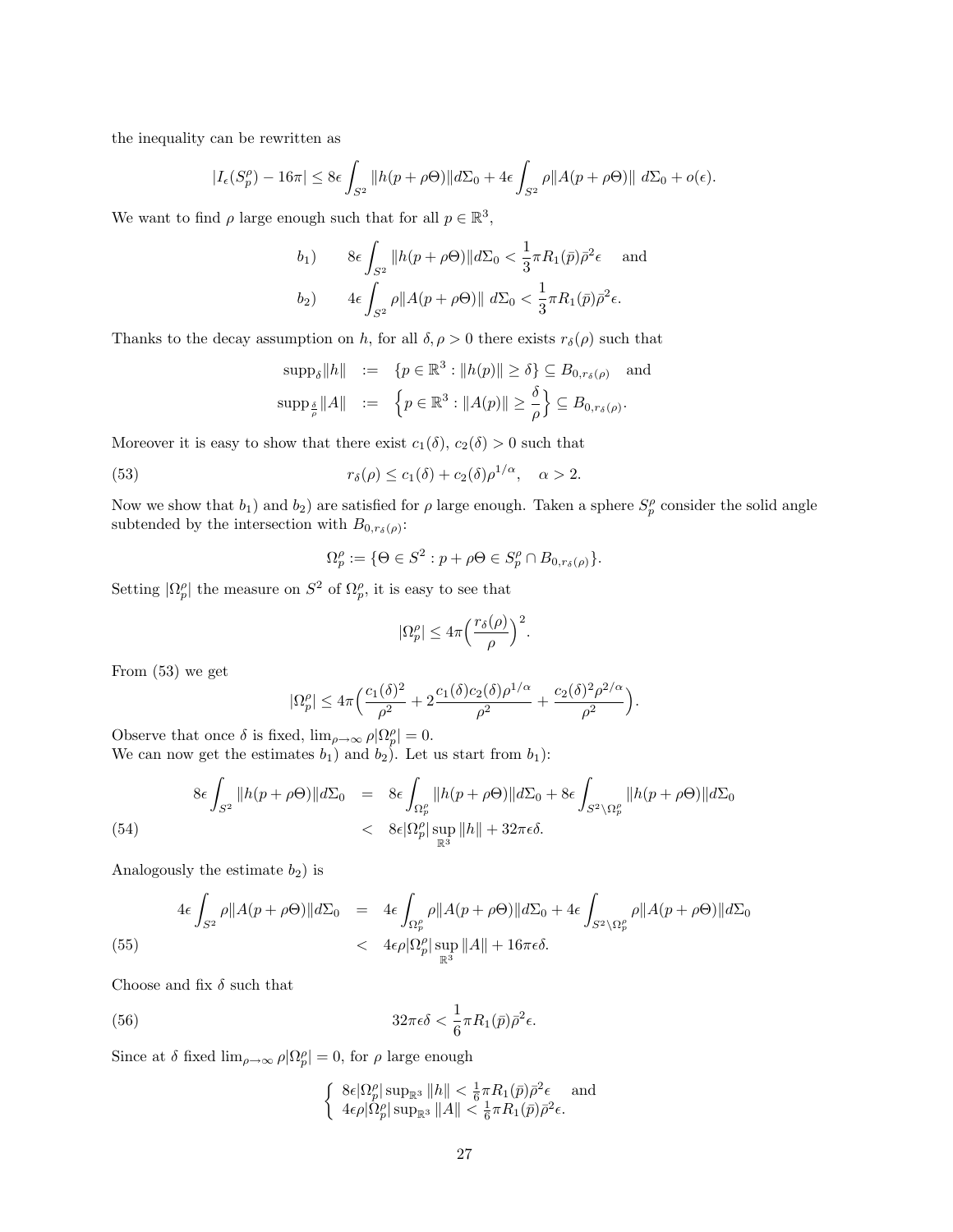Collecting the estimates, we can conclude that for  $\rho$  large enough  $b_1$ ) and  $b_2$ ) are satisfied. Now we want to fix the compact  $K$ . We search it of the form

$$
K_{Rr} := \{ (p,\rho) \in \mathbb{R}^3 \oplus \mathbb{R}^+ : \frac{1}{R} \le \rho \le R, |p| \le r \}
$$

that is a "cylinder" in  $\mathbb{R}^3 \oplus \mathbb{R}^+$ . For R large enough, thanks to  $b_1$ ) and  $b_2$ ), on the upper face of the cylinder  $(\rho = R)$  the condition b) is verified:

(57) 
$$
|I_{\epsilon}(S_p^R) - 16\pi| < \frac{2}{3}\pi R_1(\bar{p})\bar{\rho}^2\epsilon.
$$

On the lower face  $(\rho = 1/R)$  we can use the expansion of Lemma 3.6 :

$$
|I_{\epsilon}(S_p^{1/R}) - 16\pi| = \left|\frac{8\pi}{3}R_1(p)\frac{1}{R^2}\epsilon + o(1/R^2)\epsilon + o(\epsilon)\right|.
$$

Taken R large enough and  $\epsilon$  small enough, for all  $p \in \mathbb{R}^3$ :

(58) 
$$
|I_{\epsilon}(S_p^{1/R}) - 16\pi| < \frac{2}{3}\pi R_1(\bar{p})\bar{\rho}^2\epsilon,
$$

and b) is satisfied also on the lower face of the cylinder.

Now the lateral face: fix r so large that the spheres of center p with  $|p| = r$  and radius  $\rho = R$  are disjoint from  $B_{0,r_\delta(R)}$ . Of course also the spheres with the same center and radius  $\rho < R$  are disjoint from  $B_{0,r\delta(R)}$ . Hence on the lateral face we have

(59) 
$$
|I_{\epsilon}(S_{p}^{\rho}) - 16\pi| \leq 8\epsilon \int_{S^{2}} ||h(p + \rho \Theta)||d\Sigma_{0} + 4\epsilon \int_{S^{2}} \rho ||A(p + \rho \Theta)|| d\Sigma_{0} + o(\epsilon)
$$

$$
\leq 32\pi\epsilon\delta + 16\pi\epsilon\delta + o(\epsilon)
$$

which, using (56) and taken  $\epsilon$  small enough, can be bounded by  $\frac{2}{3}\pi R_1(\bar{p})\bar{\rho}^2\epsilon$ .

Collecting the estimates (57), (58), (59) we finally can say that b) is verified taking  $K = K_{Rr}$  with  $R, r$  large enough and  $\epsilon$  small enough. Taking  $R, r$  even larger we can assume  $(\bar{p}, \bar{\rho}) \in K$ .

Fixed the compact  $K$ , we can apply the Reduction Method described in the subsection 4.1 and find critical points of  $\Phi_{\epsilon}(p,\rho) := I_{\epsilon}(S_p^{\rho}) + o(\epsilon)$ . Since the remainder is of order  $o(\epsilon)$  uniformly in  $(p,\rho) \in K$ , thanks to b), taken  $\epsilon$  small enough we have

(60) 
$$
\sup_{(p,\rho)\in\partial K} |\Phi_{\epsilon}(p,\rho) - 16\pi| < \frac{4}{3}\pi R_1(\bar{p})\bar{\rho}^2\epsilon,
$$

and from a)

(61) 
$$
|\Phi_{\epsilon}(\bar{p},\bar{\rho})-16\pi+\frac{8\pi}{3}R_1(\bar{p})\bar{\rho}^2\epsilon|<\frac{2}{3}\pi R_1(\bar{p})\bar{\rho}^2\epsilon.
$$

Now we have all the information to show that  $\Phi_{\epsilon}: K \to \mathbb{R}$  has got a global minimum point in the interior of K. First of all  $\Phi_{\epsilon}(\bar{p}, \bar{\rho}) < \inf_{(p,\rho) \in \partial K} \Phi_{\epsilon}(p,\rho)$ :

$$
\Phi_{\epsilon}(\bar{p}, \bar{\rho}) = 16\pi + (\Phi_{\epsilon}(\bar{p}, \bar{\rho}) - 16\pi + \frac{8}{3}\pi R_1(\bar{p})\bar{\rho}^2 \epsilon) - \frac{8}{3}\pi R_1(\bar{p})\bar{\rho}^2
$$
  
\n
$$
\leq 16\pi - \frac{8}{3}\pi R_1(\bar{p})\epsilon \bar{\rho}^2 + \frac{2}{3}\pi R_1(\bar{p})\epsilon \bar{\rho}^2
$$
  
\n
$$
\leq 16\pi - \frac{6}{3}\pi R_1(\bar{p})\epsilon \bar{\rho}^2.
$$

From (60) it follows

$$
\inf_{(p,\rho)\in\partial K}\Phi_{\epsilon}(p,\rho) > 16\pi - \frac{4}{3}R_1(\bar{p})\epsilon\bar{\rho}^2.
$$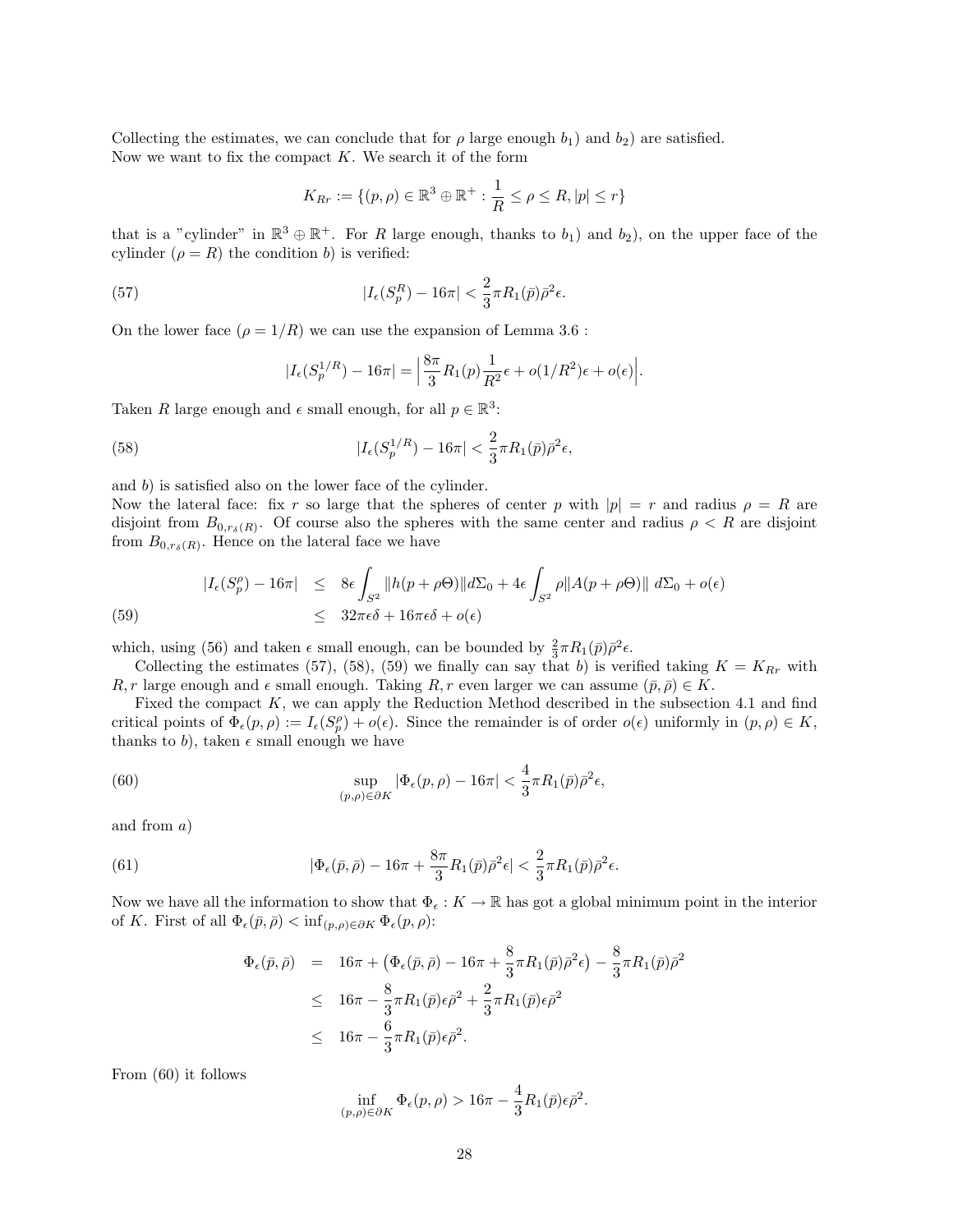Hence, as we wanted,

$$
\Phi_\epsilon(\bar p, \bar \rho) < \inf_{(p,\rho) \in \partial K_{R,\delta}} \Phi_\epsilon(p,\rho)
$$

and the global minimum of  $\Phi_{\epsilon}$  is in the interior of K, so it is a critical point of  $\Phi_{\epsilon}$ . In other words for  $\epsilon$ small enough the reduced functional  $\Phi_{\epsilon}$  has a critical point  $(p_{\epsilon}, \rho_{\epsilon})$ ; from Lemma 4.2 it follows that the perturbed sphere  $S_{p_{\epsilon}}^{\rho_{\epsilon}}(w_{\epsilon}(p_{\epsilon},\rho_{\epsilon}))$  is a critical point for the Willmore functional  $I_{\epsilon}$ .

The case  $R_1(\bar{p}) < 0$  is similar, one must take the modulus in the inequalities and observe that  $\Phi_{\epsilon}$  has an interior global maximum instead of a minimum.

#### Proof of Theorem 1.2.

Let  $\eta > 0$  be such that  $R_1(p_1) > \eta$  and  $R_1(p_2) < -\eta$ . For simplicity assume  $\epsilon > 0$ . Let us repeat the proof of Theorem 1.1 replacing  $R_1(\bar{p})$  with  $\eta$ . Let  $\bar{\rho} > 0$  and  $\epsilon > 0$  be small enough such that

$$
a_1) \quad |I_{\epsilon}(S_{p_1}^{\bar{\rho}}) - 16\pi + \frac{8}{3}\pi R_1(p_1)\epsilon \bar{\rho}^2| = |o(\bar{\rho}^2)\epsilon + o(\epsilon)| < \frac{1}{3}\pi \eta \epsilon \bar{\rho}^2 \quad \text{and}
$$
  

$$
a_2) \quad |I_{\epsilon}(S_{p_2}^{\bar{\rho}}) - 16\pi + \frac{8}{3}\pi R_1(p_2)\epsilon \bar{\rho}^2| = |o(\bar{\rho}^2)\epsilon + o(\epsilon)| < \frac{1}{3}\pi \eta \epsilon \bar{\rho}^2.
$$

In the sequel  $\bar{\rho}$  has to be considered as a fixed constant, while  $\epsilon$  may be chosen smaller. Exactly as in Theorem 1.1, one constructs the compact  $K \subseteq \mathbb{R}^3 \oplus \mathbb{R}^+$  such that on the boundary

$$
b) \quad \sup_{(p,\rho)\in\partial K} |I_{\epsilon}(S_p^{\rho}) - 16\pi| \le \frac{2}{3}\pi\eta\bar{\rho}^2\epsilon.
$$

Taken the compact large enough, the points  $(p_1, \bar{p}), (p_2, \bar{p})$  are in the interior of K. Fixed the compact K we can apply the Reduction Method and study the reduced functional  $\Phi_{\epsilon}: K \to \mathbb{R}$ . Since  $\Phi_{\epsilon}(p, \rho)$  =  $I_{\epsilon}(S_p^{\rho}) + o(\epsilon)$ , taken  $\epsilon$  small enough

(62) 
$$
|\Phi_{\epsilon}(p_1,\bar{\rho}) - 16\pi + \frac{8}{3}\pi R_1(p_1)\epsilon \bar{\rho}^2| < \frac{2}{3}\pi \eta \epsilon \bar{\rho}^2,
$$

(63) 
$$
|\Phi_{\epsilon}(p_2,\bar{\rho}) - 16\pi + \frac{8}{3}\pi R_1(p_2)\epsilon \bar{\rho}^2| < \frac{2}{3}\pi \eta \epsilon \bar{\rho}^2,
$$

(64) 
$$
\sup_{(p,\rho)\in\partial K} |\Phi_{\epsilon}(p,\rho) - 16\pi| < \frac{4}{3}\pi\eta\bar{\rho}^{2}\epsilon.
$$

Now we can show that the points of global maximum and minimum of  $\Phi_{\epsilon}: K \to \mathbb{R}$  are in the interior of K. From (62)

$$
\Phi_{\epsilon}(p_1, \bar{\rho}) \leq 16\pi + \left(\Phi_{\epsilon}(p_1, \bar{\rho}) - 16\pi + \frac{8}{3}\pi R_1(p_1)\epsilon \bar{\rho}^2\right) - \frac{8}{3}\pi R_1(p_1)\epsilon \bar{\rho}^2
$$
  

$$
< 16\pi + \frac{2}{3}\pi \eta \epsilon \bar{\rho}^2 - \frac{8}{3}\pi R_1(p_1)\epsilon \bar{\rho}^2
$$
  

$$
\leq 16\pi - \frac{6}{3}\pi \eta \epsilon \bar{\rho}^2.
$$

Similarly, using (63)

$$
\Phi_{\epsilon}(p_2,\bar{\rho}) > 16\pi + \frac{6}{3}\pi\eta\epsilon\bar{\rho}^2.
$$

Hence the global minimum (resp. maximum) of  $\Phi_{\epsilon}$  on K is less than  $16\pi - \frac{6}{3}\pi\eta\epsilon\bar{\rho}^2$  (resp. bigger than  $16\pi + \frac{6}{3}\pi\eta\epsilon\bar{\rho}^2$ ; from the estimate (64) it follows that the points of global maximum and minimum are in the interior of K so they are critical points of  $\Phi_{\epsilon}$ . Call these two distinct points  $(p_{\epsilon}^1, \rho_{\epsilon}^1)$  and  $(p_{\epsilon}^2, \rho_{\epsilon}^2) \in \mathbb{R}^3 \oplus \mathbb{R}^+$ . From Lemma 4.2, the perturbed spheres  $S_{p_{\epsilon}^1}^{\rho_{\epsilon}^1}(w_{\epsilon}(p_{\epsilon}^1, \rho_{\epsilon}^1))$  and  $S_{p_{\epsilon}^2}^{\rho_{\epsilon}^2}(w_{\epsilon}(p_{\epsilon}^2, \rho_{\epsilon}^2))$  are distinct critical points of  $I_{\epsilon}$  for  $\epsilon$  small enough.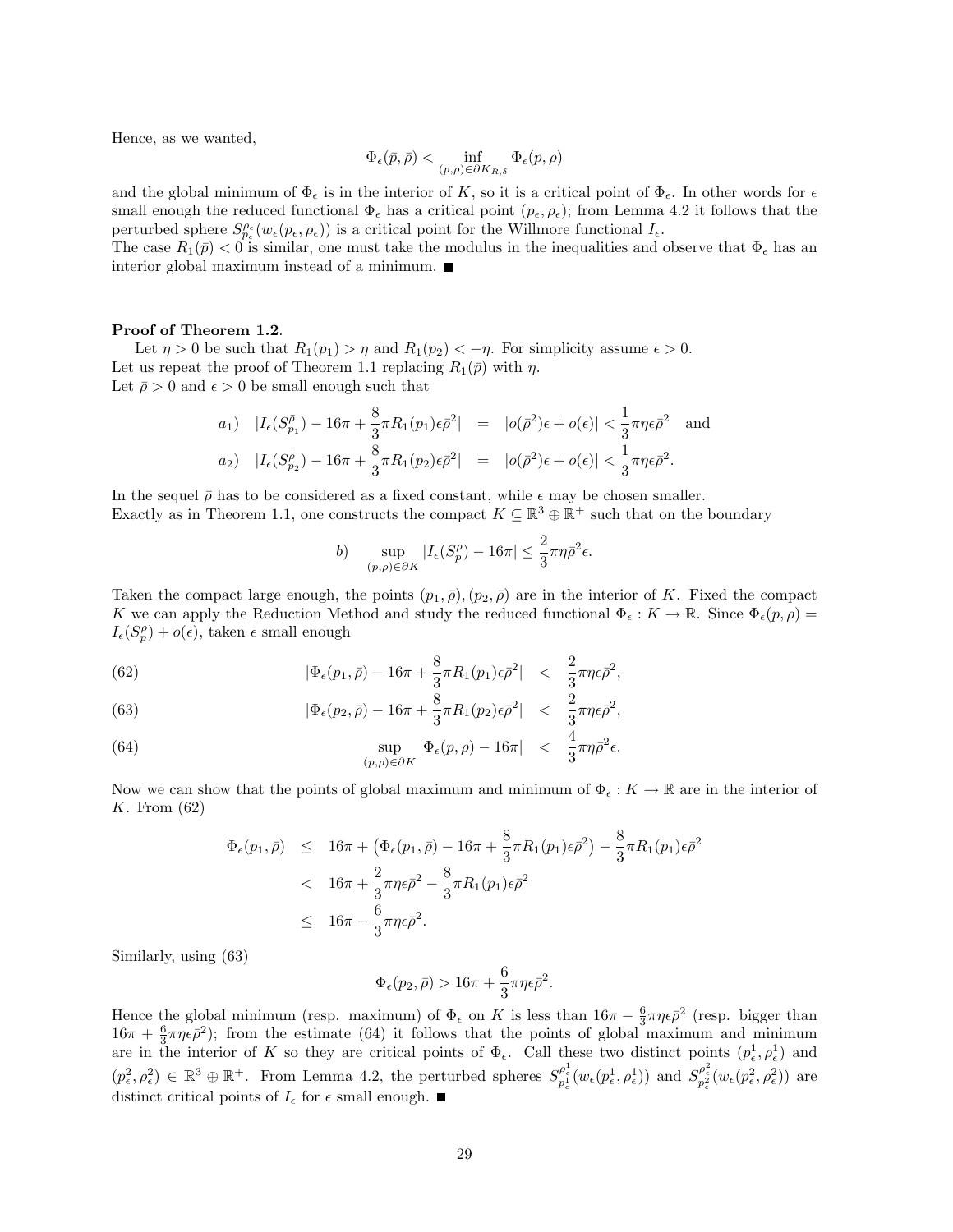### 5.2 Symmetries of the metric and multiplicity results

Since the results of this subsection are rather easy and standard, the proofs will be quite sketchy. We start this subsection with a general property of the Willmore functional: the invariance under isometries of the ambient manifold.

**Theorem 5.1.** Let  $(M, q)$  be a Riemannian manifold of dimension 3 and  $(M, \mathring{q})$  a compact, orientable, isometrically immersed submanifold of dimension 2. Then the Willmore functional

(65) 
$$
I(\mathring{M}) := \int_{\mathring{M}} H^2 d\Sigma
$$

is invariant under isometries of M.

**PROOF.** Fix an isometry  $\phi : M \to M$ ; we have to prove that  $I(\phi(M)) = I(M)$ . Fix a point  $p \in \mathring{M}$  and coordinates  $x^i, i = 1, 2$  on a neighbourhood (in  $\mathring{M}$ ) of p; obviously  $(\phi^{-1})^i$  are coordinates on a neighbourhood (in  $\phi(M)$ ) of  $\phi(p)$ . Of course in these coordinates the first fundamental form is invariant:

$$
\mathring{g}_{\mathring{M}_{ij}}(p)=\mathring{g}_{\phi(\mathring{M})_{ij}}(\phi(p))
$$

because  $\phi$  is an isometry. With a simple computation it is possible to show that also the second fundamental form is invariant:

$$
\mathring{h}_{\mathring{M}_{ij}}(p) = \mathring{h}_{\phi(\mathring{M})_{ij}}(\phi(p)).
$$

Hence also  $H := \mathring{h}_{ij} \mathring{g}^{ij}$  is invariant and we get the thesis with an integration.

**Remark 5.1.** Since the Willmore functional I is intrinsic (i.e. invariant under reparametrizations), the reparametrizations of the same surface have no geometrical relevance, hence in the sequel we identify two immersions with the same image.

**Theorem 5.2.** Let  $G < Iso(M)$  be a subgroup of the isometries of M. Let  $(M, \mathring{q}) \hookrightarrow (M, q)$  be an isometrically immersed compact orientable surface which represents a critical point for the Willmore functional I. Then the surfaces of the set

$$
G(\mathring{M}) := \{ \phi(\mathring{M}) : \phi \in G \}
$$

are critical points of I. Moreover, setting

$$
Crit(I) = \{ \stackrel{\circ}{M} \hookrightarrow M : \stackrel{\circ}{M} \text{ is a critical point of } I \}
$$

and  $Stab_G(\mathring{M}) := \{ \phi \in G : \phi(\mathring{M}) = \mathring{M} \}$ , the action of G on M induces an injection from the cosets

$$
G/Stab_G(\mathring{M}) \hookrightarrow Crit(I).
$$

**PROOF.** Fix  $\phi \in G$ . First we want to show that if M is a critical point of I also  $\phi(M) \in \text{Crit}(I)$ . Denote the normal unit vector to M with  $\nu$ ; the normal unit vector to  $\phi(M)$  is  $\phi_*(\nu)$  and a normal perturbation to  $\phi(M)$  can be written as

$$
\phi(\mathring{M})[t] = \phi(\mathring{M}) + tf\phi_*(\nu)
$$

with  $f \in C^{\infty}(\check{M})$ . For |t| small enough, the sum has to be intended in coordinates (for |t| small enough, by compactness of  $\check{M}$ , the points of  $\phi(\check{M})$  and of  $\phi(\check{M}) + tf\phi_*(\nu)$  are in the same chart). With a Taylor expansion in  $t$ , we get

$$
\phi(\mathring{M})[t] = \phi(\mathring{M} + tf\nu) + o(t).
$$

By definition,  $\phi(\stackrel{\circ}{M})$  is a critical point of *I* if for all  $f \in C^{\infty}(\stackrel{\circ}{M})$  one has  $\frac{d}{dt}I(\phi(\stackrel{\circ}{M})[t]) = 0$ . With a Taylor expansion of  $I$ ,

$$
I(\phi(\mathring{M})[t]) = I(\phi(\mathring{M} + tf\nu)) + o(t).
$$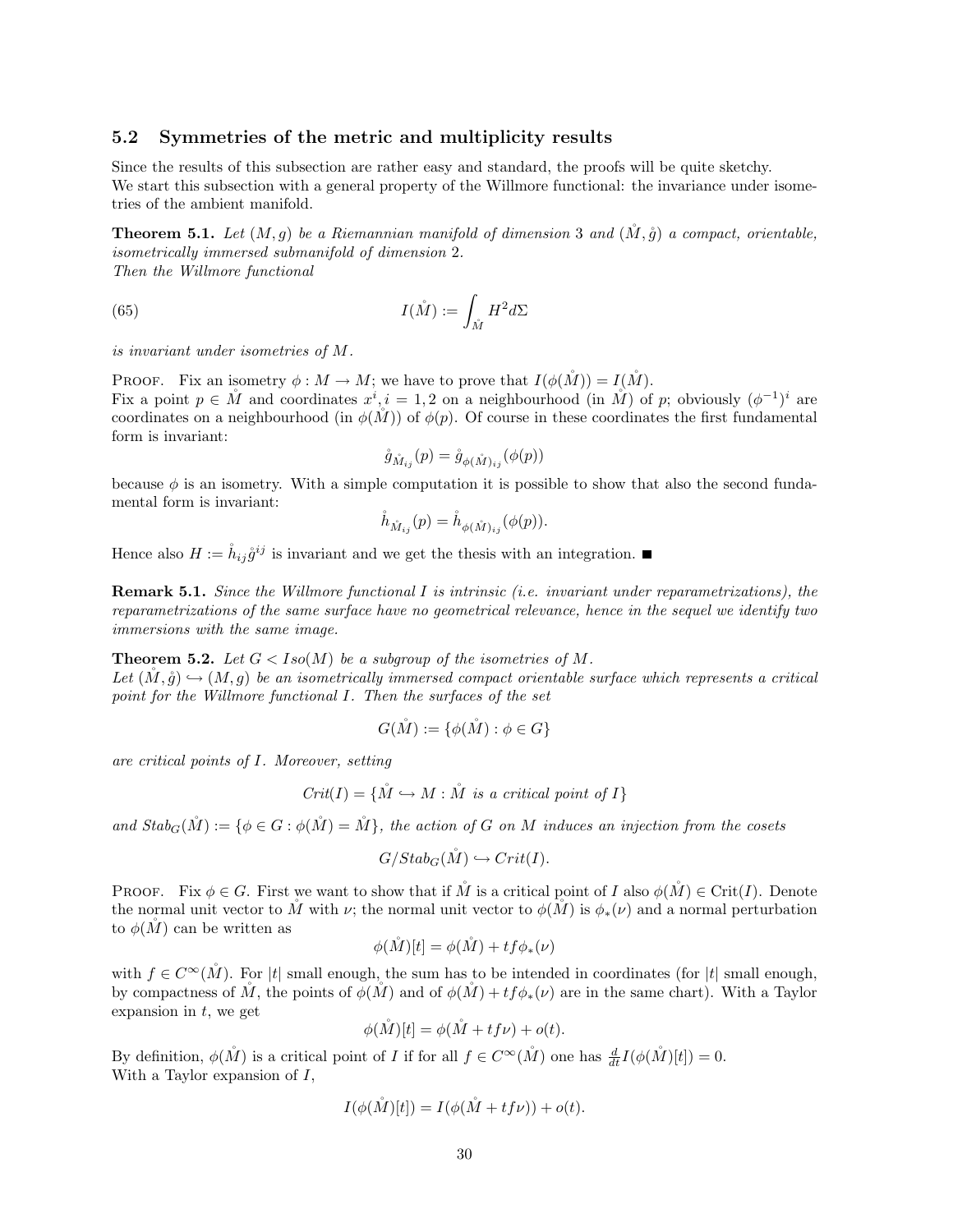Hence the derivative in  $t$  of the functional is

$$
\frac{d}{dt}I(\phi(\mathring{M})[t])|_{t=0} = \lim_{t \to 0} \frac{I(\phi(\mathring{M})[t]) - I(\phi(\mathring{M}))}{t} \n= \lim_{t \to 0} \frac{I(\phi(\mathring{M} + t f \nu)) - I(\phi(\mathring{M}))}{t} + \lim_{t \to 0} \frac{o(t)}{t}.
$$

Of course the second summand is null. Let us consider now the first summand: since  $\phi$  is an isometry, from Theorem 5.1 it follows

$$
\lim_{t \to 0} \frac{I(\phi(\mathring{M} + tf\nu)) - I(\phi(\mathring{M}))}{t} = \lim_{t \to 0} \frac{I(\mathring{M} + tf\nu) - I(\mathring{M})}{t}.
$$

But by assumption M<sup>'</sup> is a critical point, so also the first summand is null for all  $f \in C^{\infty}(M)$  and  $\phi(M)$ is a critical point of I.

For the second part of the corollary, denote  $\phi$ Stab<sub>G</sub>(M<sup>n</sup>) the left coset of  $\phi$  in G. It is sufficient to observe that the map

$$
\psi: G/{\rm Stab}_G(\mathring{M})\to {\rm Crit}(I)\quad \psi(\phi{\rm Stab}_G(\mathring{M})):=\phi(\mathring{M})
$$

is well defined and injective.

Now let us apply these results to the studied case of perturbed metric  $\delta + \epsilon h$  in  $\mathbb{R}^3$ . We know from Theorem 1.1 that, if  $R_1$  is not identically null and h is asymptotically null in an appropriate way, then the Willmore functional  $I_{\epsilon}$ , for small  $\epsilon$ , has as critical point a certain perturbed sphere  $S_p^{\rho}(w)$ . If h has symmetries which do not fix  $S_p^{\rho}(w)$ , thanks to Corollary 5.2, we can find other critical points. Let us examine some simple examples:

Example 5.1. h invariant under rotations: Assume that

$$
\forall A \in SO(3) \quad h_{A(p)}(Av, Aw) = h_p(v, w) \quad \forall p, v, w \in \mathbb{R}^3.
$$

It follows that  $\forall A \in SO(3)$  is an isometry of  $g_{\epsilon} = \delta + \epsilon h$ . From Corollary 5.2, if  $S_p^{\rho}(w)$  is a critical point of  $I_{\epsilon}$  there is an injection

$$
SO(3)/Stab(S_p^{\rho}(w)) \hookrightarrow Crit(I_{\epsilon}).
$$

In particular, if the center of the sphere  $p \neq 0$ , it is easy to see that there is the injection  $S^2 \hookrightarrow$  $SO(3)/Stab(S_p^{\rho}(w))$ ; in this case we have a non countable set of critical points.

Example 5.2. h invariant under rotations around an axis: Assume there exists an axis r such that the rotations  $SO(2)$  around r are isometries of h:

$$
C = \frac{1}{2}
$$

$$
\forall A \in SO(2) \quad h_{A(p)}(Av, Aw) = h_p(v, w) \quad \forall p, v, w \in \mathbb{R}^3.
$$

It follows that  $\forall A \in SO(2)$  is an isometry of  $g_{\epsilon} = \delta + \epsilon h$ . From Corollary 5.2, if  $S_p^{\rho}(w)$  is a critical point of  $I_{\epsilon}$ , then there is an injection

$$
SO(2)/Stab(S_p^{\rho}(w)) \hookrightarrow Crit(I_{\epsilon}).
$$

In particular, if the center of the sphere  $p \notin r$ , it is easy to see that  $Stab(S_p^{\rho}(w)) = \{Id\}$ ; also in this case the set of critical points is not countable.

Example 5.3. h even: Assume

$$
h_{\mu\nu}(x) = h_{\mu\nu}(-x) \quad \forall x \in \mathbb{R}^3.
$$

It is immediate to show that the reflection with respect to the origin is an isometry of  $g_{\epsilon}$ . If  $S_p^{\rho}(w)$  is a critical point of  $I_{\epsilon}$  not invariant under the reflection, then there are at least two critical points.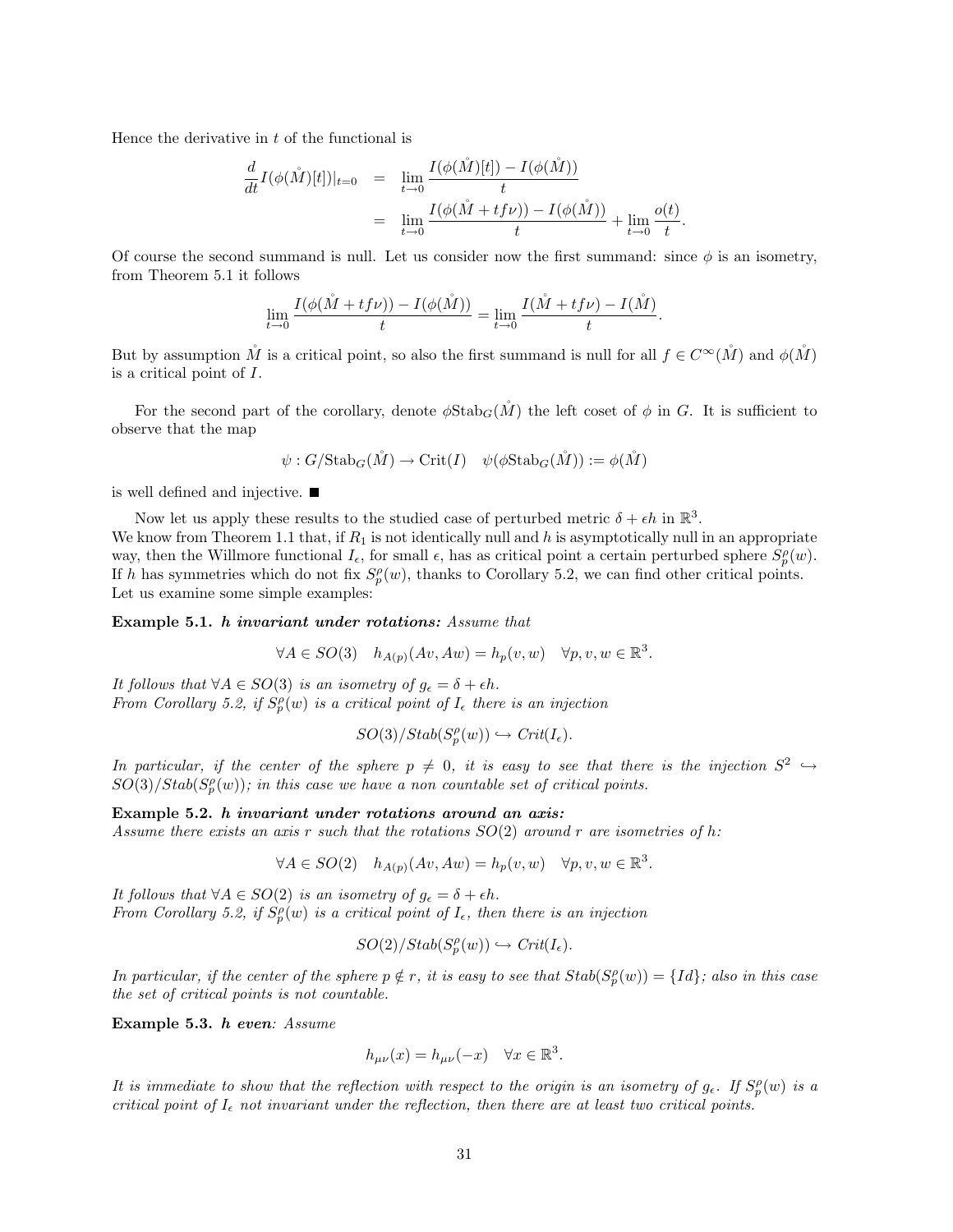### Example 5.4. h invariant under reflections with respect to a plane or an axis:

Assume there exists an axis r (or a plane  $\pi$ ) such that the reflection A with respect to r (resp.  $\pi$ ) is an isometry of h:

$$
h_{A(p)}(Av, Aw) = h_p(v, w) \quad \forall p, v, w \in \mathbb{R}^3.
$$

If  $S_p^{\rho}(w)$  is a critical point of  $I_{\epsilon}$  not invariant under the reflection, then there are at least two critical points.

**Remark 5.2.** Using the method studied in  $[AMYam]$  it should be possible to find metrics h (with far away concentration bumps) such that the critical points of the functional are not invariant under all the isometries.

### 5.3 A non existence result in general manifolds

In this subsection we want to prove Theorem 1.3. We start with a Lemma, which asserts that for small perturbation  $u \in C^{4,\alpha}(S^2)$  and small radius  $\rho$ , the perturbed geodesic sphere  $S_{p,\rho}(u)$  can be obtained as a normal graph on an other geodesic sphere  $S_{\tilde{p},\tilde{\rho}}$  with perturbation  $\tilde{w} \in C^{4,\alpha \perp}$ :  $S_{p,\rho}(u) = S_{\tilde{p},\tilde{\rho}}(\tilde{w})$ .

**Lemma 5.3.** Let  $(M, g)$  be a Riemannian manifold of dimension three and fix  $\bar{p} \in M$ . Then there exist  $B(0,r_1) \subset C^{4,\alpha}(S^2)$ ,  $\rho_1 > 0$ , a compact neighbourhood U of  $\bar{p}$  and three continuous functions  $\cdot p(.) : B(0,r_1) \rightarrow U \subset M,$ 

 $\cdot \rho(.,.): (0,\rho_1) \times B(0,r_1) \to \mathbb{R}^+,$ 

 $\cdot w(.,.): U \times B(0,r_1) \to C^{4,\alpha}(S^2)^{\perp},$ 

such that for all  $\rho < \rho_1$  and  $u \in B(0,r_1)$ , all the perturbed geodesic spheres  $S_{\bar{p},\bar{\rho}}(u)$  can be realized as

$$
S_{\bar{p},\bar{\rho}}(u) = S_{p(u),\rho(\bar{\rho},u)}[w(p(u),u)].
$$

**PROOF.** Recall that fixed  $\bar{p} \in M$  and a compact neighbourhood U of  $\bar{p}$  there exist  $\rho' > 0$  such that the exponential map  $Exp_p$  is defined on the ball  $B_{\rho'} \subset T_pM$  for all  $p \in U$ .

Observe that there exist an even smaller neighbourhood  $U' \subseteq U$  and  $B(0,r') \subset C^{4,\alpha}(S^2)$  such that for all  $p \in U'$ ,  $u \in B(0, r')$  and  $\bar{\rho} < \rho'$  there exists a unique  $w = w(p, u) \in C^{4,\alpha}(S^2)$  such that

$$
S_{\bar{p},\bar{\rho}}(u) = S_{p,\bar{\rho}}(w(p,u)).
$$

Our aim is to show that for  $u \in C^{4,\alpha}(S^2)$  small enough, we can choose p and vary  $\bar{\rho}$  in the right hand side so that  $w \in C^{4,\alpha}(S^2)^{\perp}$ .

Call  $P: C^{4,\alpha}(S^2) \to Ker[\Delta_{S^2}+2]$  the orthogonal projection; we want to choose p so that  $P[w(p,u)] =$ 0. Observe that the map  $w: U' \times B(0,r') \to C^{4,\alpha}(S^2), (p,u) \mapsto w(p,u)$  is  $C^1$ . Of course also the map

$$
F: U' \times B(0, r') \to Ker[\triangle_{S^2} + 2], \quad (p, u) \mapsto P[w(p, u)]
$$

is  $C<sup>1</sup>$ . We have the following facts:

(*i*)  $F(\bar{p}, 0) = 0$ 

 $(ii) \frac{\partial F}{\partial p}(\bar{p},0) : T_{\bar{p}}M \to Ker[\triangle_{S^2} + 2]$  is invertible.

 $(i)$  follows from the definitions, let us prove  $(ii)$ .

Recall that  $Ker[\Delta_{S^2}+2]$  is the three dimensional space of affine functions on  $S^2$ , whose base is made of the coordinate functions  $x^{\mu}, \mu = 1, 2, 3$  of  $\mathbb{R}^{3}$ . Without loss of generality we can assume that U' is contained in a normal coordinate neighbourhood  $p^{\mu}$  of center  $\bar{p}$ . In order to obtain  $\frac{\partial F}{\partial p^{\mu}}(\bar{p},0)$ , observe that the infinitesimal generator of the translation of  $S_{\bar{p}, \bar{\rho}}$  in the direction of  $\frac{\partial}{\partial p^{\mu}}$  is a vector field along  $S_{\bar{p},\bar{\rho}}$  whose component along the normal unit vector  $\Theta$  is the affine function  $p^{\mu}$ , so as we claimed

$$
\frac{\partial F}{\partial p^\mu}(\bar{p},0)=p^\mu
$$

and  $\frac{\partial F}{\partial p}(\bar{p},0)$  is invertible.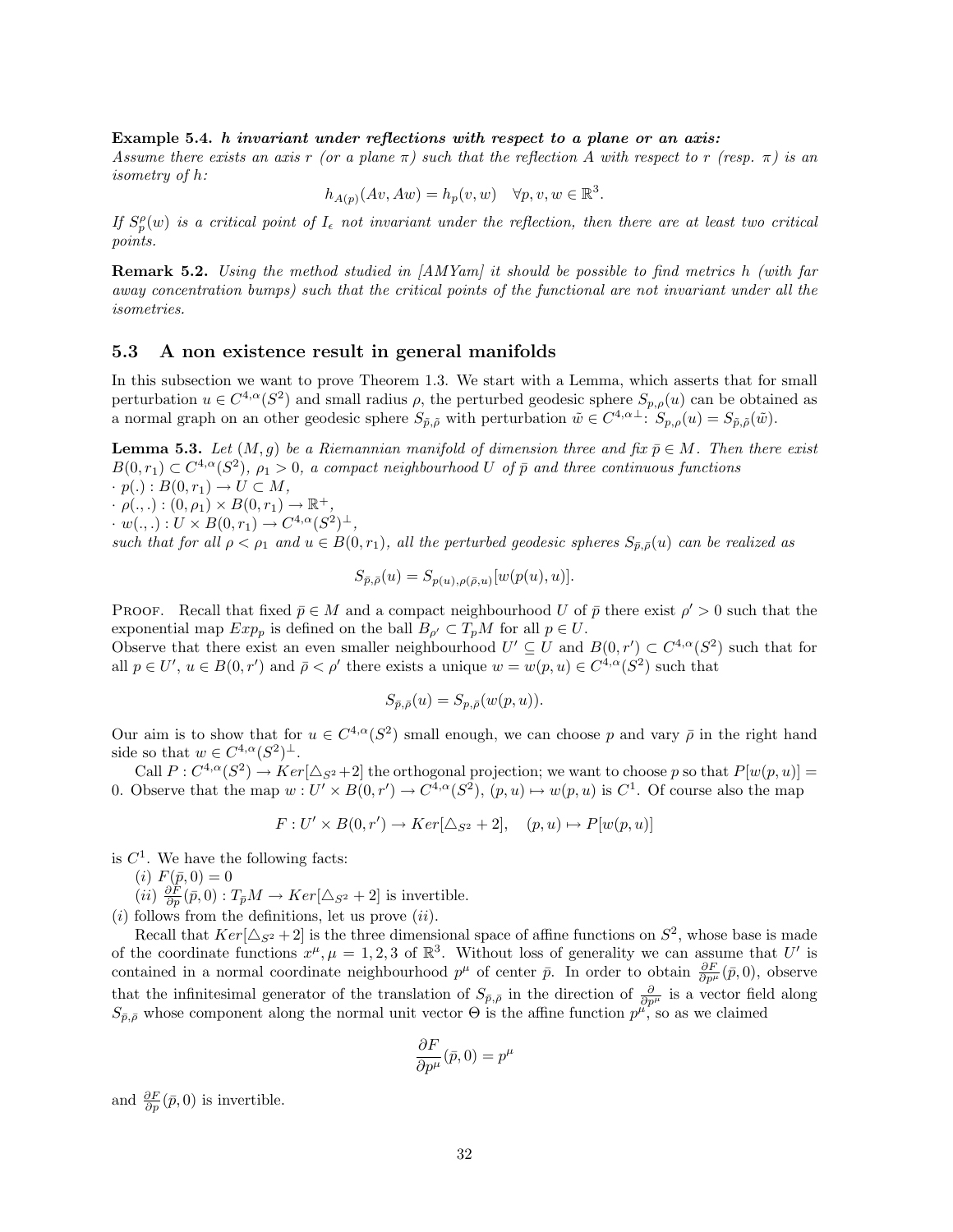By the Implicit Function Theorem there exist a neighbourhood  $U'' \subset M$  of  $\bar{p}$ ,  $B(0,r_1) \subset C^{4,\alpha}(S^2)$ and a  $C^1$  function  $p(.) : B(0,r_1) \to U''$  such that  $F(p(u), u) = 0$ , that is  $P[w(p(u), u)] = 0$ .

Now it is sufficient to observe that, if  $w(p(u), u)$  has a non null component along  $Ker[\Delta_{S^2}] =$ {constant functions on  $S^2$ }, we can make it vanish with a small variation of the radius  $\bar{\rho}$ : just subtract to w its projection on  $Ker[\Delta_{S^2}]$  and choose the appropriate new radius. We denote with  $\rho(\bar{\rho}, u) = \rho(\bar{\rho}, w(p(u), u)) \in \mathbb{R}^+$  the modified radius and with abuse of notation we still denote with  $w(p(u), u)$  the modified perturbation. A direct check shows that the map  $\rho(.,.): (0, \rho') \times B(0, r') \to \mathbb{R}^+$ is continuous. At last we can conclude that

$$
S_{\bar{p},\bar{\rho}}(u) = S_{p(u),\rho(\bar{\rho},u)}[w(p(u),u)] \text{ with } w(p(u),u) \in C^{4,\alpha}(S^2)^{\perp}.
$$

Now we are in position to prove the non existence result.

### Proof of Theorem 1.3.

Since  $R(\bar{p}) \neq 0$ , there exists  $\eta > 0$  and a compact neighbourhood  $Z_c$  of  $\bar{p}$  such that  $|R(p)| > \eta$  for all  $p \in Z_c$ .

From Lemma 4.4 there exist  $\rho_0 > 0$  and a ball  $B(0,r) \subset C^{4,\alpha}(S^2)$  such that- for  $w \in C^{4,\alpha \perp} \cap B(0,r)$ ,  $p \in Z_c$  and  $\rho < \rho_0$ - if the perturbed geodesic sphere  $S_{p,\rho}(w)$  is a critical point of I then  $w = w_{p,\rho}$  with good decay properties as  $\rho \to 0$ . Moreover, for  $p \in Z_c$  and  $\rho < \rho_0$  we can consider the  $C^1$  function

$$
\Phi(p,\rho) = I(S_{p,\rho}(w_{p,\rho})).
$$

Observe that if  $S_{\tilde{p},\tilde{\rho}}(w_{\tilde{p},\tilde{\rho}})$  is a critical point for I then a fortiori  $(\tilde{p},\tilde{\rho})$  is a critical point of the constricted functional  $\Phi(.,.)$ .

We have an explicit formula for  $\Phi(p, \rho)$ : from the expansion (7) we get

$$
\Phi(p,\rho) = 16\pi - \frac{8\pi}{3}R(p)\rho^2 + \int_{S^2} (Q_p^{(2)}(w_{p,\rho}) + \rho^2 L_p^{(2)}(w_{p,\rho}))d\Theta + O_p(\rho^3).
$$

Differentiating it with respect to  $\rho$  and remembering (from Lemma 4.4) that as  $\rho \to 0$  one has  $||w_{p,\rho}||_{C^{4,\alpha}} =$  $O(\rho^2)$  and  $\|\frac{\partial}{\partial \rho} w_{p,\rho}\|_{L^2} = O(\rho)$  uniformly for  $p \in Z_c$ , we get

$$
\frac{\partial}{\partial \rho} \Phi(p, \rho) = -\frac{16\pi}{3} R(p)\rho + O(\rho^2)
$$

and

(66) 
$$
\left|\frac{\partial}{\partial \rho}\Phi(p,\rho)\right| > \frac{16\pi}{3}\eta\rho + O(\rho^2) \text{ for all } p \in Z_c.
$$

Where the remainder  $O(\rho^2)$  is uniform on  $Z_c$ .

From this equation we can say that there exist  $\rho_2 \in ]0, \rho_0[<$  such that for all  $p \in Z_c$  and  $\rho < \rho_2$ ,  $(p, \rho)$  is not a critical point of Φ.

Hence

(67) 
$$
\forall w \in C^{4,\alpha}(S^2)^{\perp} \cap B(0,r), \ \rho < \rho_2 \text{ and } p \in Z_c
$$

$$
\Rightarrow S_{p,\rho}(w) \text{ is NOT a critical point of } I.
$$

Now from Lemma 5.3, if  $u \in B(0,r_1) \subset C^{4,\alpha}(S^2)$  and  $\bar{\rho} < \rho_1$ , any perturbed sphere  $S_{\bar{p},\bar{\rho}}(u)$  can be realized as

$$
S_{\bar{p},\bar{\rho}}(u) = S_{p(u),\rho(\bar{\rho},u)}[w(p(u),u)], \quad w(p(u),u) \in C^{4,\alpha}(S^2)^{\perp}.
$$

From the continuity of the functions  $p(.)$ ,  $\rho(.,.)$  and  $w(.,.)$ , there exist  $\rho_3 \in ]0, \min(\rho_1, \rho_2)]$  and  $r_2 \in$  $]0, \min(r, r_1)[$  such that for all  $u \in B(0, r_2) \subset C^{4,\alpha}(S^2)$  and  $\bar{\rho} < \rho_3$  we have:

 $\cdot p(u) \in Z_c$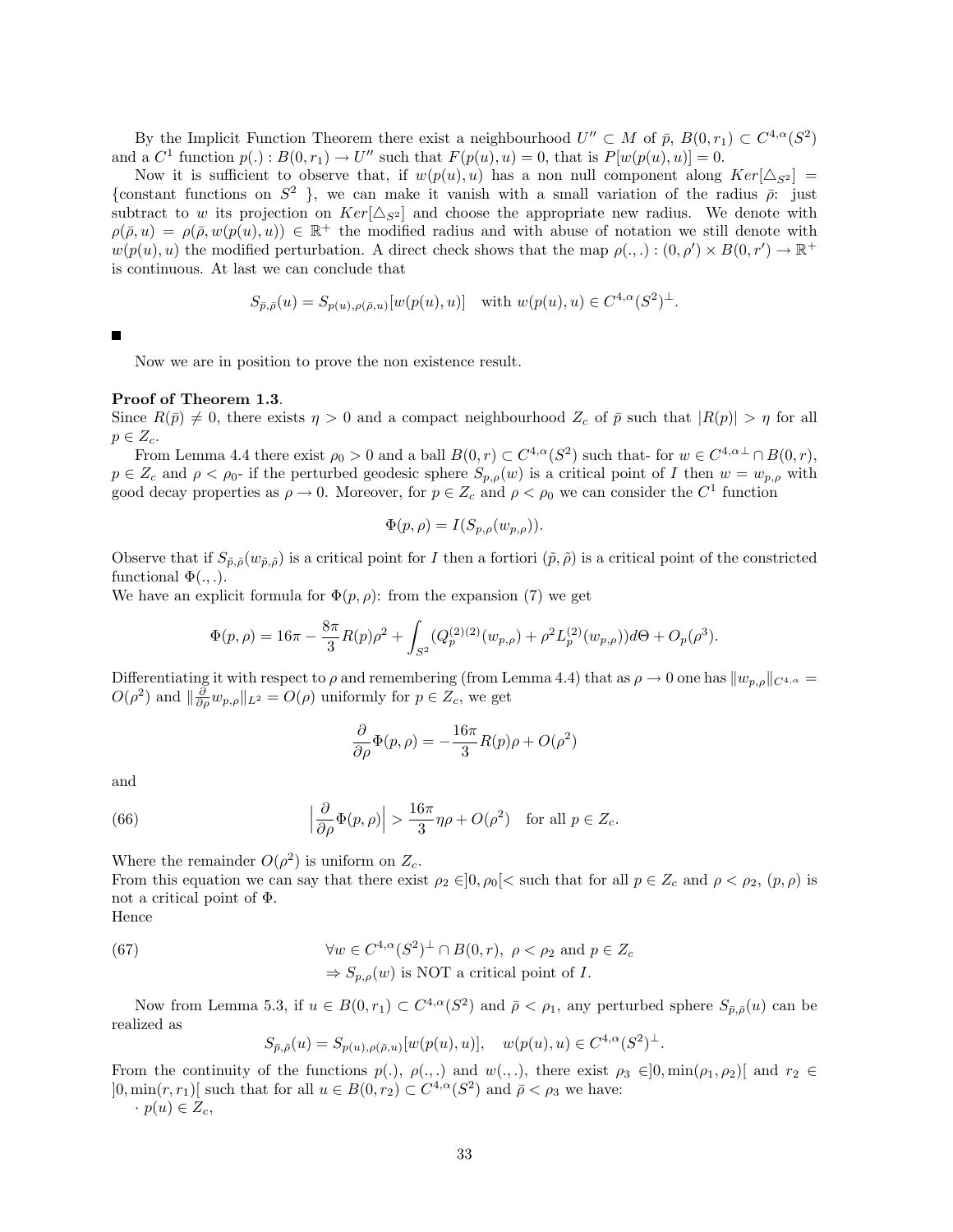$\cdot$   $\rho(\bar{\rho}, u) < \rho_2$  and

 $\cdot w(p(u), u) \in C^{4,\alpha}(S^2)^\perp \cap B(0,r).$ 

It follows that if  $u \in B(0,r_2)$  and  $\bar{\rho} < \rho_3$ , the sphere  $S_{\bar{p},\bar{\rho}}(u)$  can be realized as  $S_{p(u),\rho(\bar{\rho},u)}[w(p(u),u)]$ which satisfies the assumptions (67); so it is not a critical point of  $I$ .

**Remark 5.3.** Observe the difference with the flat case: thanks to (1), in  $\mathbb{R}^3$  the spheres of any radius are critical points of the Willmore functional  $I$ ; on the contrary, in the case of ambient metric with non null scalar curvature we have just shown that the geodesic spheres of small radius are not critical points.

## References

- [AB1] A. Ambrosetti, M. Badiale, *Homoclinics: Poincaré-Melnikov type results via a variational ap*proach, Ann. Inst. Henri Poincaré Analyse Non Linaire 15 (1998), 233-252.
- [AB2] A. Ambrosetti, M. Badiale, Variational Perturbative methods and bifurcation of bound states from the essential spectrum, Proc. Royal Soc. Edinburgh 18 (1998), 1131-1161.
- [AM] A. Ambrosetti, A. Malchiodi, *Perturbation methods and semilinear elliptic problems in*  $\mathbb{R}^n$ , Progress in mathematics, Birkhauser (2006).
- [AMN] A. Ambrosetti, A. Malchiodi, W. -Mi. Ni, Singularly perturbed elliptic equations with symmetry: existence of solutions concentrating on spheres, I, Comm. Math. Phys. 235 (2004), 427-466.
- [AMYam] A. Ambrosetti, A. Malchiodi, A multiplicity result for the Yamabe problem on  $S<sup>n</sup>$ , Journ. Funct. Analysis 168 (1999), 529-561.
- [AP] A. Ambrosetti, G. Prodi, A primer of Nonlinear Analysis, Cambridge studies in advanced mathematics, Cambridge University Press (1993).
- [BK] M. Bauer, E. Kuwert, Existence of minimizing Willmore surfaces of prescribed genus, Int. Math. Res. Not. 10 (2003), 553-576.
- [Bren] S. Brendle, Blow-up phenomena for the Yamabe equation, Journ. A.M.S. (2007).
- [Br] A. Bressan, Hyperbolic Systems of Conservation Laws, The One-Dimensional Cauchy Problem, Oxford University Press (2000).
- [Chav] I. Chavel, Riemannian Geometry A Modern Introduction, Second Edition, Cambridge studies in advanced mathematics 98, Cambridge University Press, (2006).
- [DoC] M. Do Carmo, Riemannian Geometry, Birkhauser Boston Inc., Boston (1992).
- [FJM] G. Friesecke, R. James, S. Müller, A theorem on geometric rigidity and the derivation of nonlinear plate theory from three-dimensional elasticity, Comm. Pure Appl. Math. Vol. 55, Num. 11, (2002), 1461–1506 .
- [Jost] J. Jost, Partial Differential Equations, Graduate Texts in Mathematics 214, Springer (2002).
- [KS1] E. Kuwert, R. Schätzle, *The Willmore flow with small initial energy*, Journ. Diff. Geom. Vol. 57, Num. 3, (2001), 409-441.
- [KS2] E. Kuwert, R. Schätzle, *Gradient flow for the Willmore functional*, Comm. Anal. Geom. Vol. 10, Num. 2, (2002), 307-339.
- [LP] J.M. Lee, T.H. Parker, The Yamabe problem, Bull. (New Series) A.M.S. Vol. 17, Num. 1, (July 1987), 37-91.